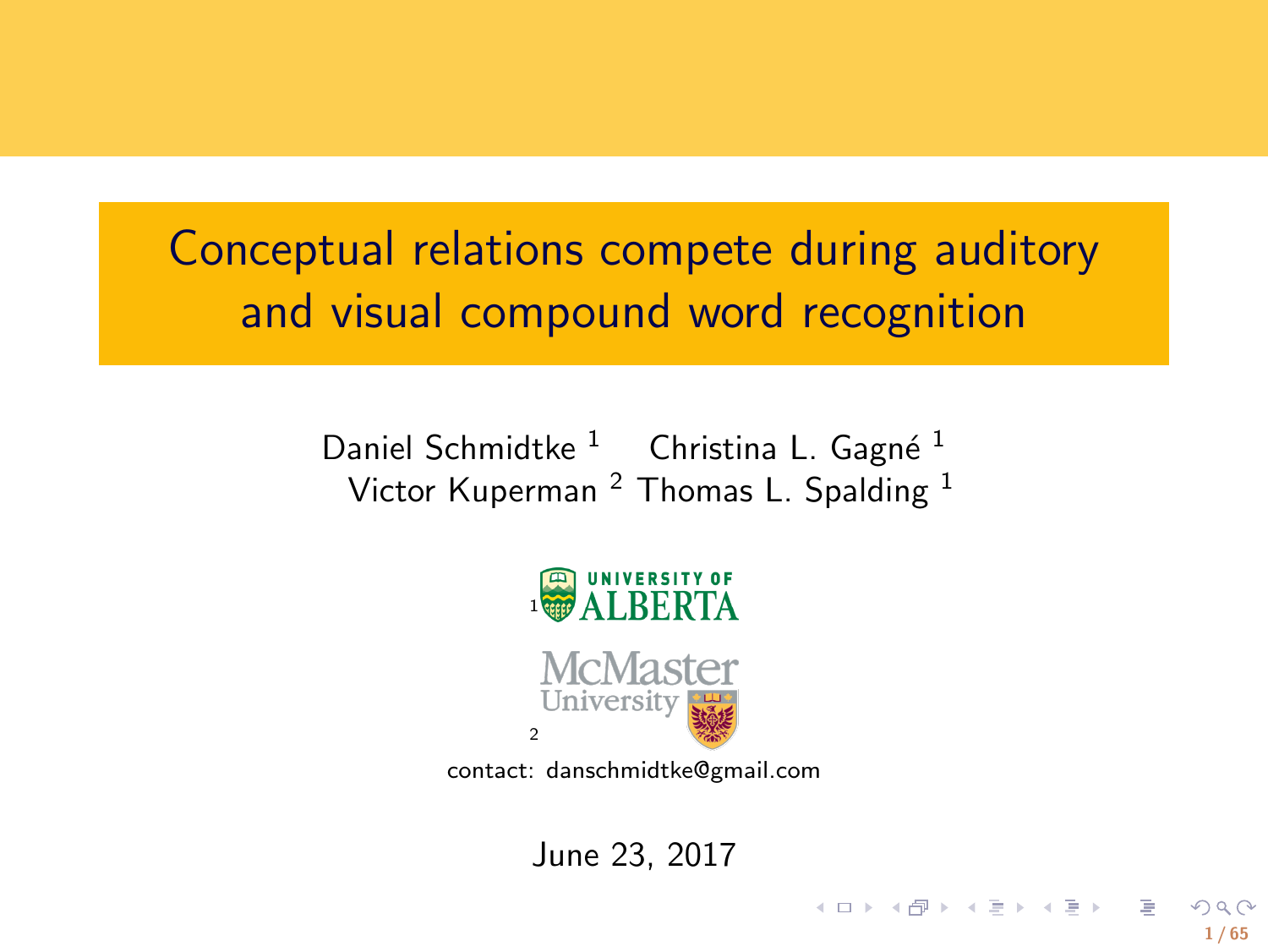Relational interpretations

**Compound words can be paraphrased using conceptual relations**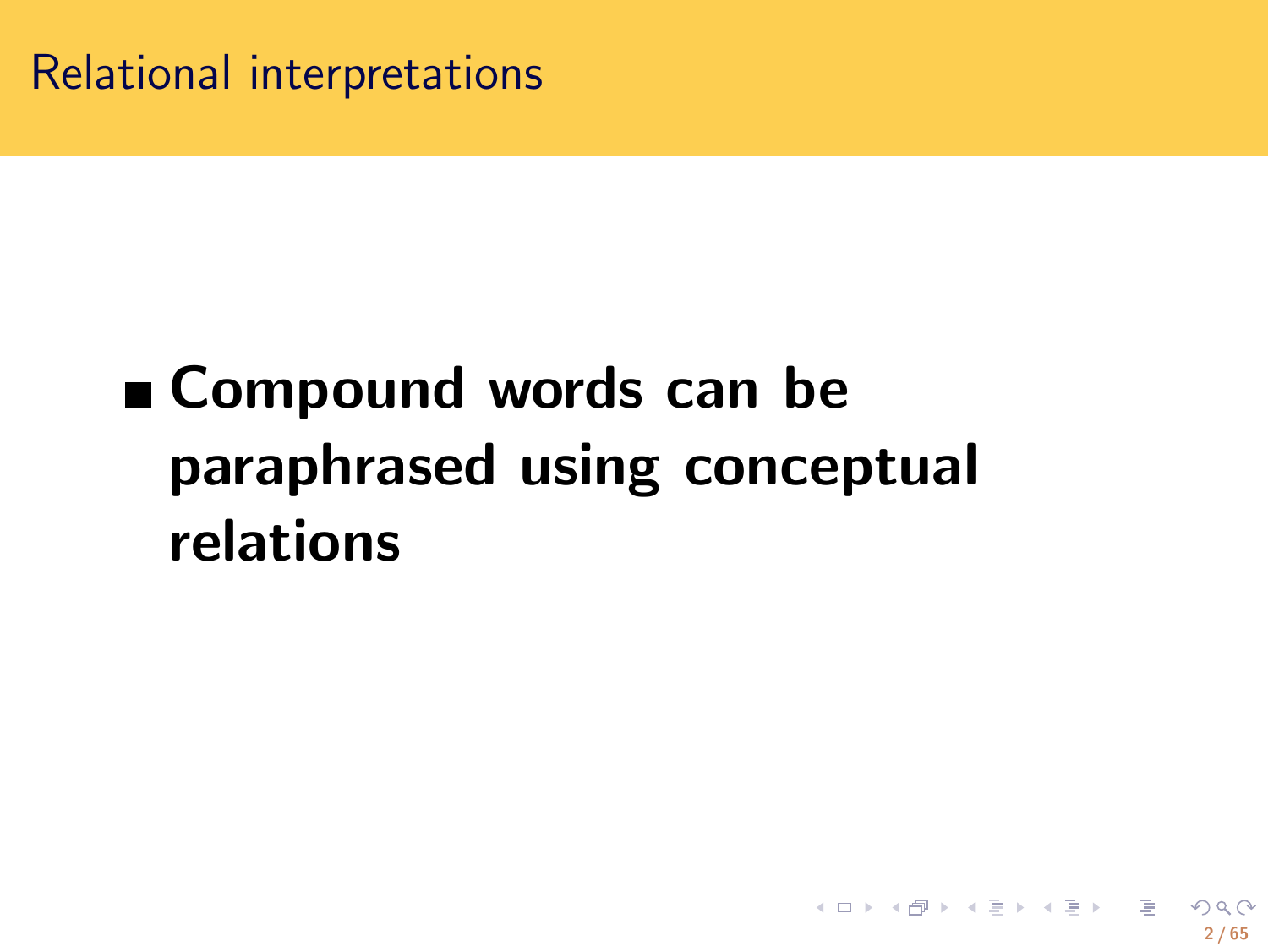Relational interpretations

- Compound words can be paraphrased using *conceptual relations*
- **Conceptual relations link the compound's constituents**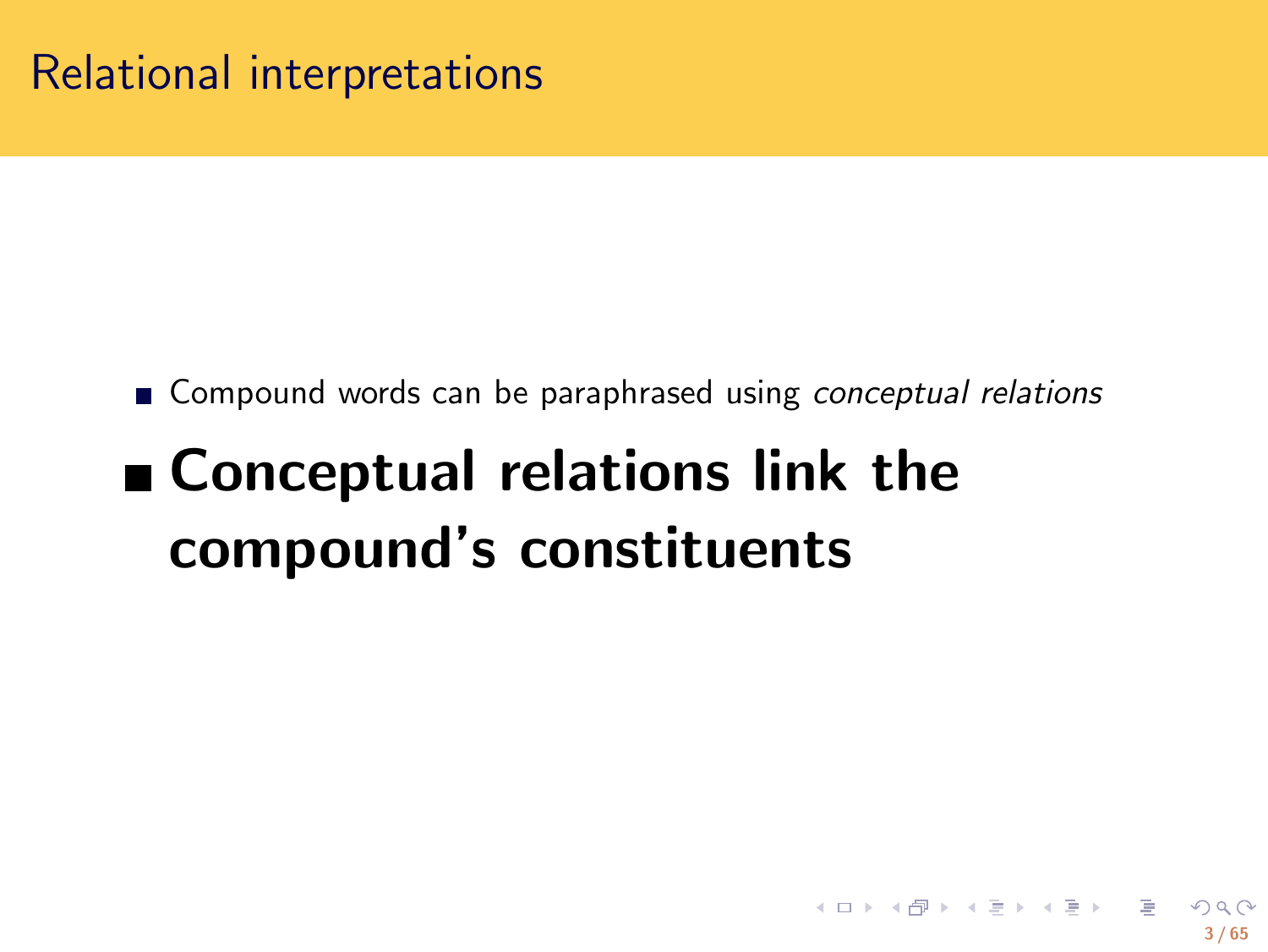## Relational interpretations

- Compound words can be paraphrased using *conceptual relations*
- Conceptual relations link the compound's constituents
- **Such paraphrases act as an interpretive gist**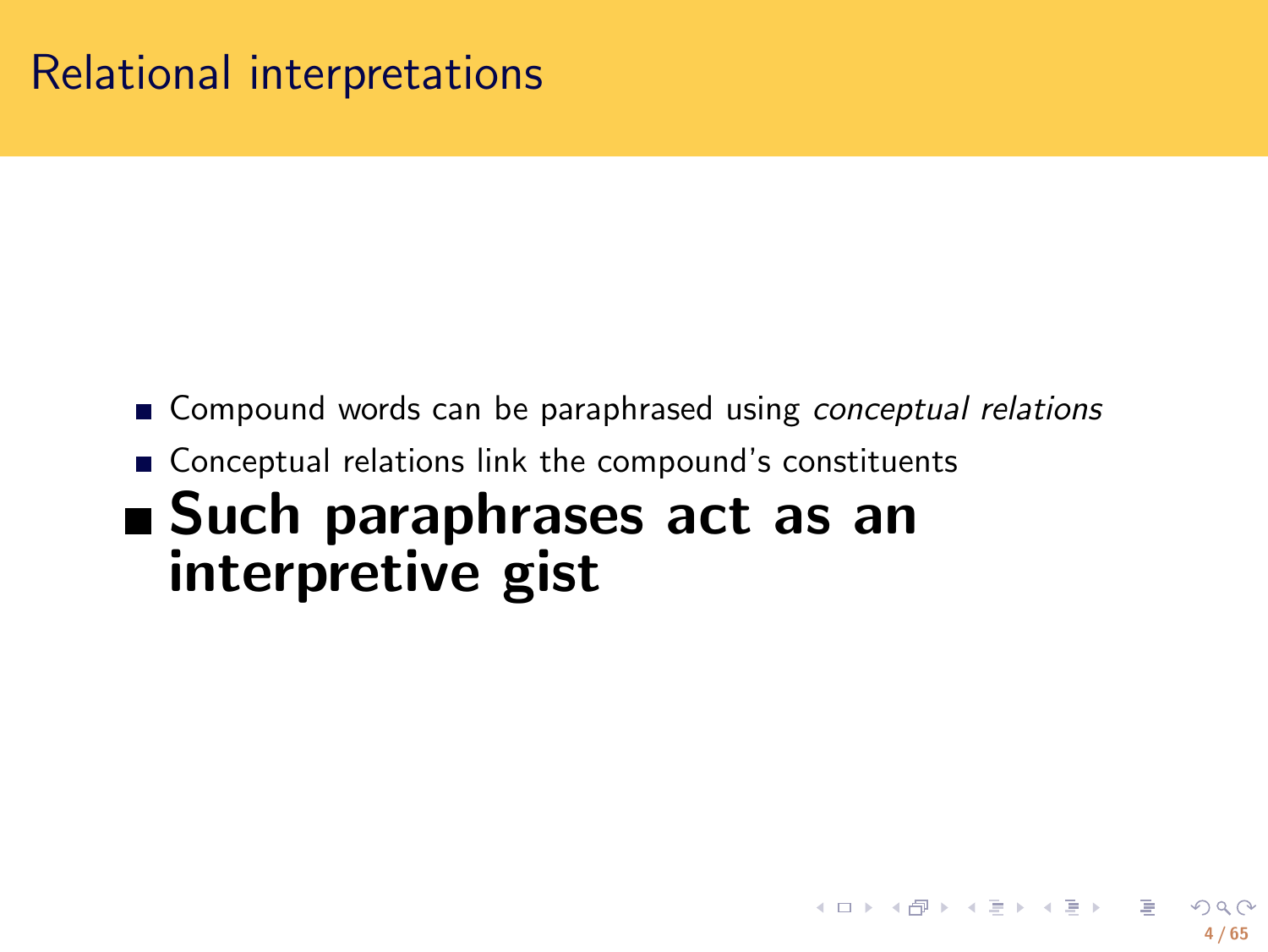snowball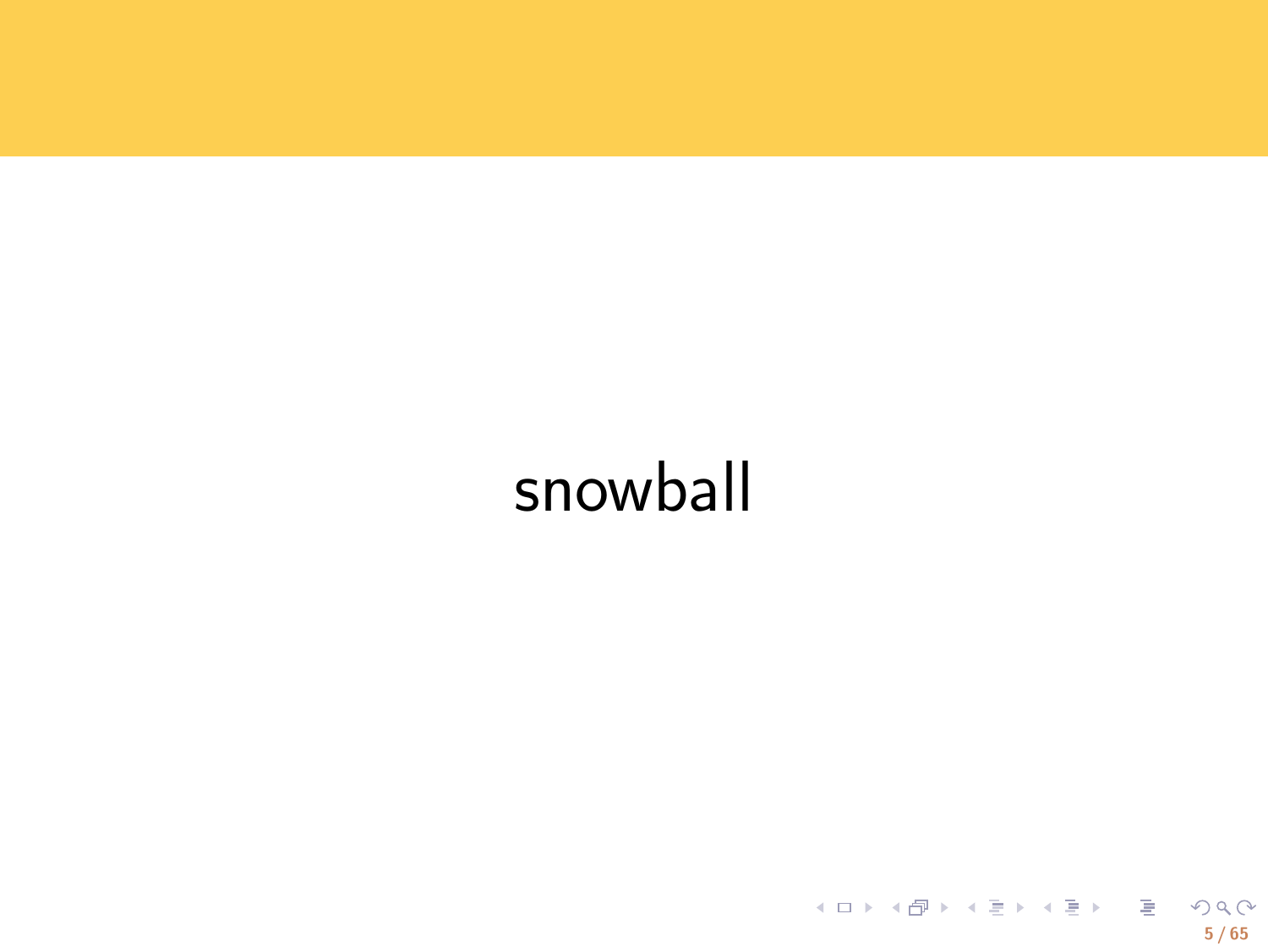ball made of snow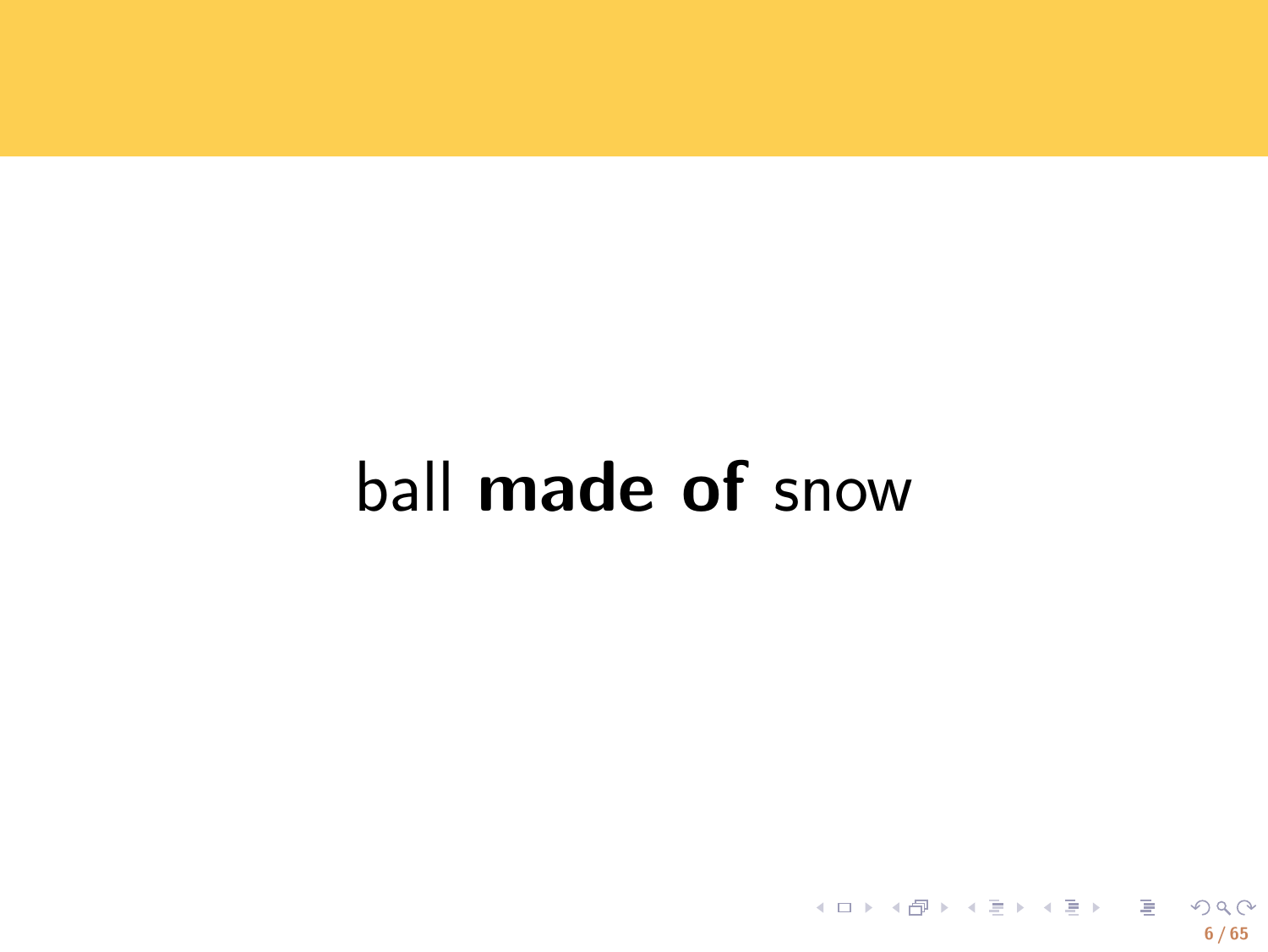# sweatband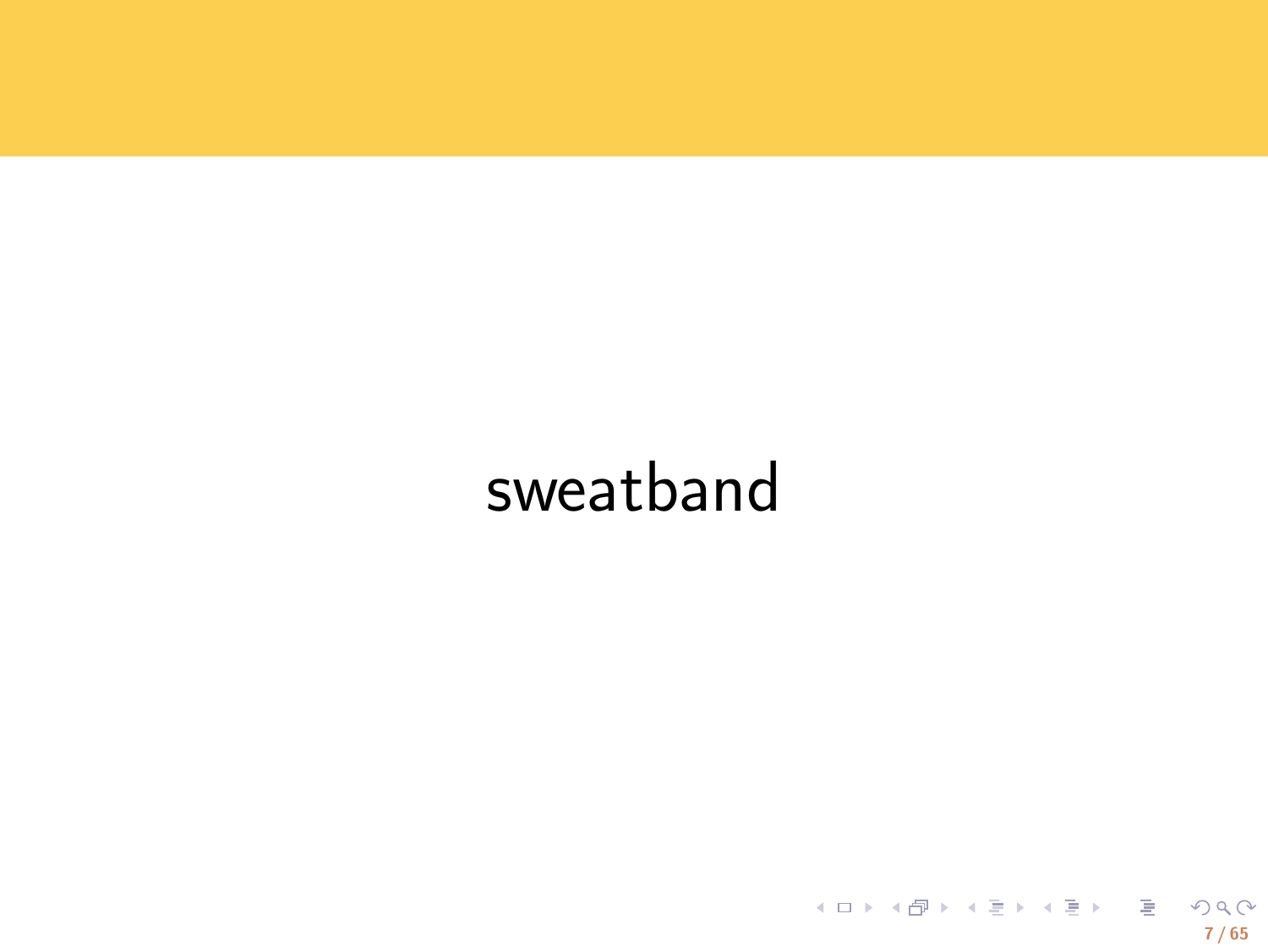band for sweat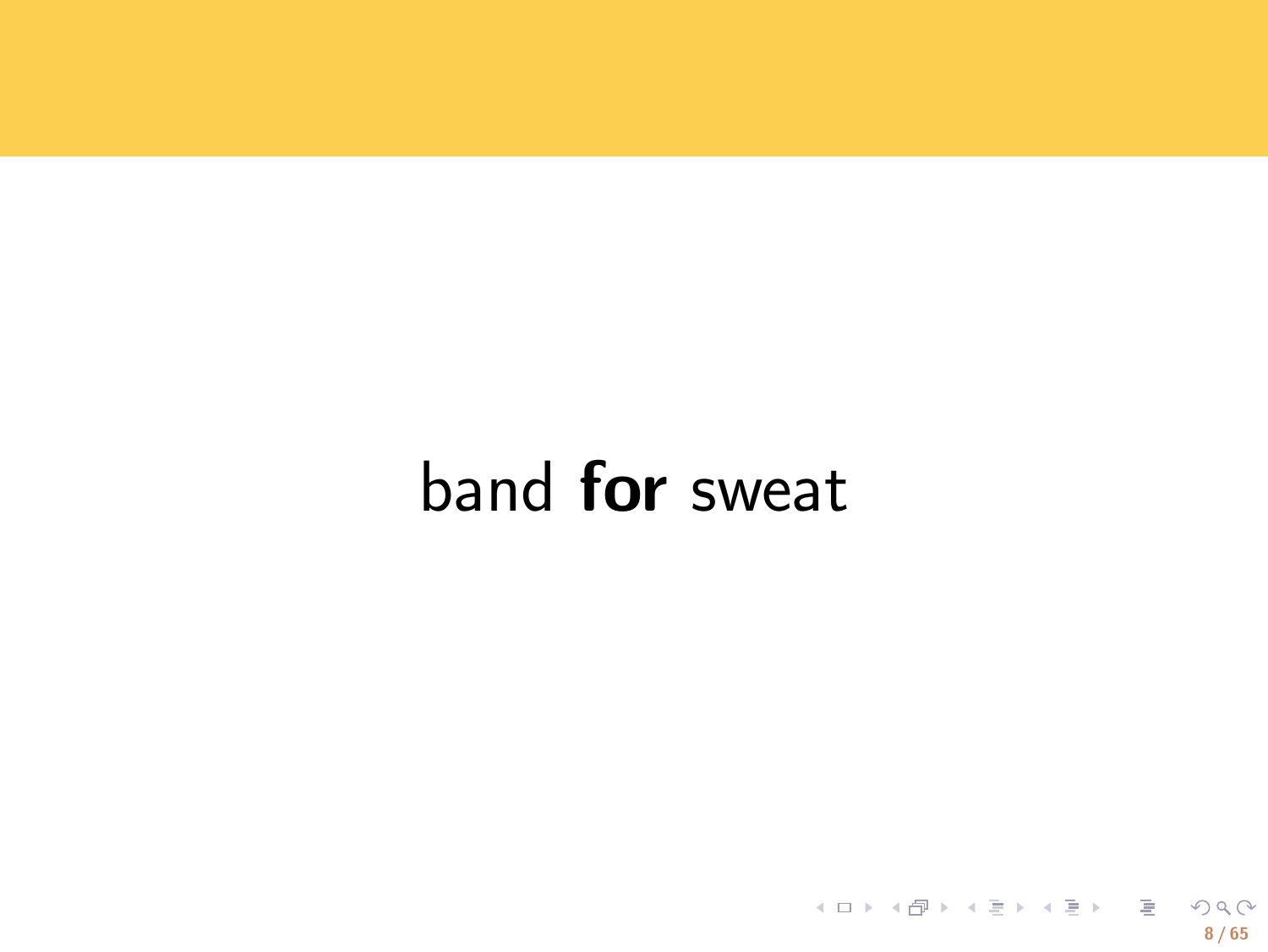# honeybee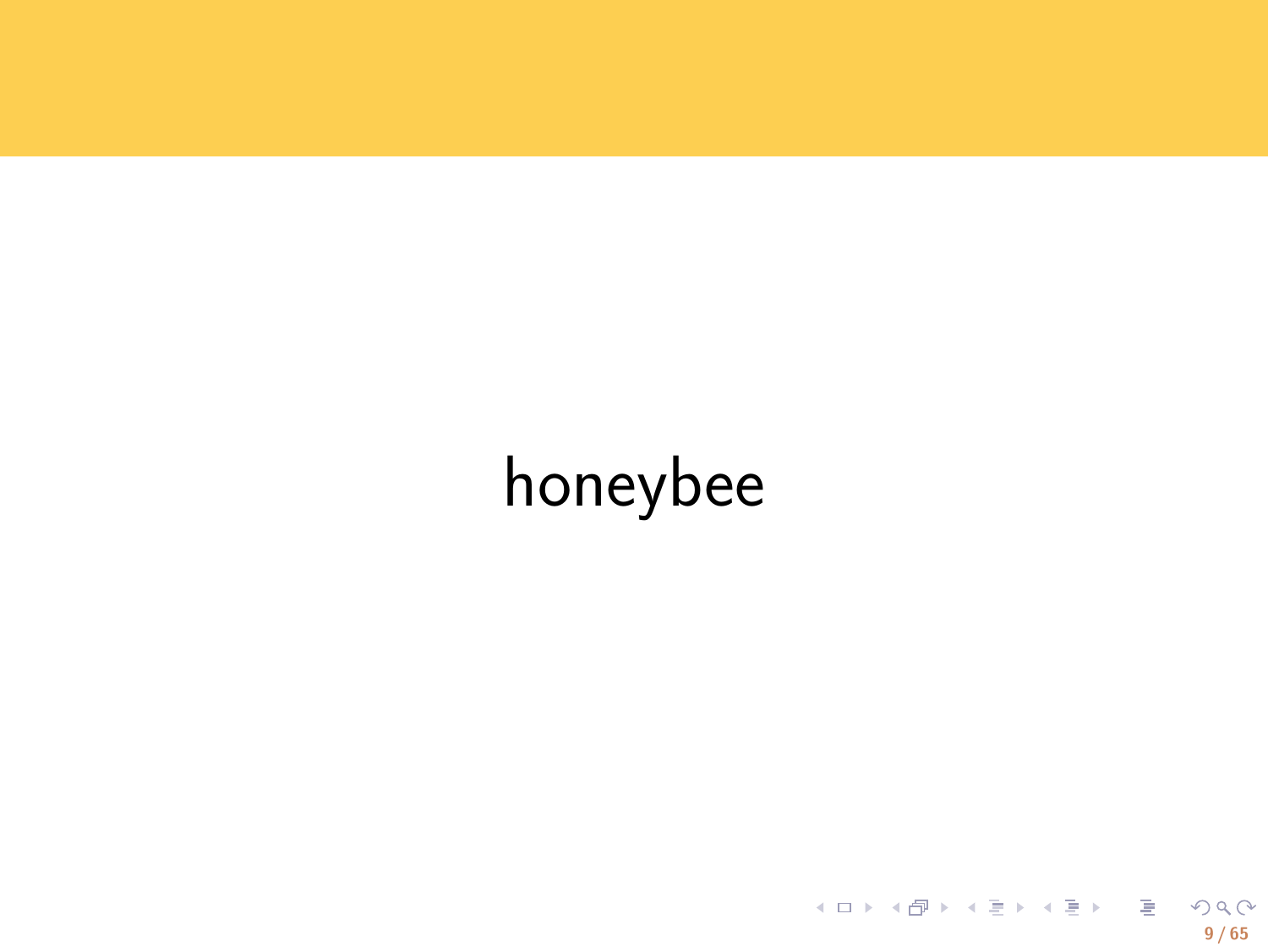bee makes honey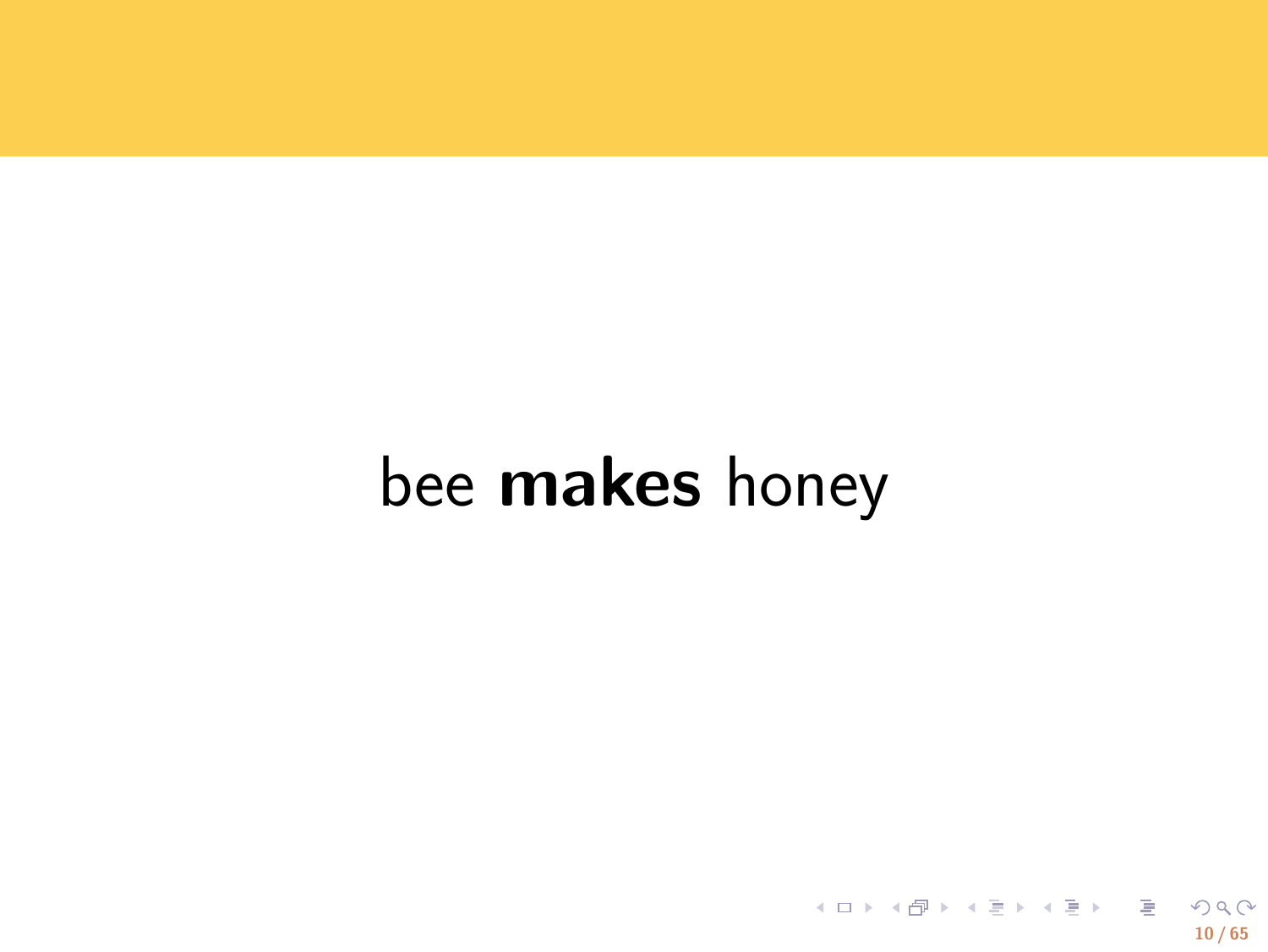# Levi's 16 relations

Levi (1978)

| Conceptual relation | Compound  | Conceptual relation | Compound   |
|---------------------|-----------|---------------------|------------|
| H ABOUT M           | newsflash | M HAS H             | doorframe  |
| H BY M              | handclap  | H LOCATION IS M     | farmyard   |
| H CAUSES M          | jovride   | M LOCATION IS H     | neckline   |
| H CAUSED BY M       | sunbeam   | H MADE OF M         | snowman    |
| H DERIVED FROM M    | seafood   | H MAKES M           | flourmill  |
| H DURING M          | nightlife | $H$ is M            | girlfriend |
| H FOR M             | mealtime  | H USES M            | steamboat  |
| H HAS M             | bookshop  | H USED BY M         | witchcraft |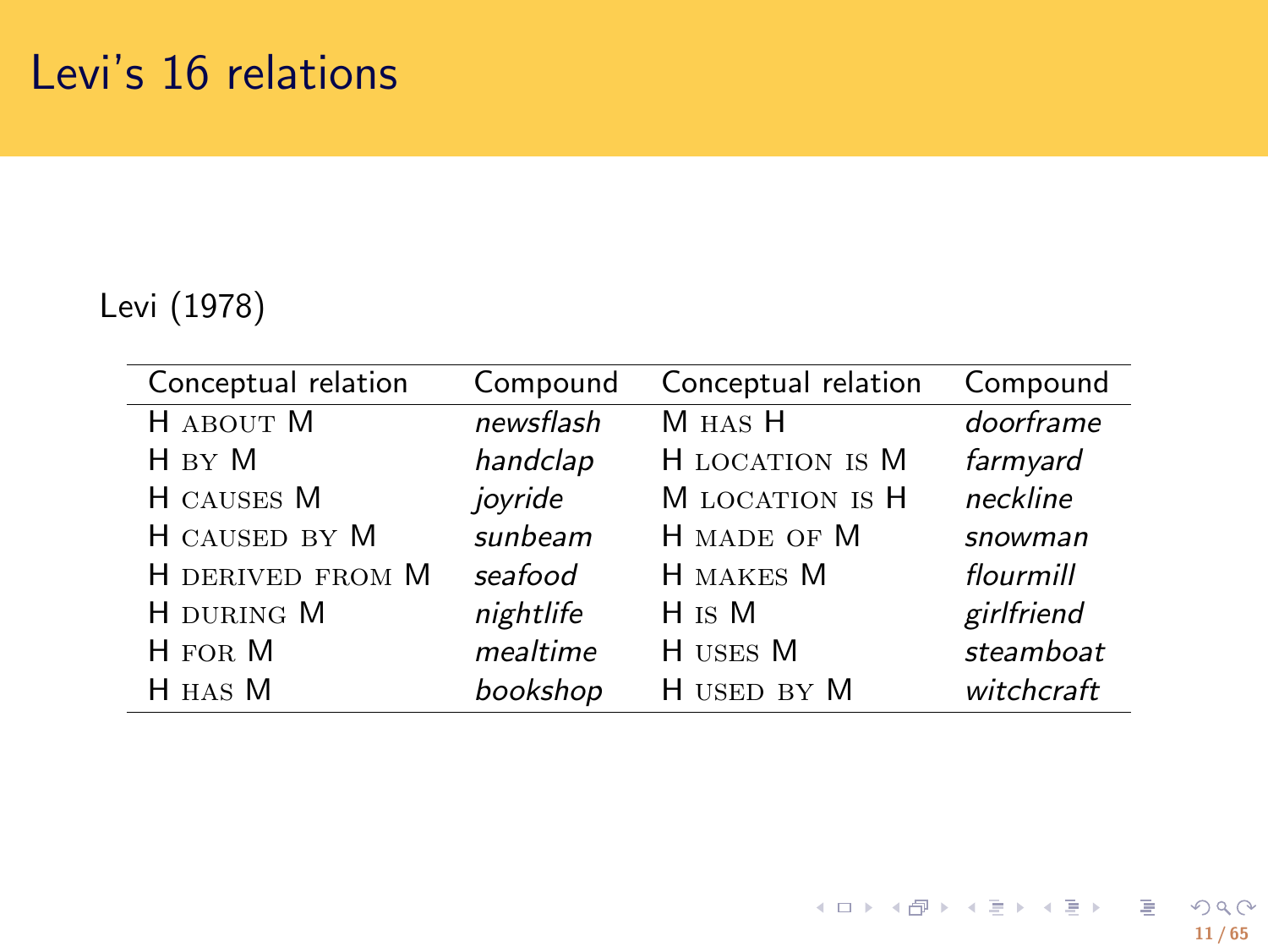How is this unseen information processed?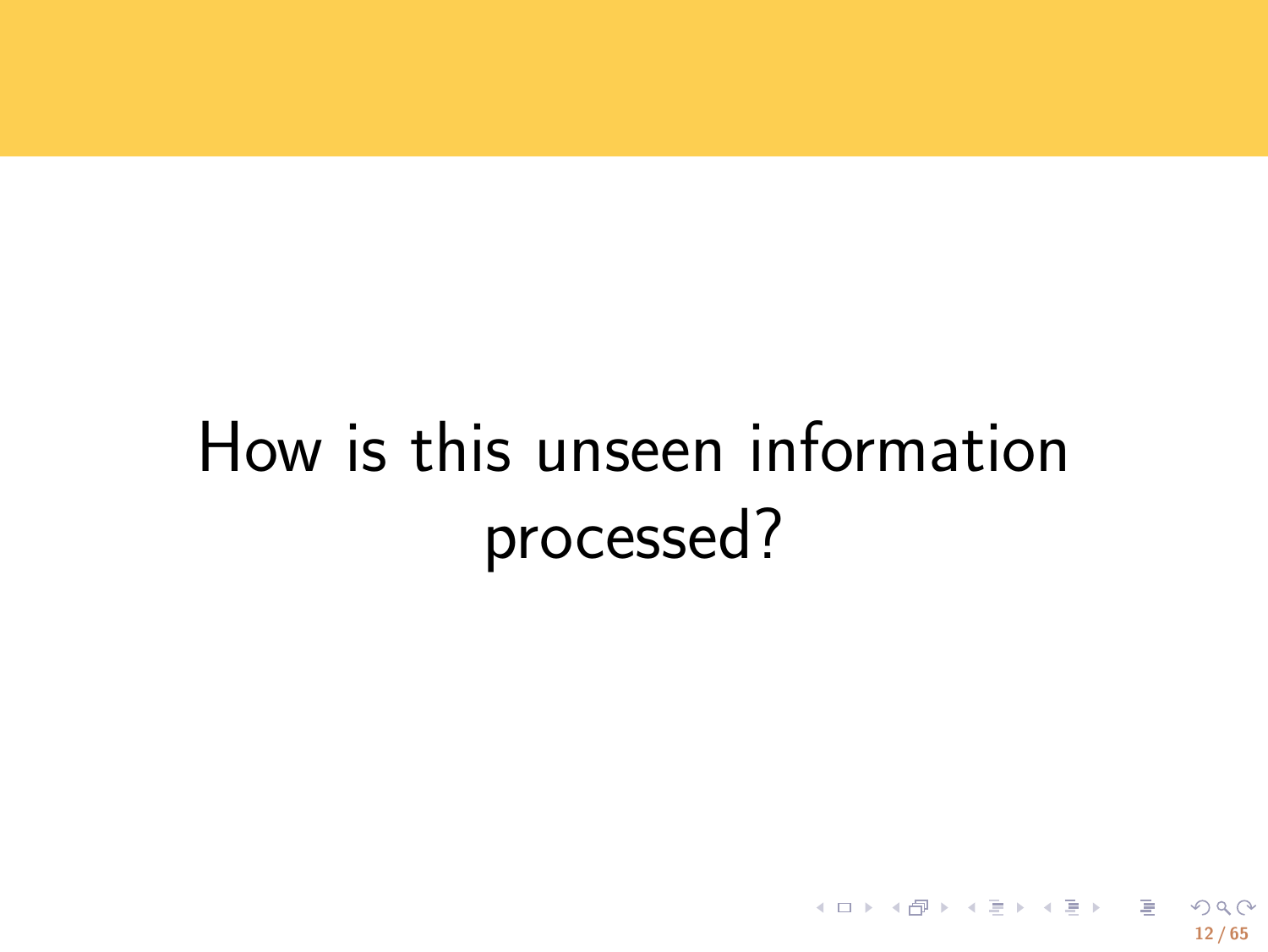Not always clear what the relational interpretation might be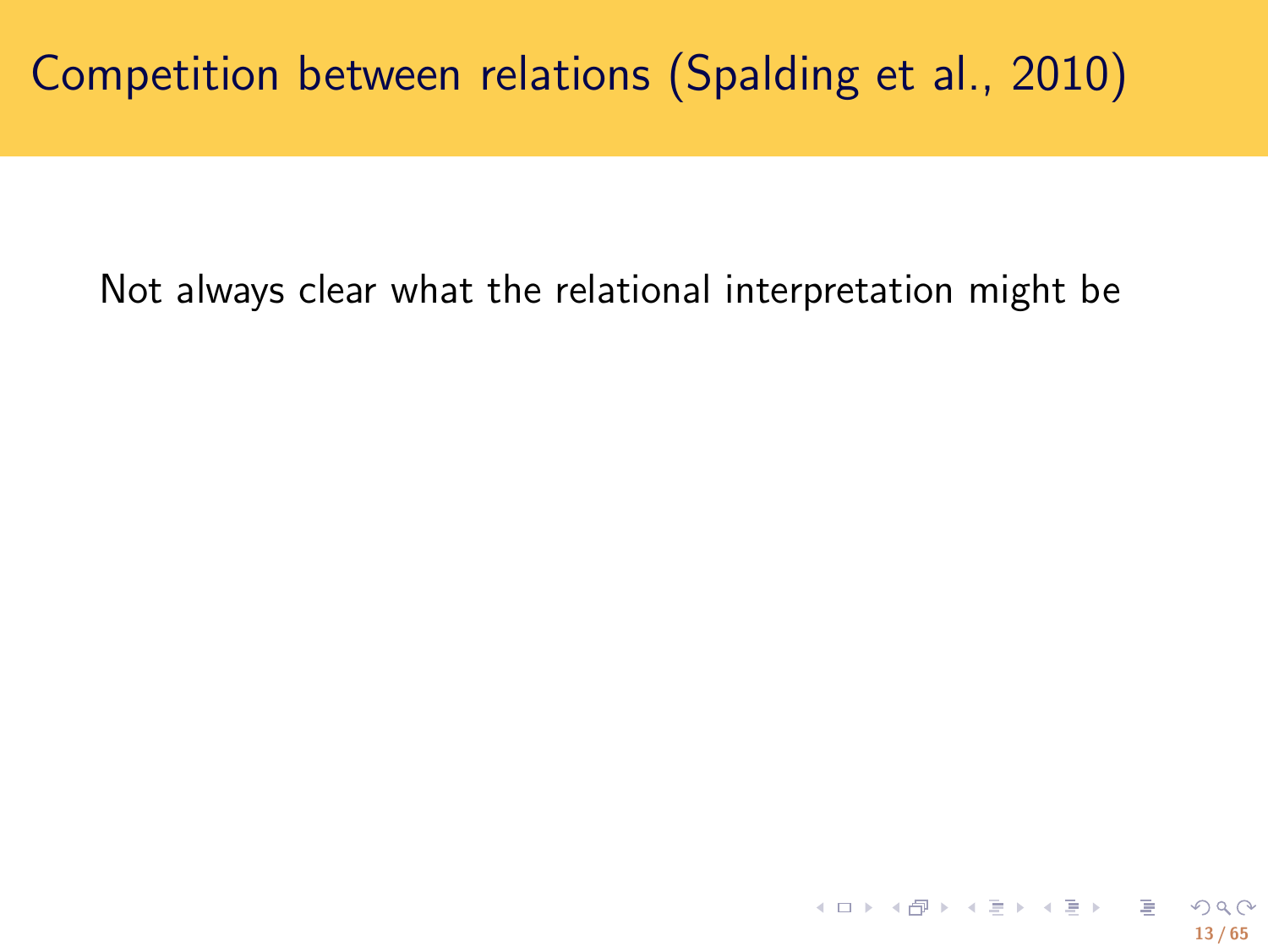Not always clear what the relational interpretation might be

Multiple senses: *fire firearm* discharge from gun *firewood* combustion from burning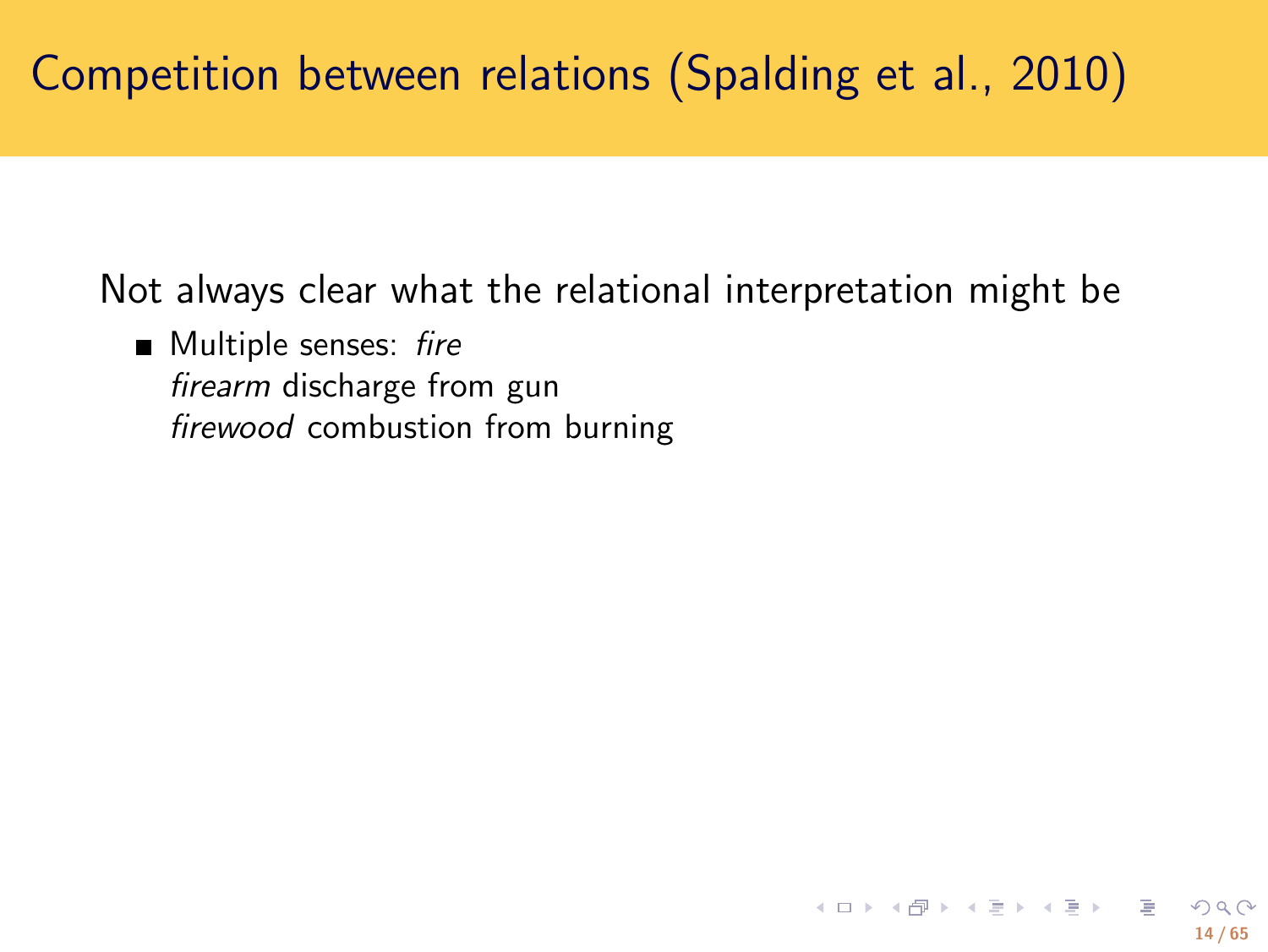Not always clear what the relational interpretation might be

- Multiple senses: *fire firearm* discharge from gun *firewood* combustion from burning
- Ambiguity: "Alaskan beetle can release a deadly bug spray" - spray PRODUCED BY bugs
	- "She wore plenty of bug spray" spray FOR bugs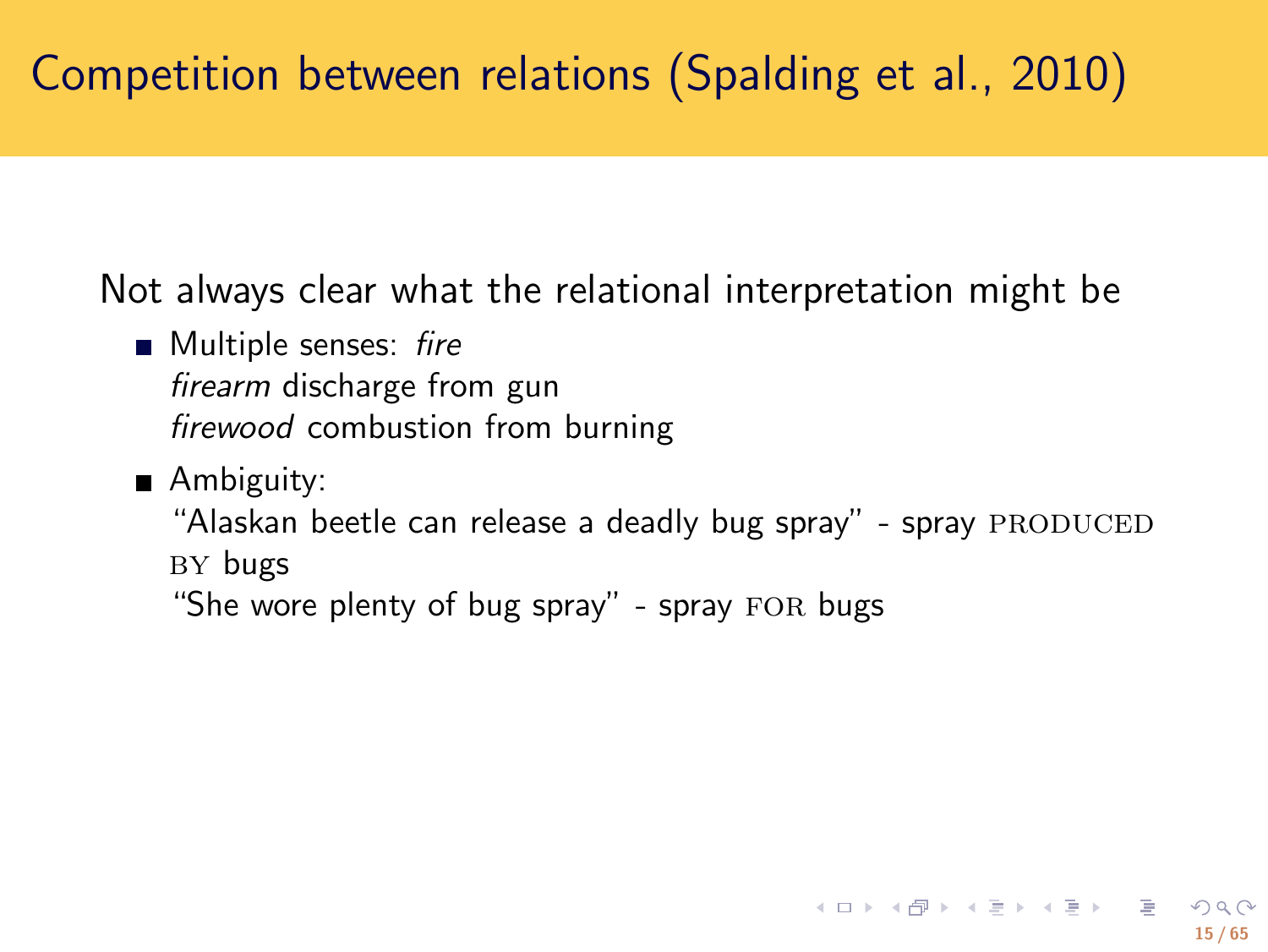Not always clear what the relational interpretation might be

- Multiple senses: *fire firearm* discharge from gun *firewood* combustion from burning
- Ambiguity: "Alaskan beetle can release a deadly bug spray" - spray PRODUCED BY bugs "She wore plenty of bug spray" - spray FOR bugs
- **Flexibility of modifier relation:** plastic - MADE OF eye - eye HAS strain, shot FROM eye, bath FOR eye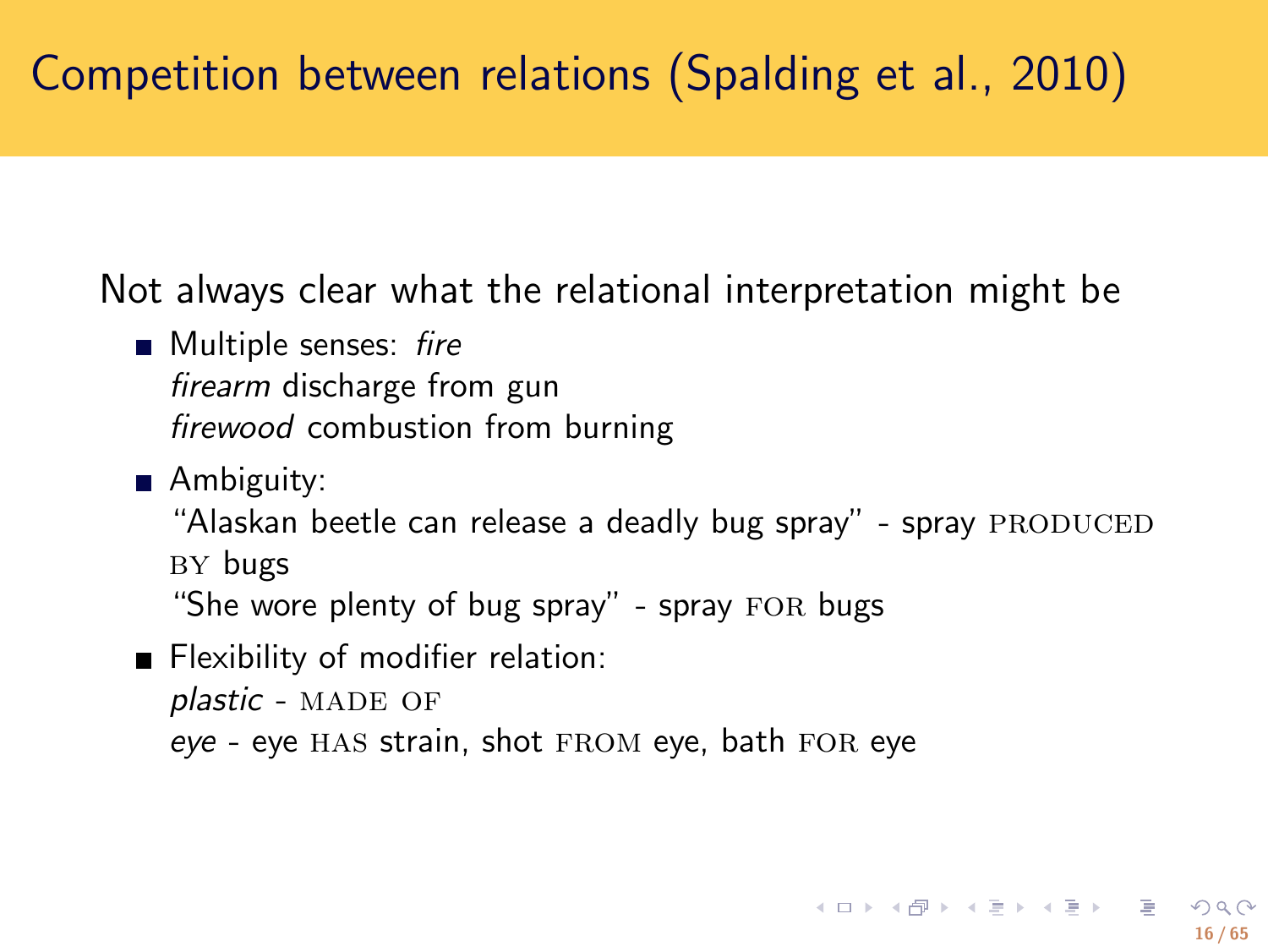**Multiple relational interpretations are proposed and evaluated**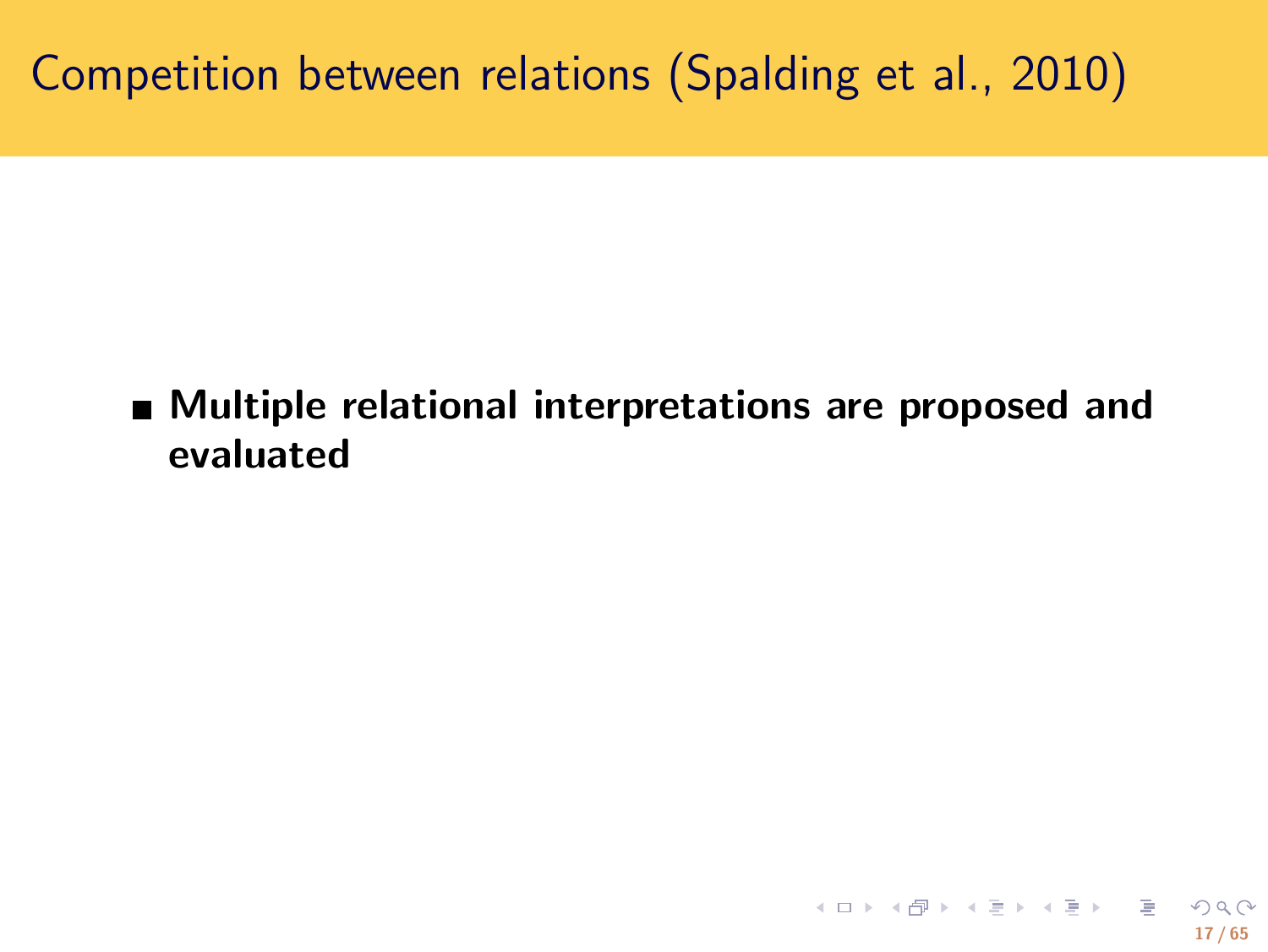- Multiple relational interpretations are proposed and evaluated
- **This process is competitive**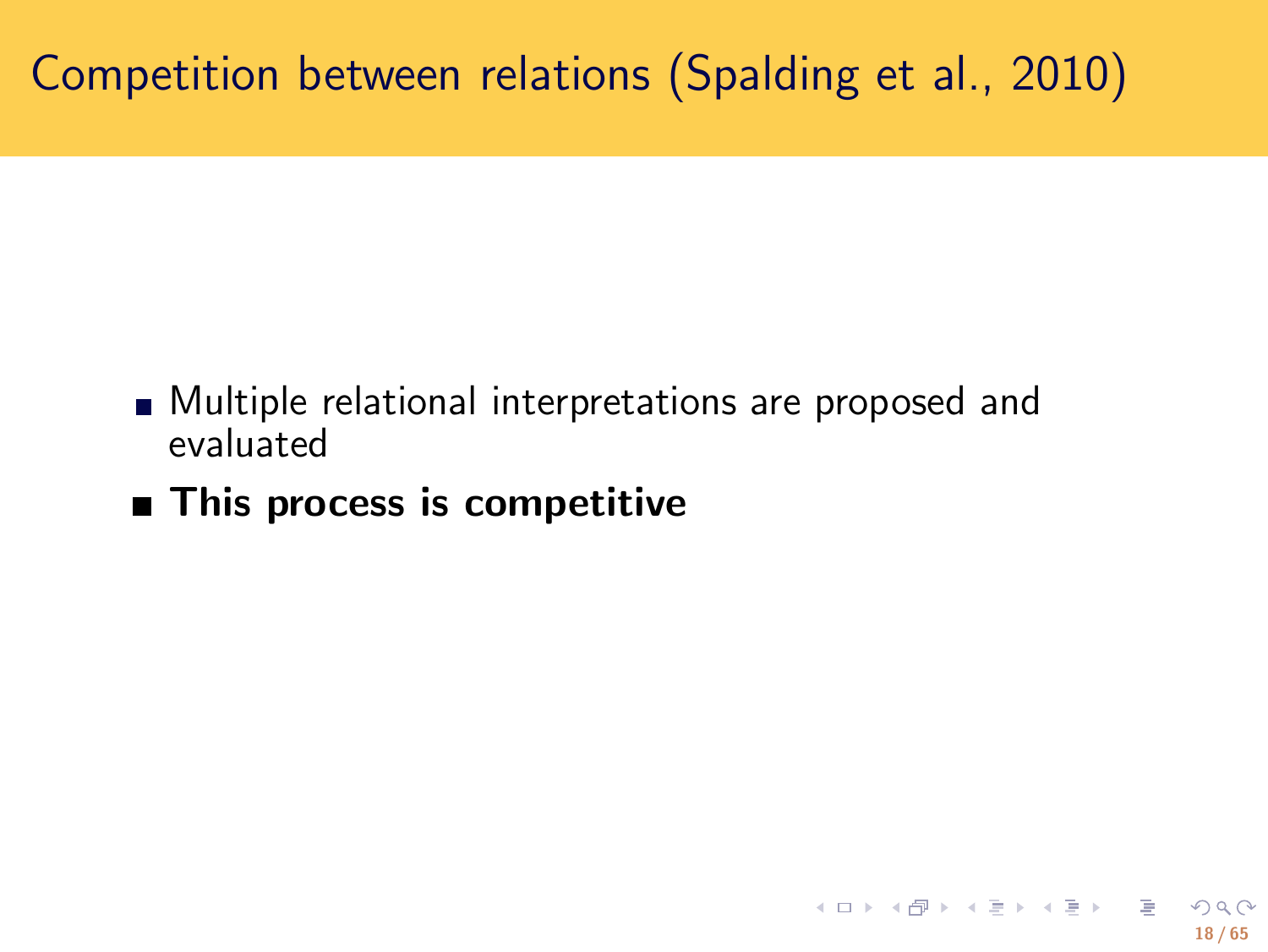- Multiple relational interpretations are proposed and evaluated
- This process is *competitive*
- **Greater competition between interpretations makes processing difficult**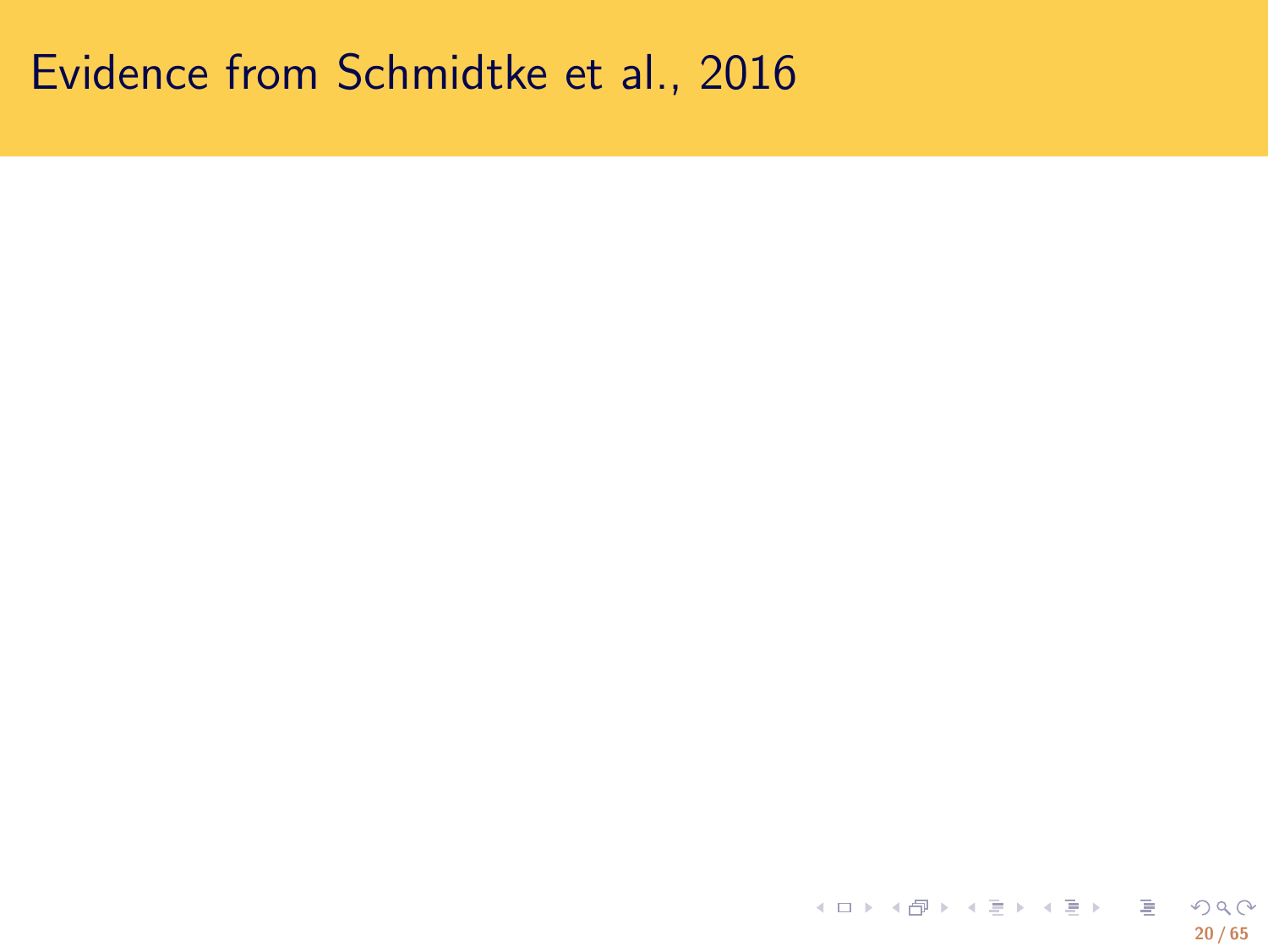**Two visual lexical decision datasets including small set of compound words**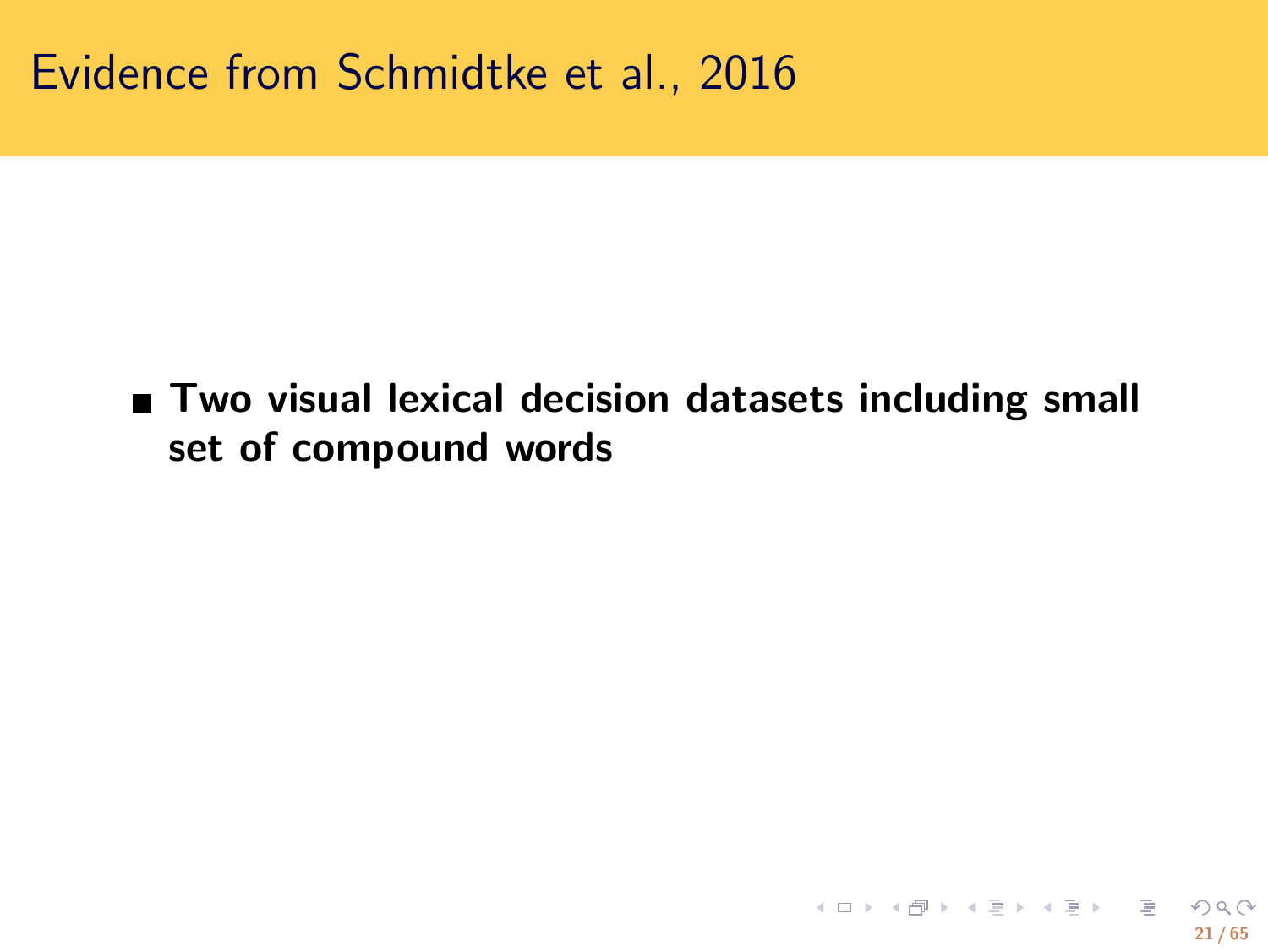- Two visual lexical decision datasets including small set of compound words
- Hetergeonous set of relations for compound = slow **processing**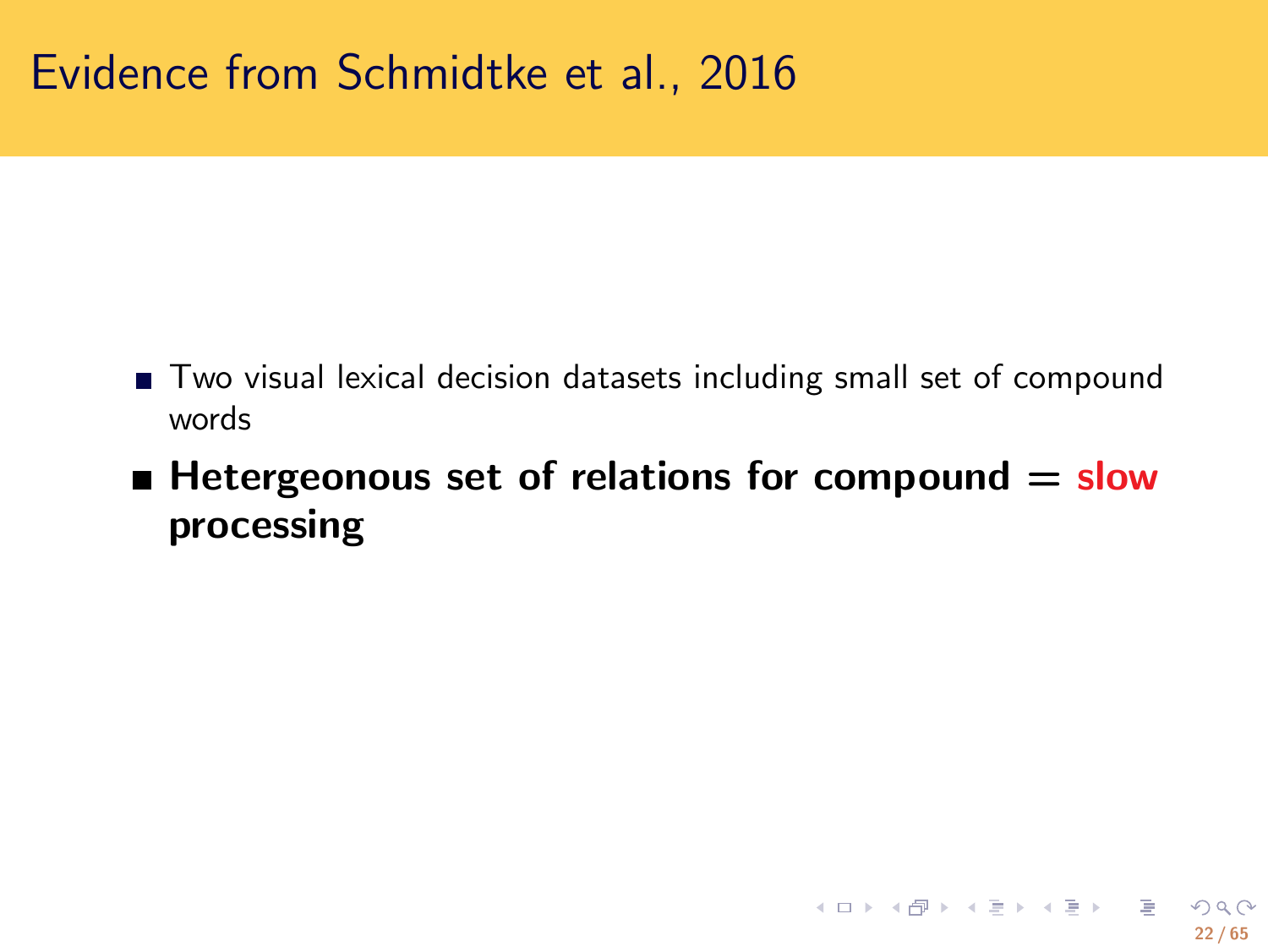- Two visual lexical decision datasets including small set of compound words
- Hetergeonous set of relations for compound  $=$  slow processing
- **A** strong dominant relational meaning = fast **processing**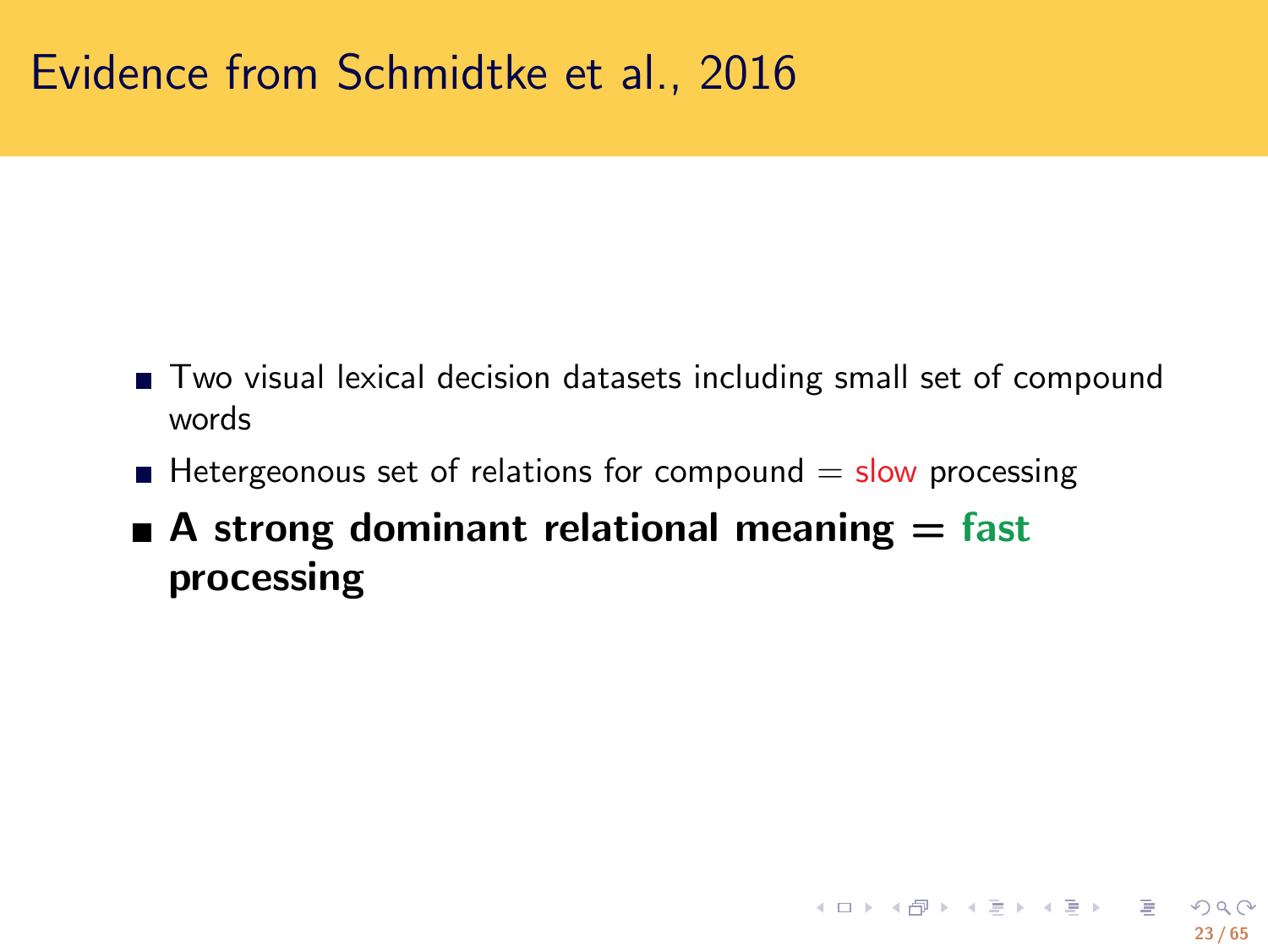- Two visual lexical decision datasets including small set of compound words
- Hetergeonous set of relations for compound  $=$  slow processing
- A strong dominant relational meaning  $=$  fast processing
- **Competition quantified: Entropy of conceptual relations**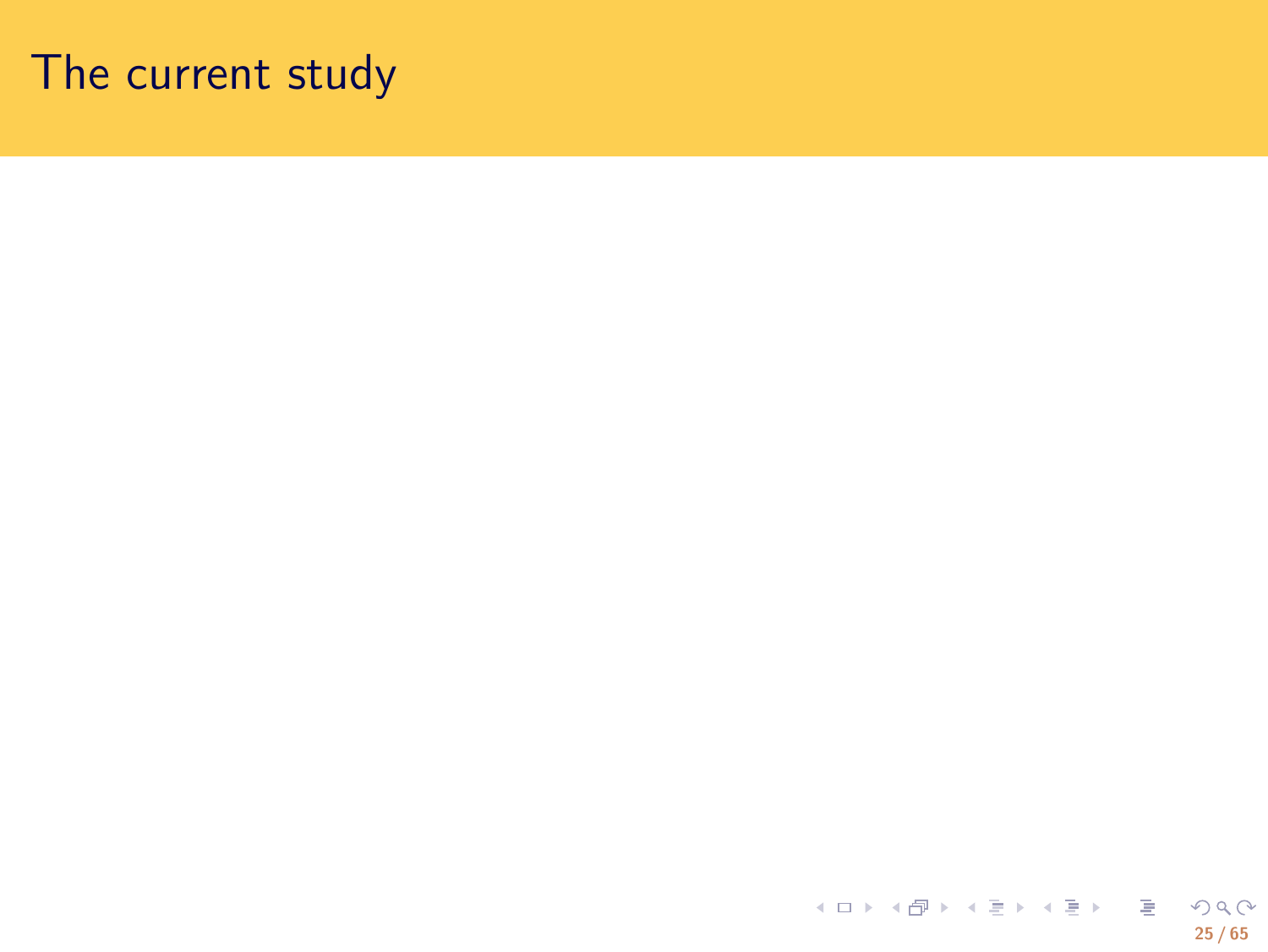**What about auditory compound word processing?**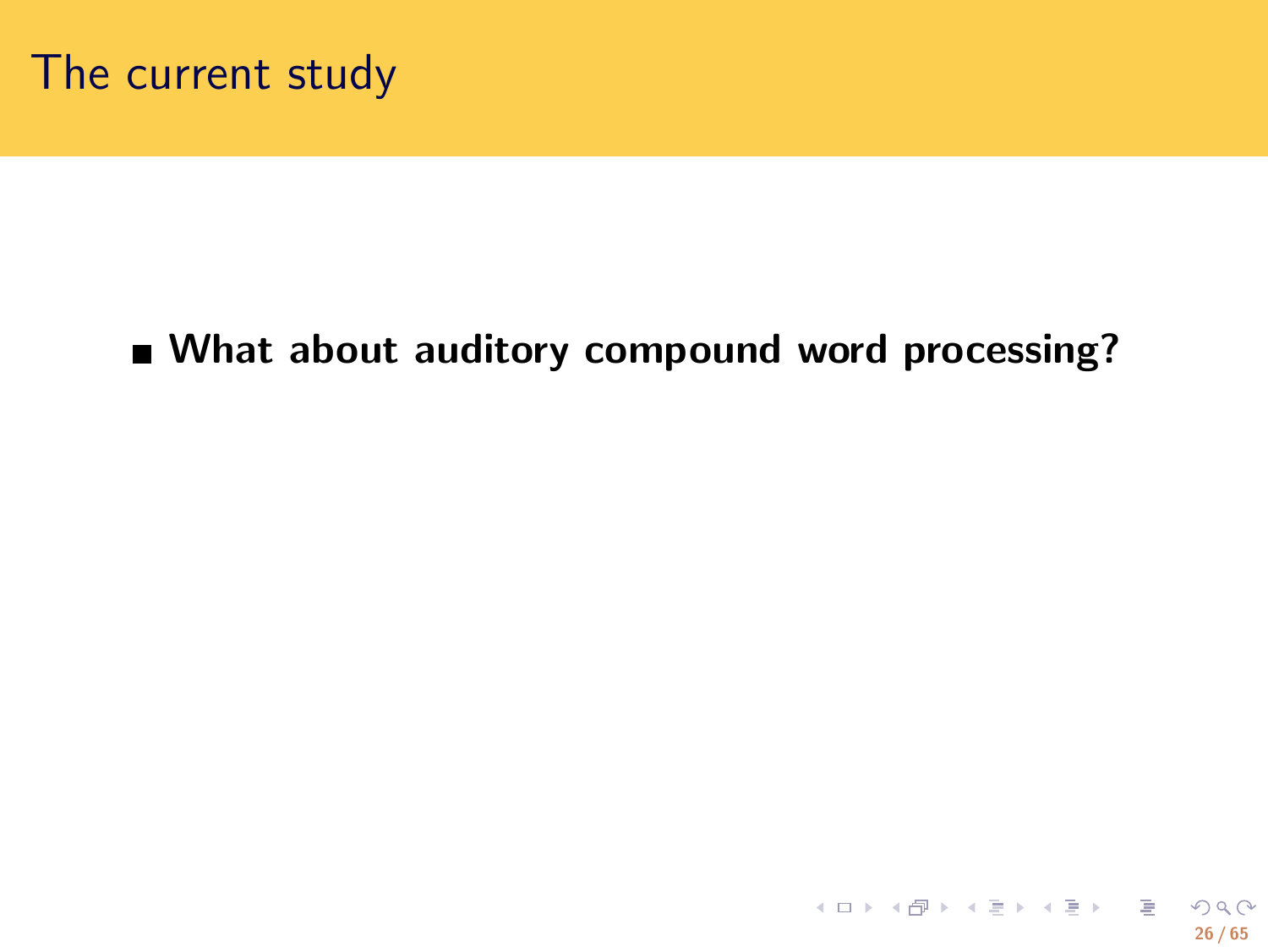- What about auditory compound word processing?
- **Prediction: same competition effect in auditory and visual lexical processing**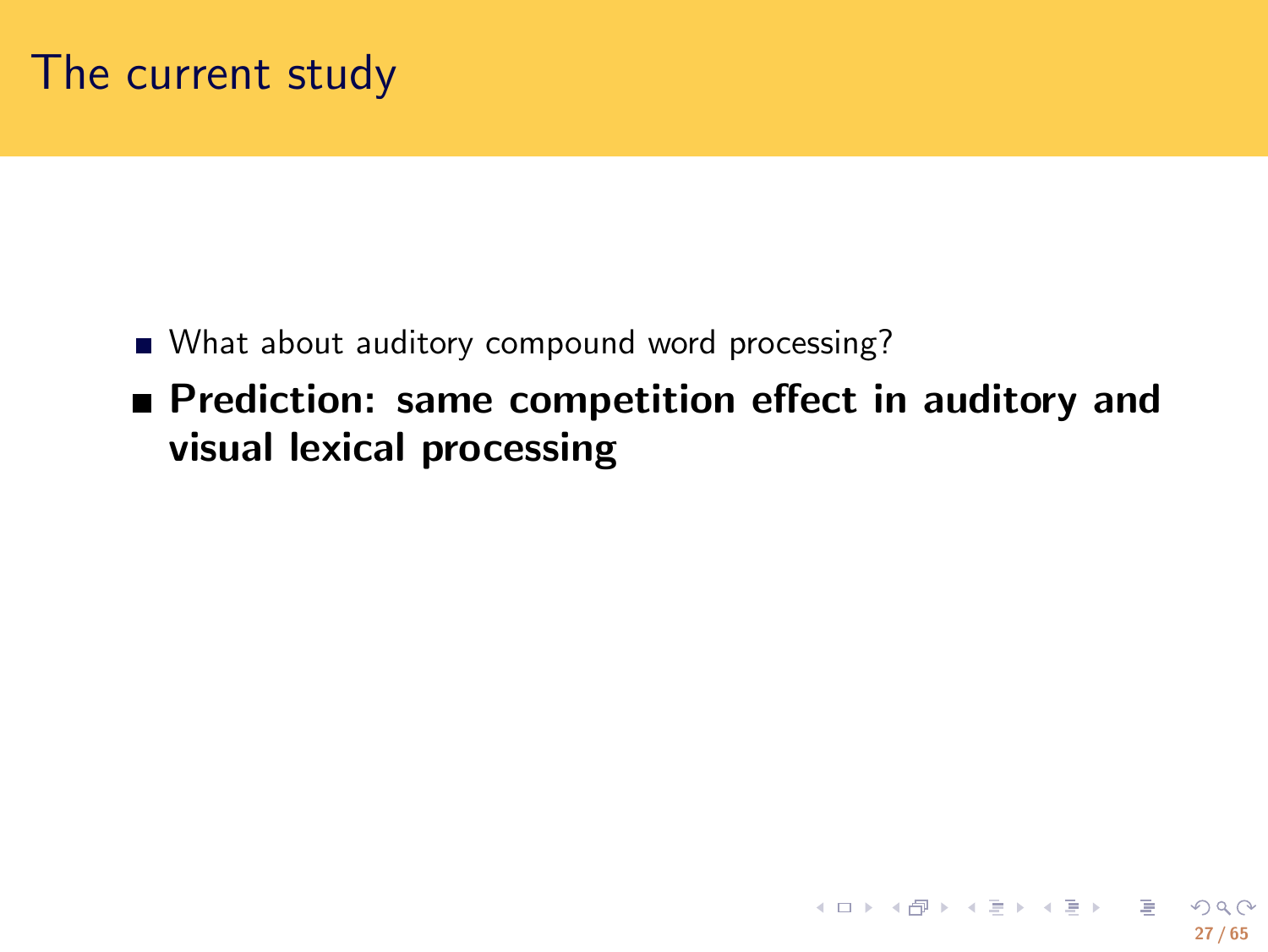- What about auditory compound word processing?
- Prediction: same competition effect in auditory and visual lexical processing
- **Conceptual relations are bridging structures not specified in surface form**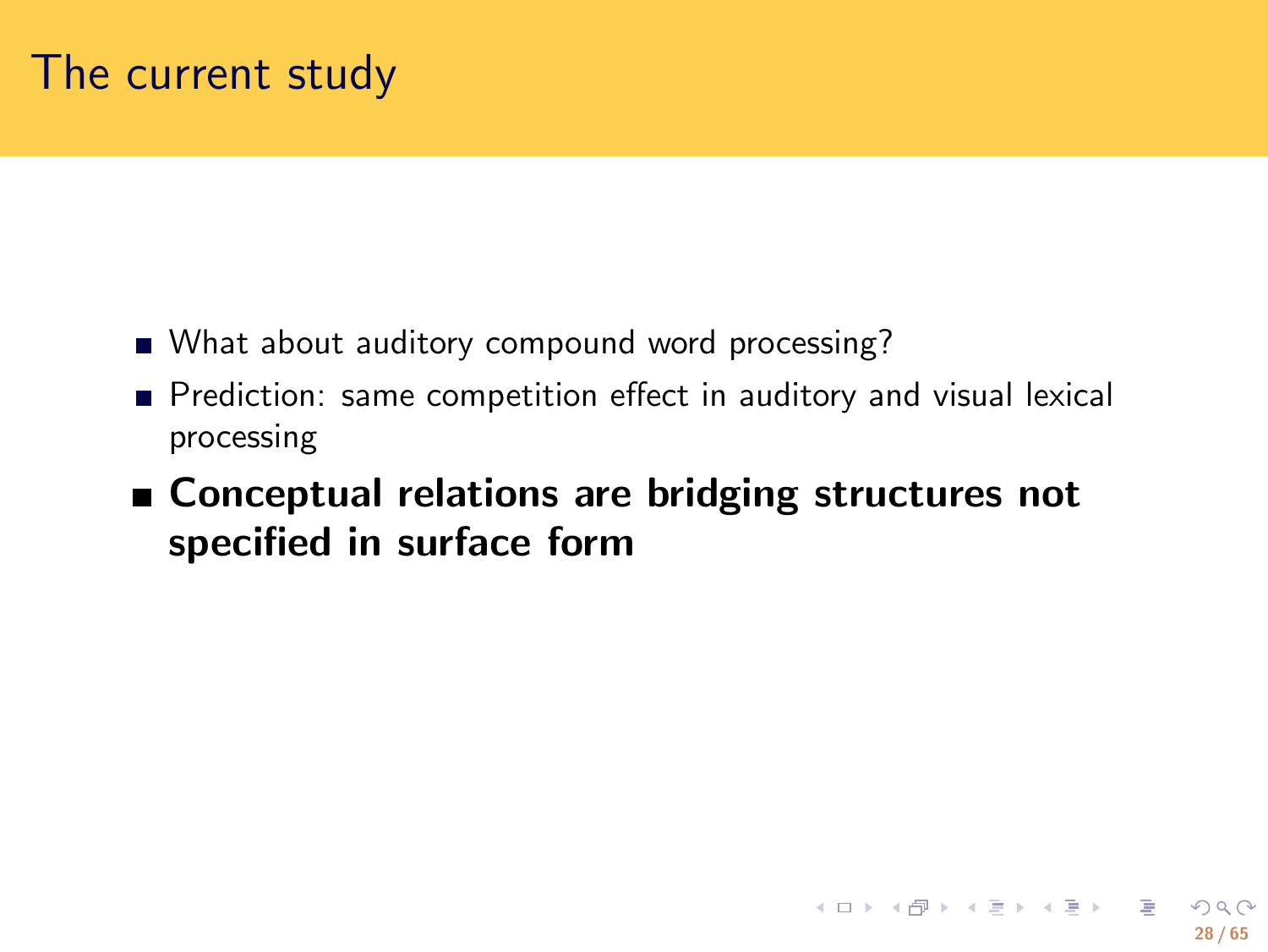- What about auditory compound word processing?
- **Prediction:** same competition effect in auditory and visual lexical processing
- Conceptual relations are bridging structures not specified in surface form
- **Conceptual combination is a mental operation of concepts**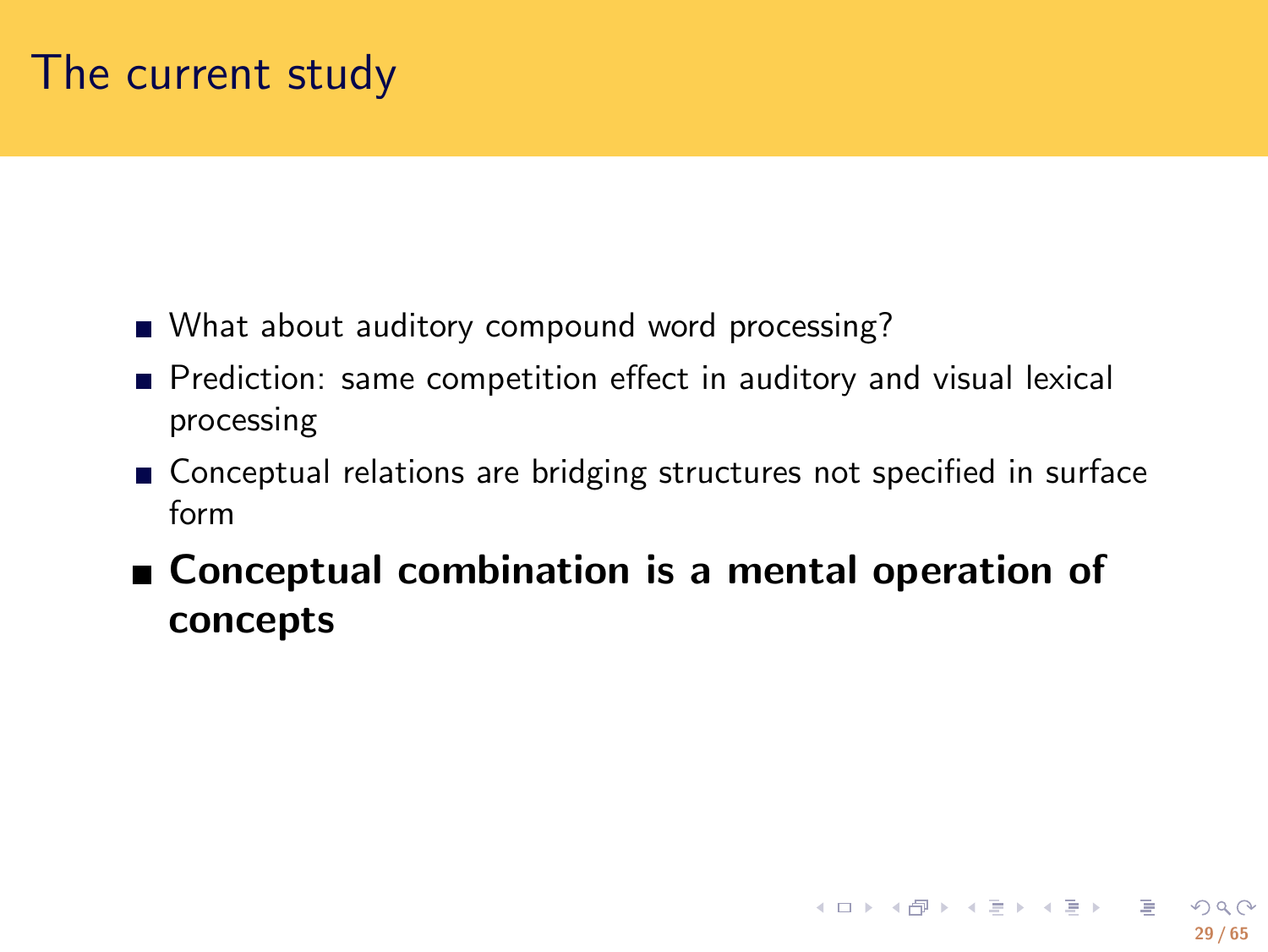- What about auditory compound word processing?
- **Prediction:** same competition effect in auditory and visual lexical processing
- Conceptual relations are bridging structures not specified in surface form
- Conceptual combination is a mental operation of concepts
- $\blacksquare$  Therefore, the linguistic modality of expressed **entity should not matter**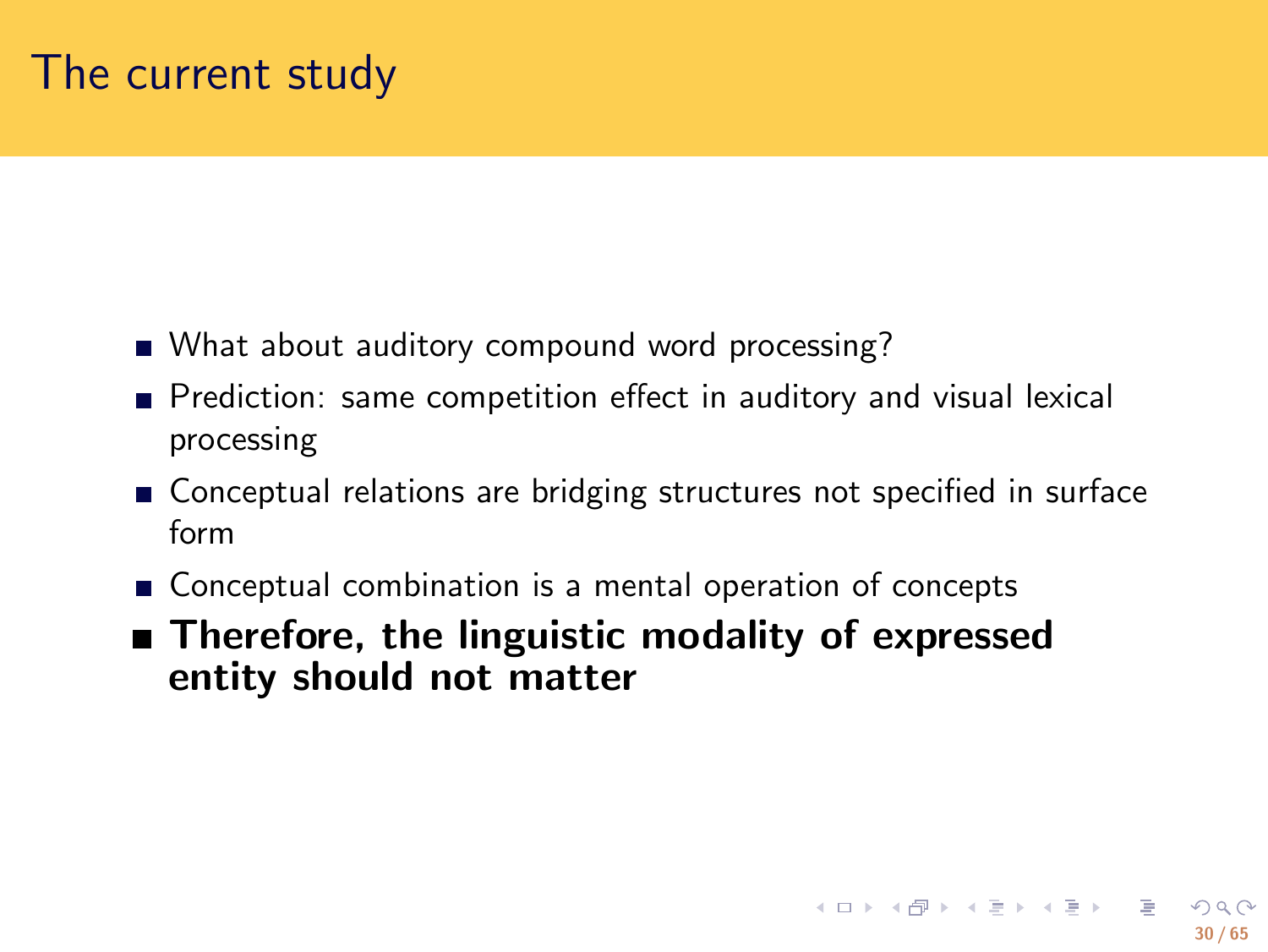$\blacksquare$  Possible relations task; data used to quantify **competition**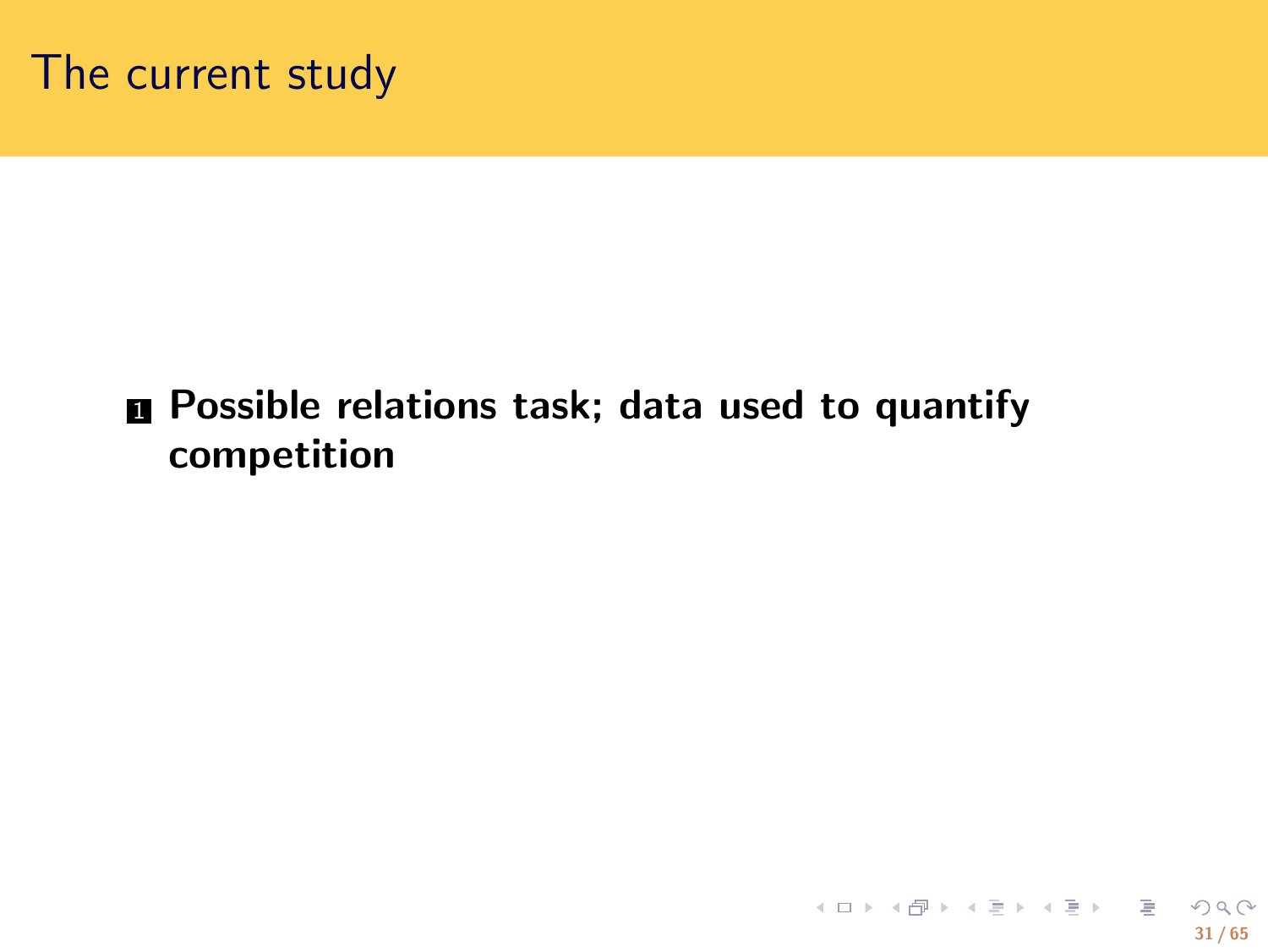- **1** Possible relations task; data used to quantify competition
- <sup>2</sup> **4 lexical decision datasets (2 visual; 2 auditory)**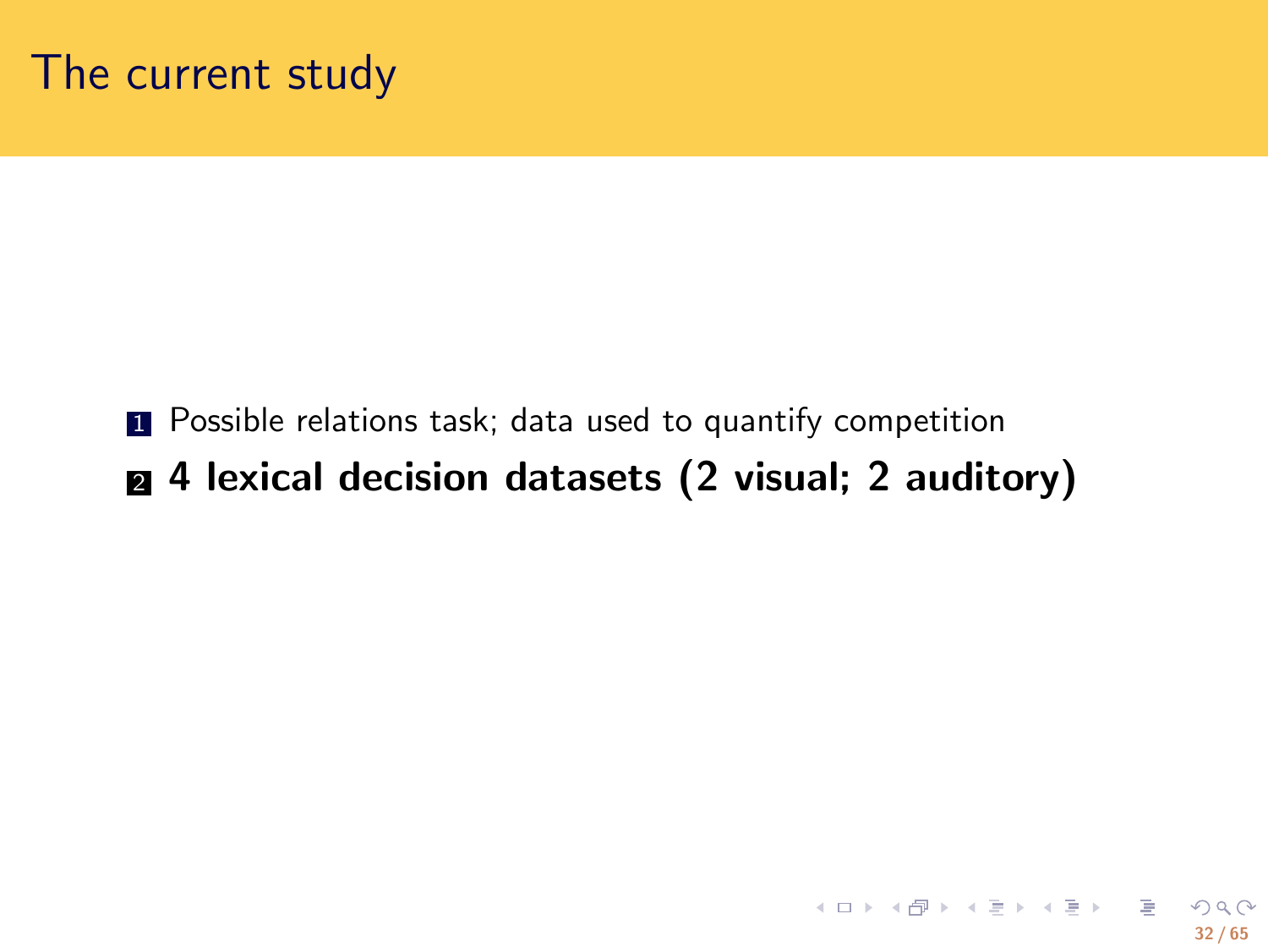- **1** Possible relations task; data used to quantify competition
- 2 4 lexical decision datasets (2 visual; 2 auditory)
- <sup>3</sup> **Attempt to predict lexical decision latencies from possible relations data**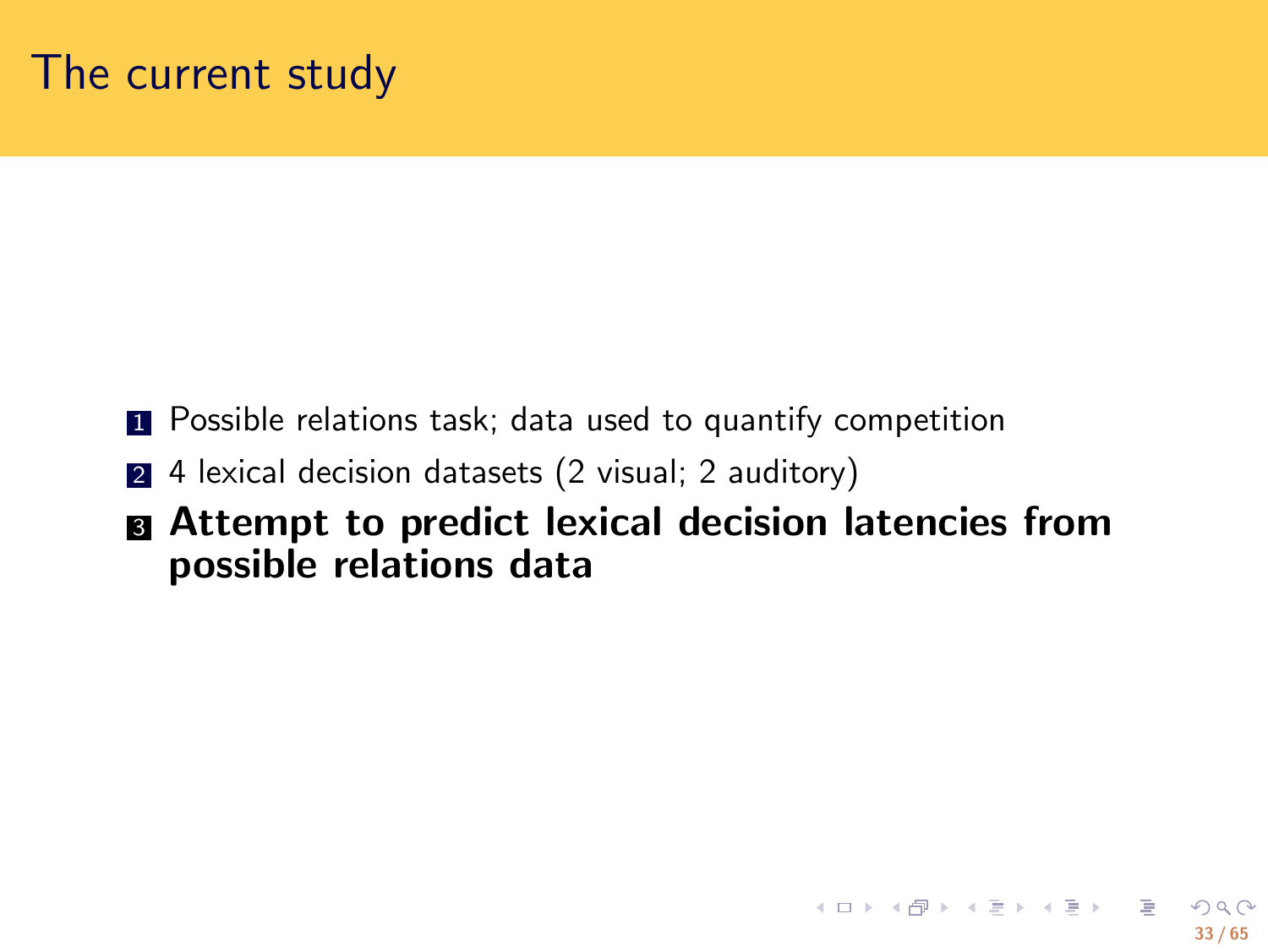#### Possible relations task

#### **Instructions**

- **n** "Pretend that you are learning English and know the meaning of the individual words, but have not yet seen the words together."
- **"** "What is the most likely meaning of this phrase?"

#### Example trial

#### jaw bone

| bone USED BY jaw | bone CAUSES jaw    |
|------------------|--------------------|
| bone USES jaw    | bone CAUSED BY jaw |
| aw LOCATED bone  | bone HAS jaw       |
| bone LOCATED jaw | iaw HAS bone       |
| bone FOR jaw     | bone MAKES jaw     |
| bone ABOUT jaw   | bone FROM jaw      |
| bone DURING jaw  | bone MADE OF jaw   |
| bone BY jaw      | jaw IS bone        |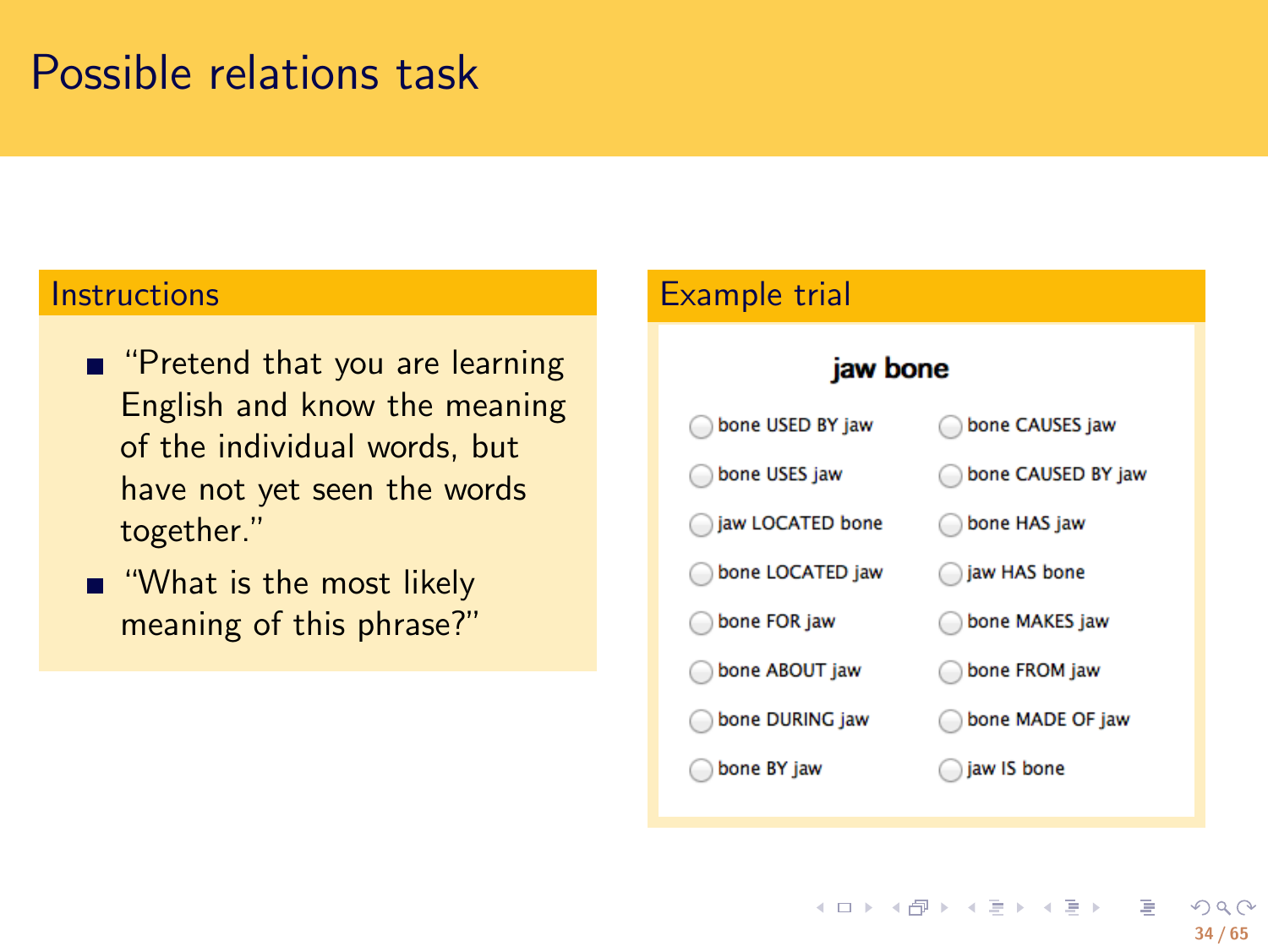**Possible relations task administered on Amazon Mechanical Turk**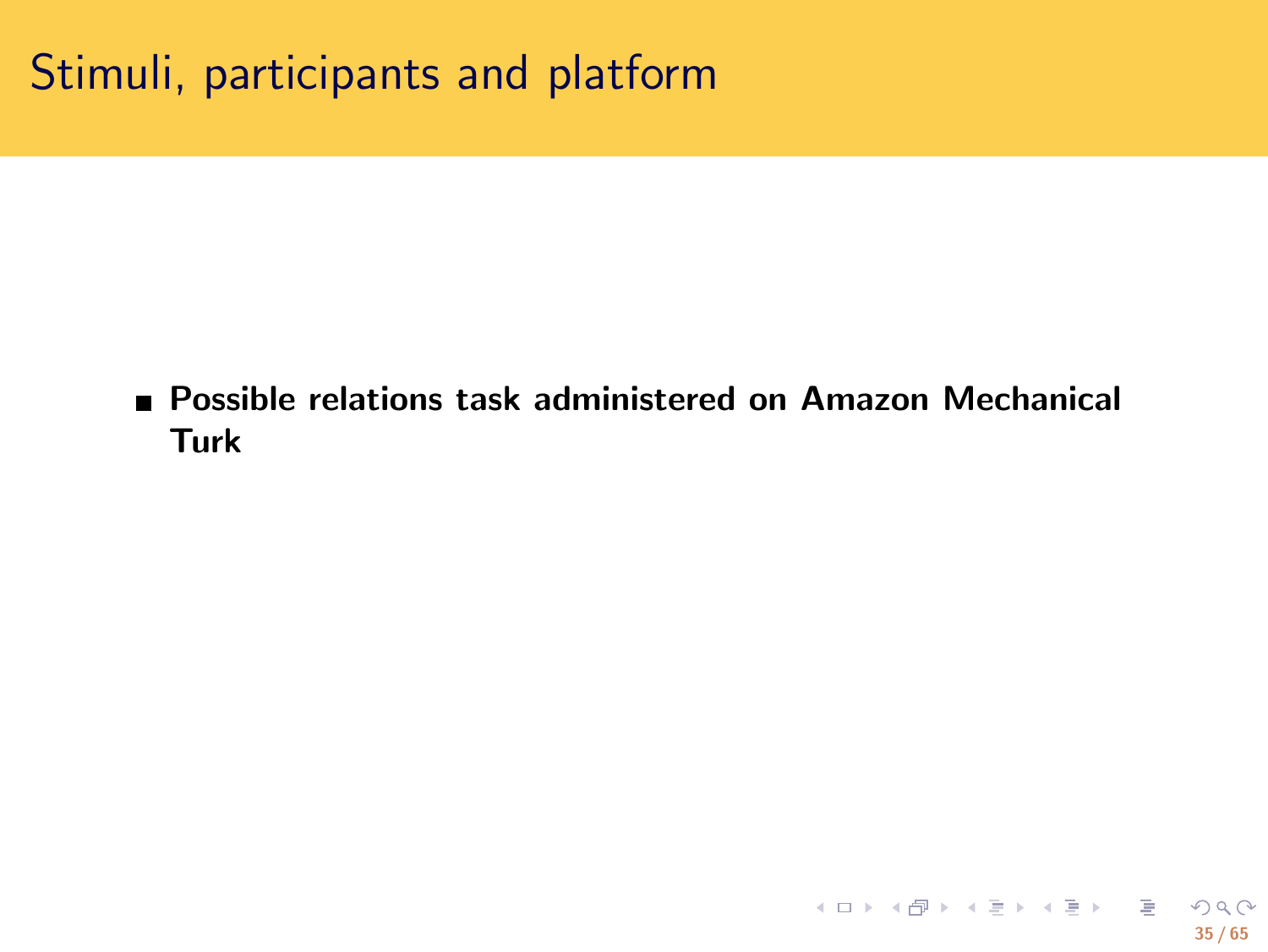- Possible relations task administered on Amazon Mechanical Turk
- **600 existing unspaced English compounds**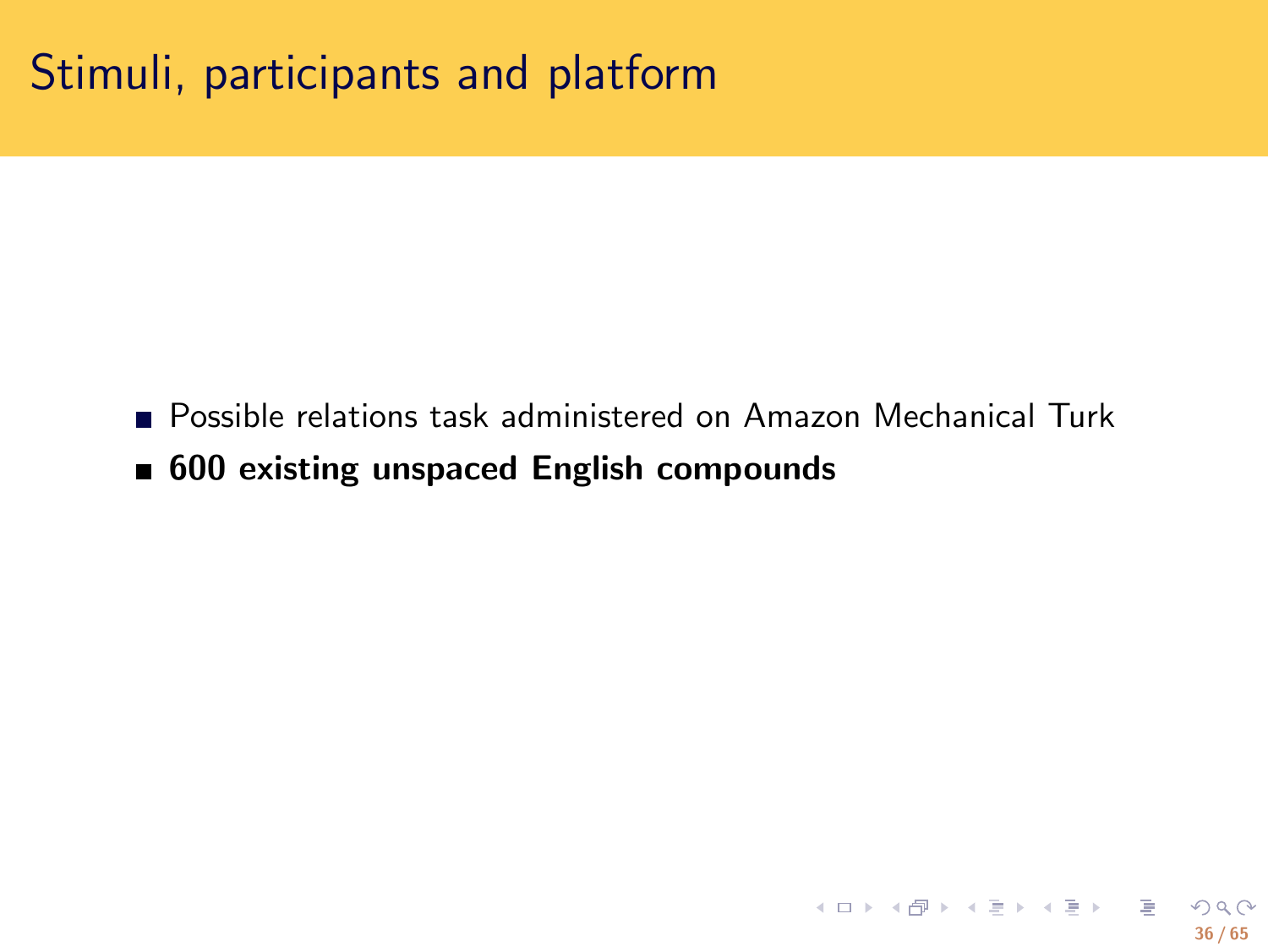- **Possible relations task administered on Amazon Mechanical Turk**
- 600 existing unspaced English compounds
- **47-48 participant ratings per compound**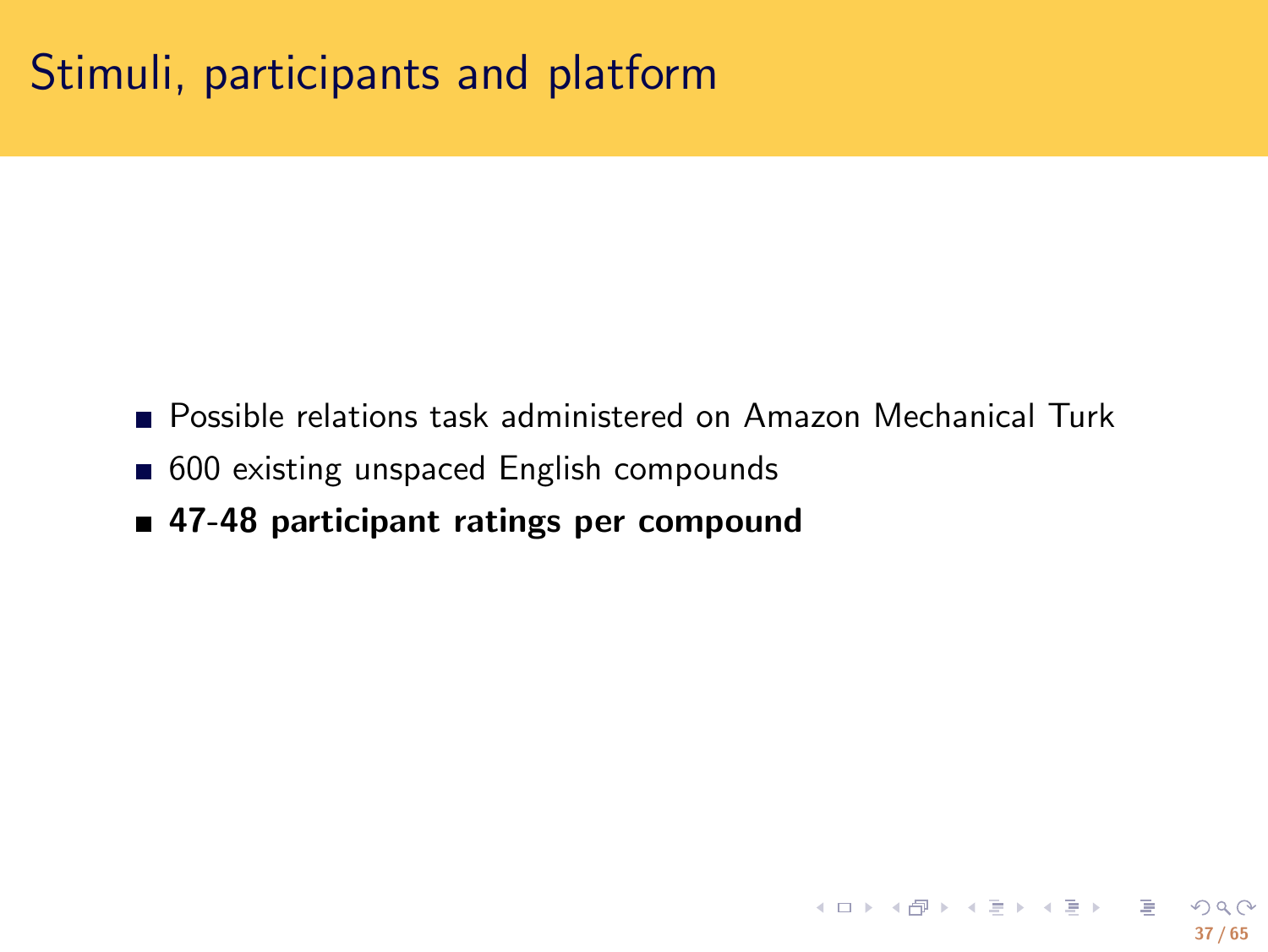- **Possible relations task administered on Amazon Mechanical Turk**
- 600 existing unspaced English compounds
- 47-48 participant ratings per compound
- **all participants US English monolingual speakers**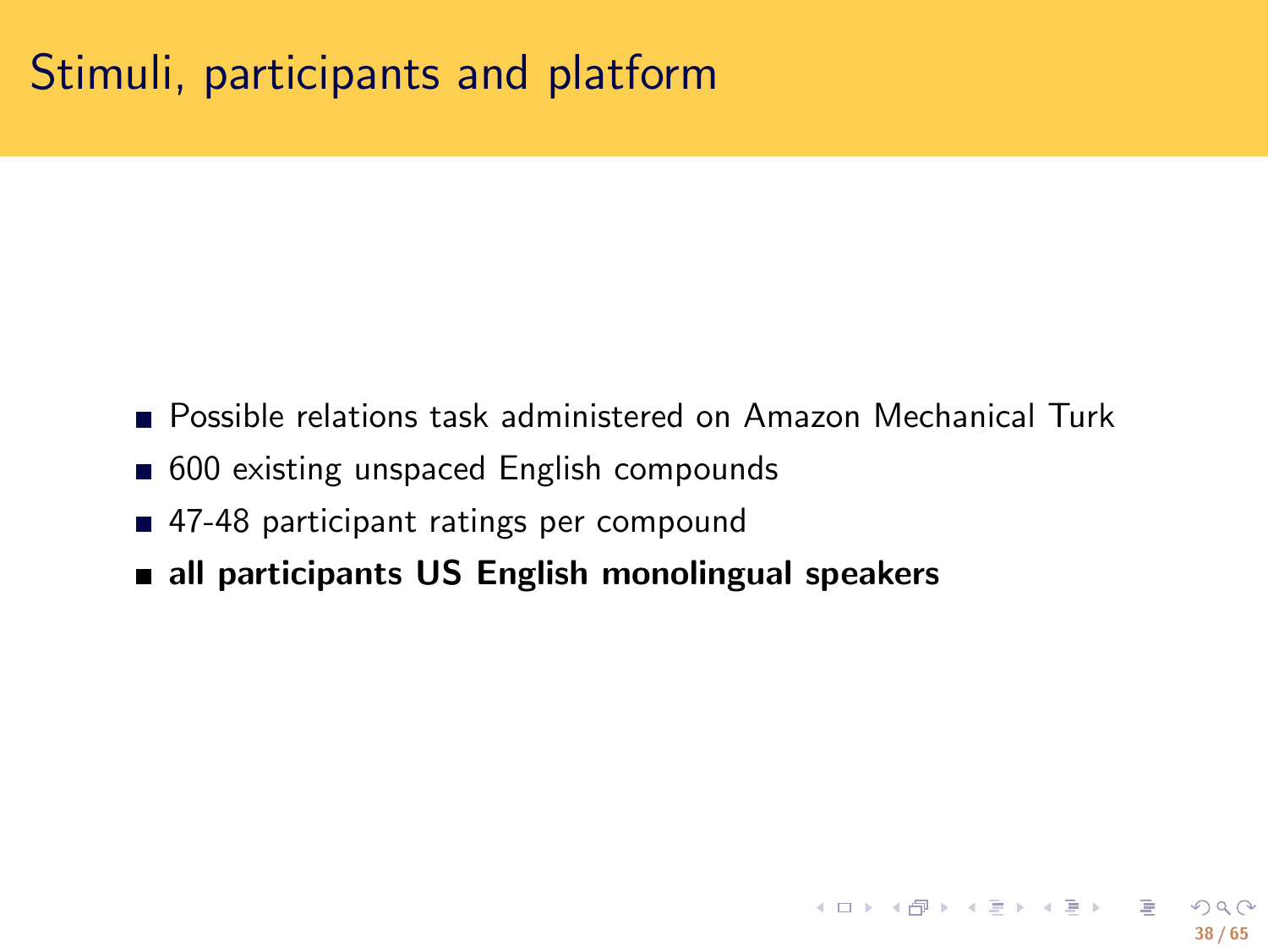# Raw results: distribution of possible relations



#### **homeland**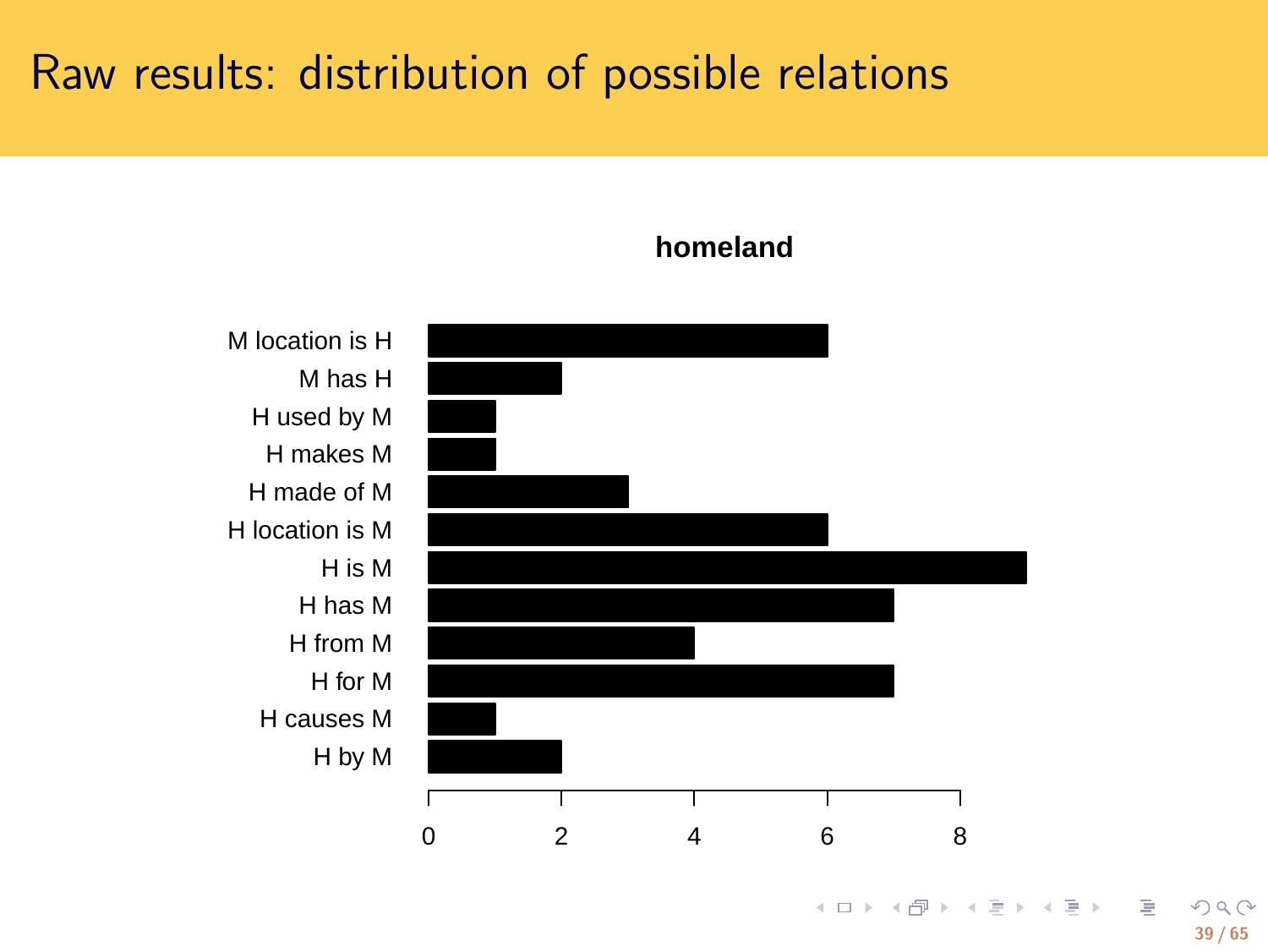Entropy of conceptual relations

**High Entropy indicates greater uncertainty and high competition**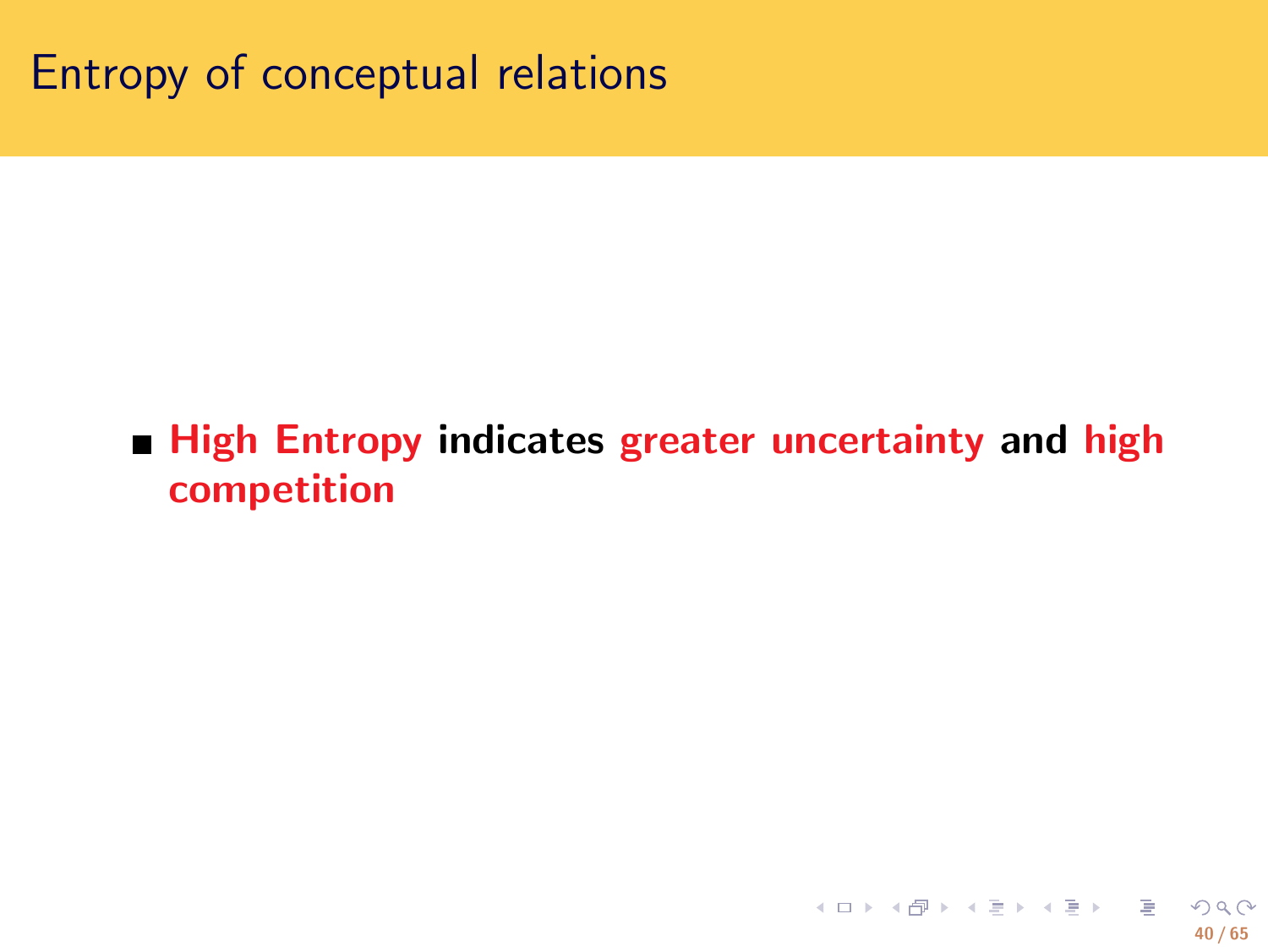Entropy of conceptual relations

- High Entropy indicates greater uncertainty and high competition
- **Low Entropy indicates more structuredness and low competition**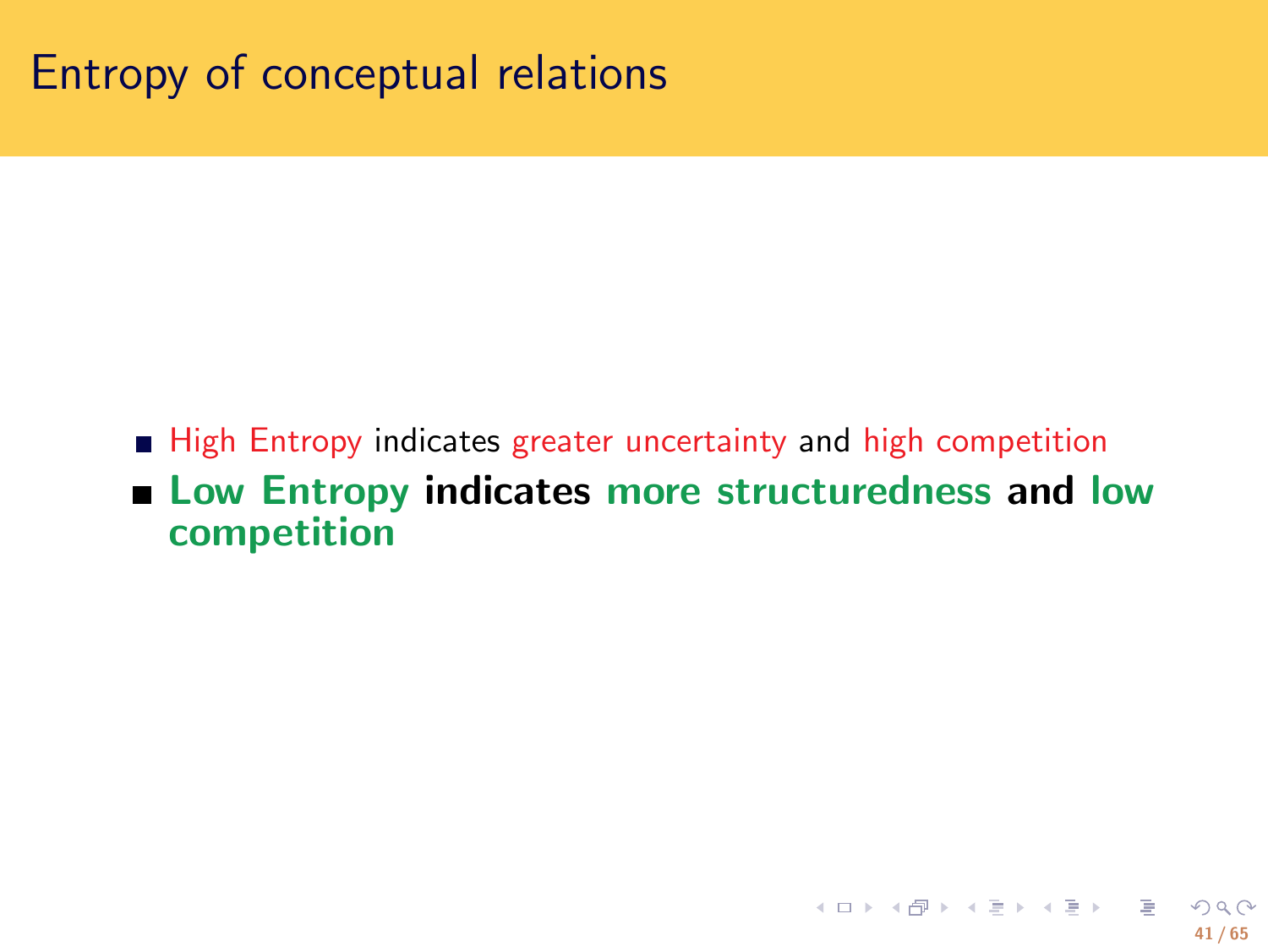# **Examples**

#### **Processing benefit Processing cost**



Probability of selection

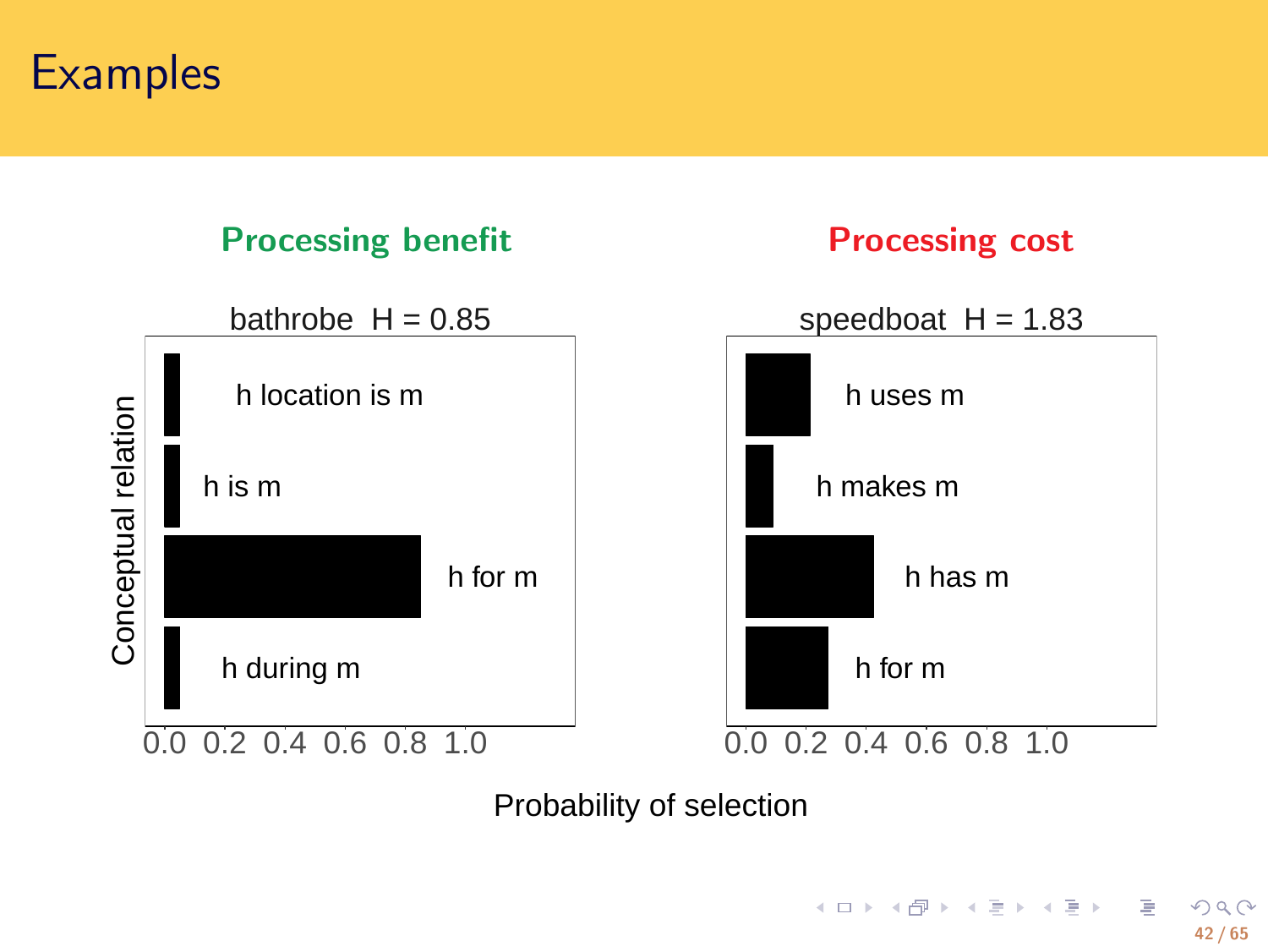#### Lexical decision datasets: visual

- English Lexicon Project (ELP; Balota et al., 2007)
	- 497 compounds
	- 816 US participants
	- $15,145$  trials
- British Lexicon Project (BLP; Keuleers et al., 2012)
	- 417 compounds
	- 78 UK participants
	- **13,354 trials**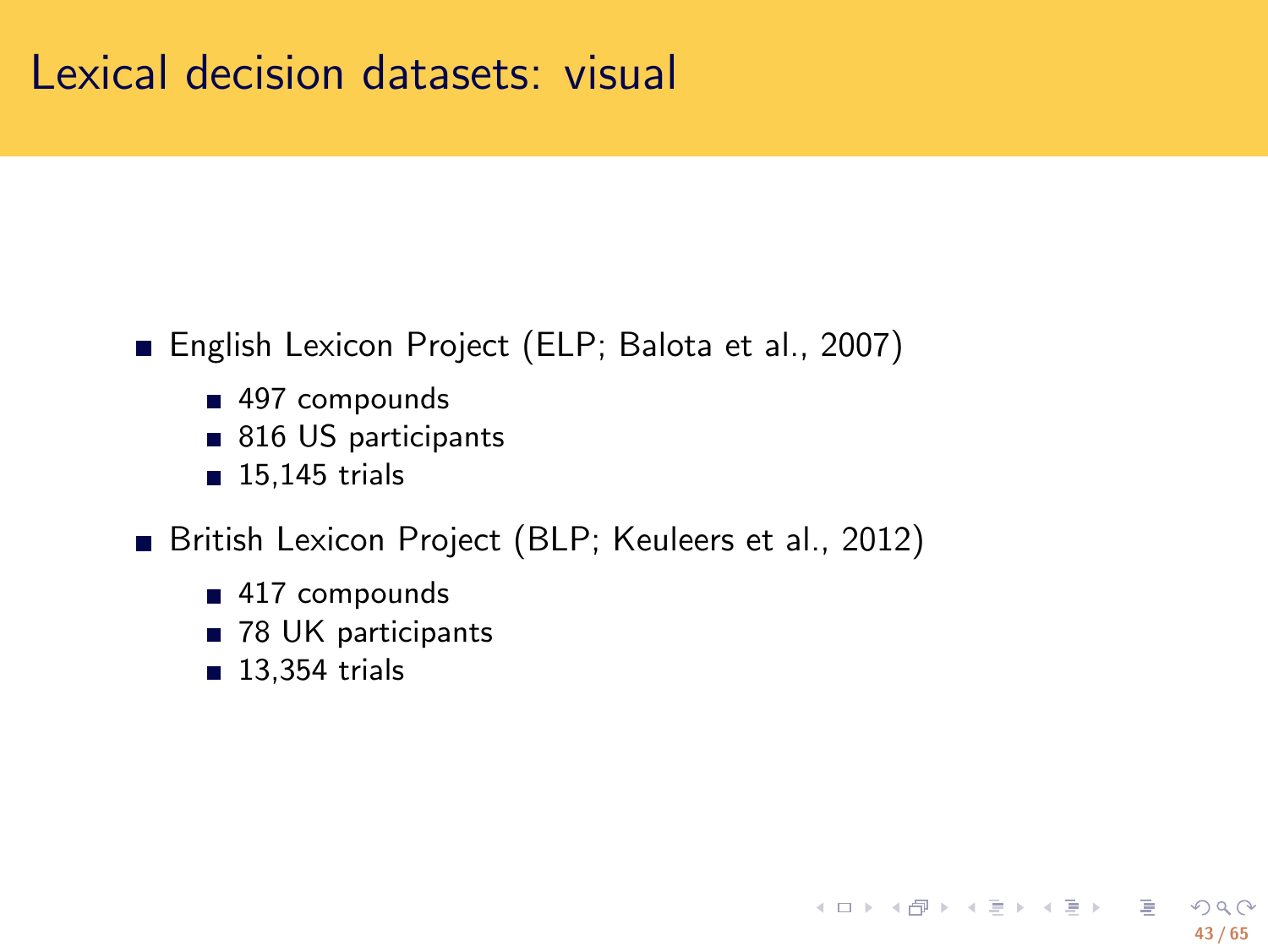# Analysis

- **Linear mixed effects models**
- Predicting response time latencies
- **Lexical predictors** 
	- **Entropy of conceptual relations**
	- **Semantic similarity**
		- Left-whole: *car-carwash*
		- Right-whole: *wash-carwash*
	- Compound frequency
	- **Execute 1** Left and right constituent frequencies
	- **Left and right family sizes**
	- Gompound length
	- Duration (auditory)
	- Uniqueness point and complex uniqueness point (auditory)
- Other controls
	- **Trial number**
	- Random effects for participant and item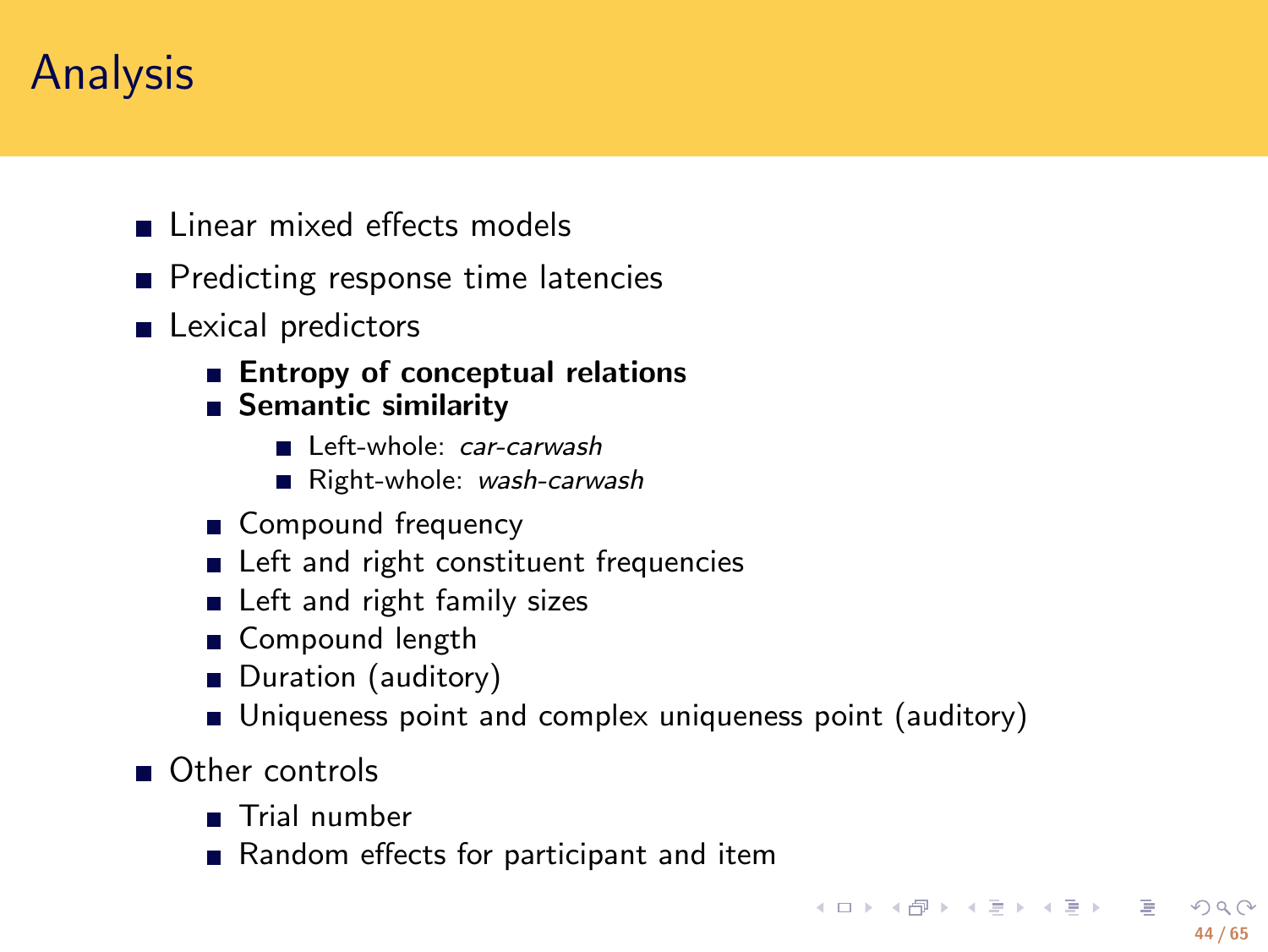# Results



**45 / 65**

**Visual lexical decision**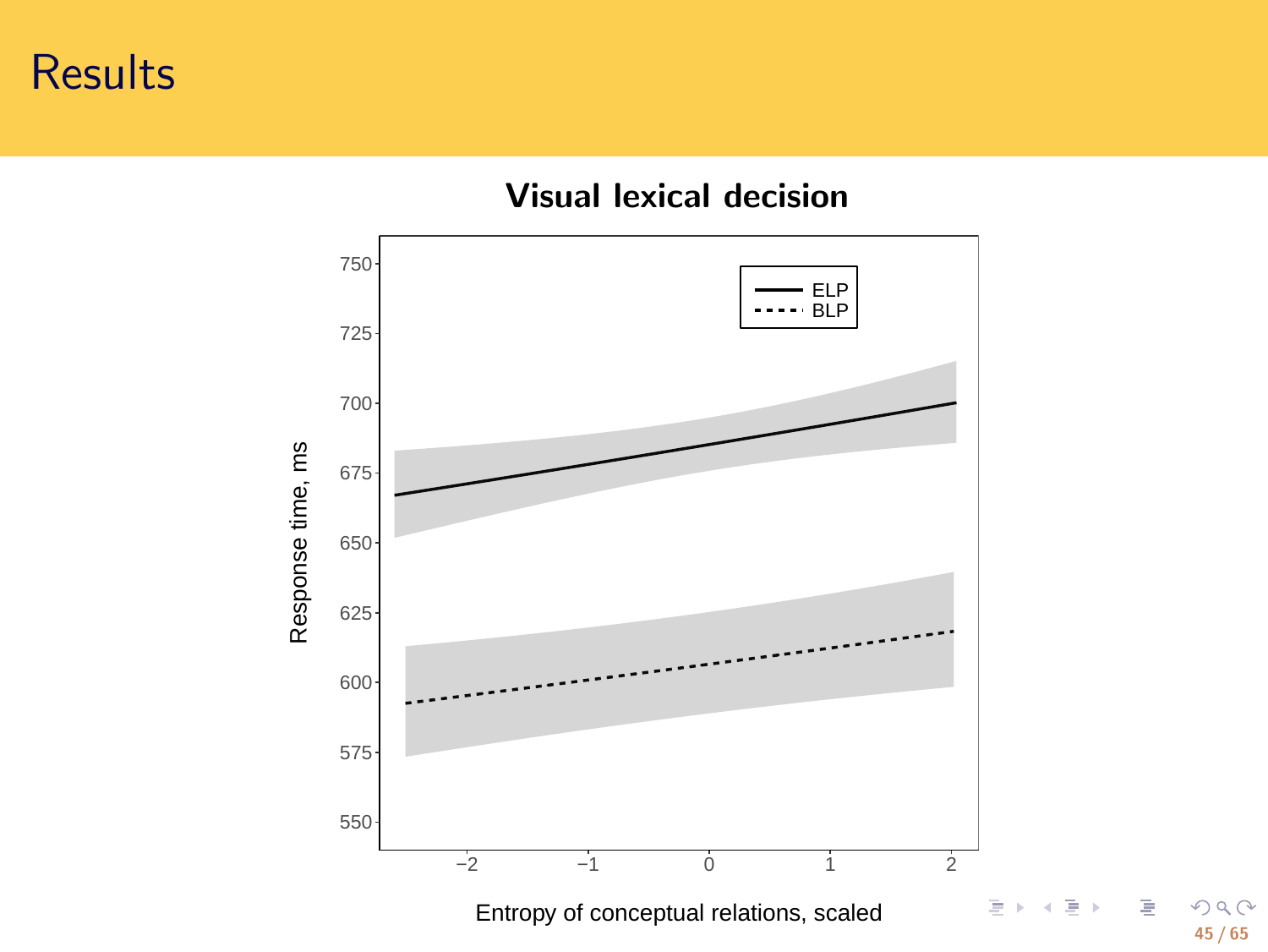# Results



**46 / 65**

**Visual lexical decision**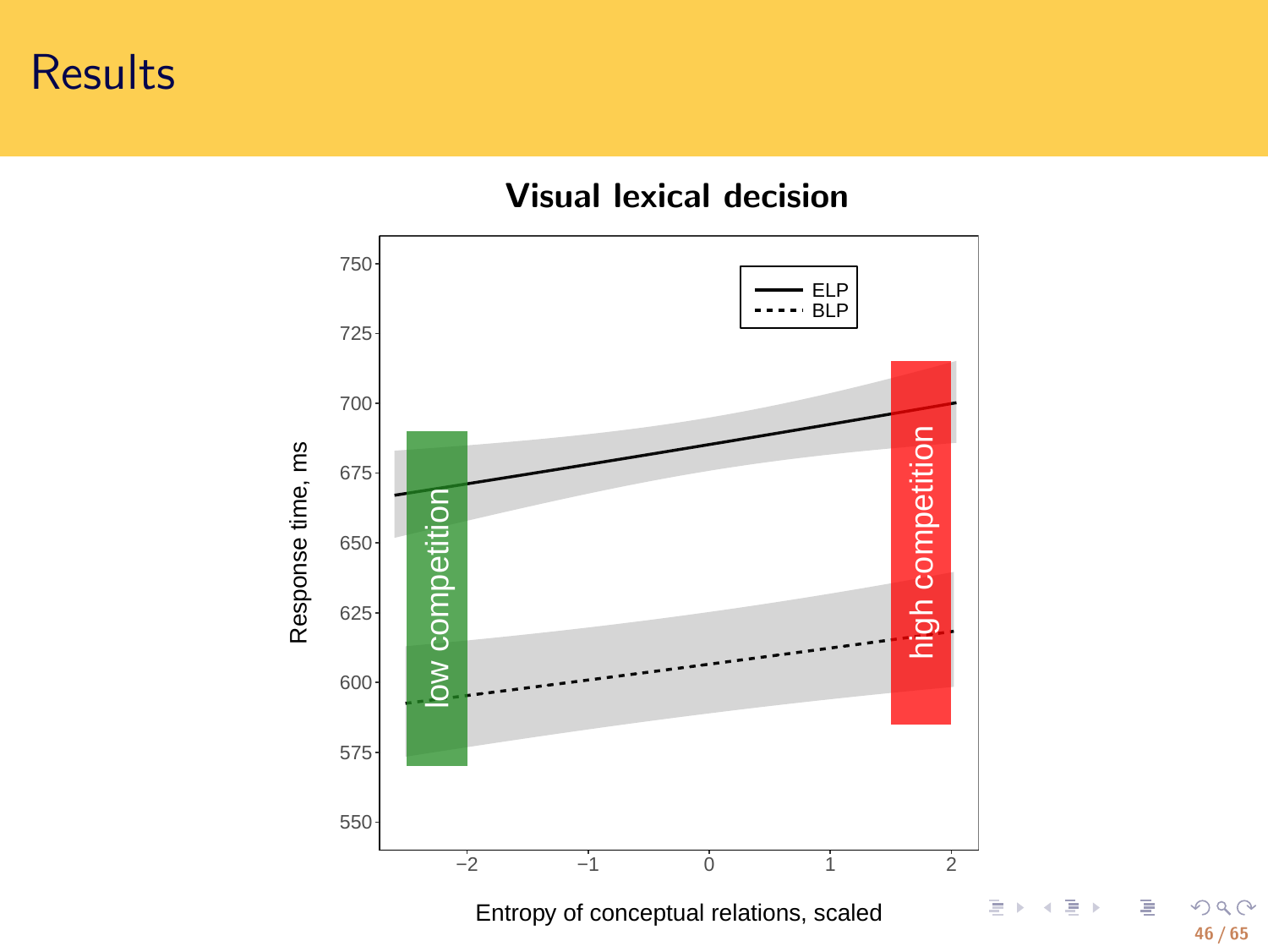# Lexical decision datasets: auditory

- Auditory exp 1
	- Massive Auditory Lexical Decision (MALD; Tucker & Brenner, submitted)
	- 416 compounds
	- 230 Canadian monolingual participants
	- $1,693$  trials
- Auditory exp 2
	- 426 compounds
	- 55 Canadian monolingual participants
	- 21,236 trials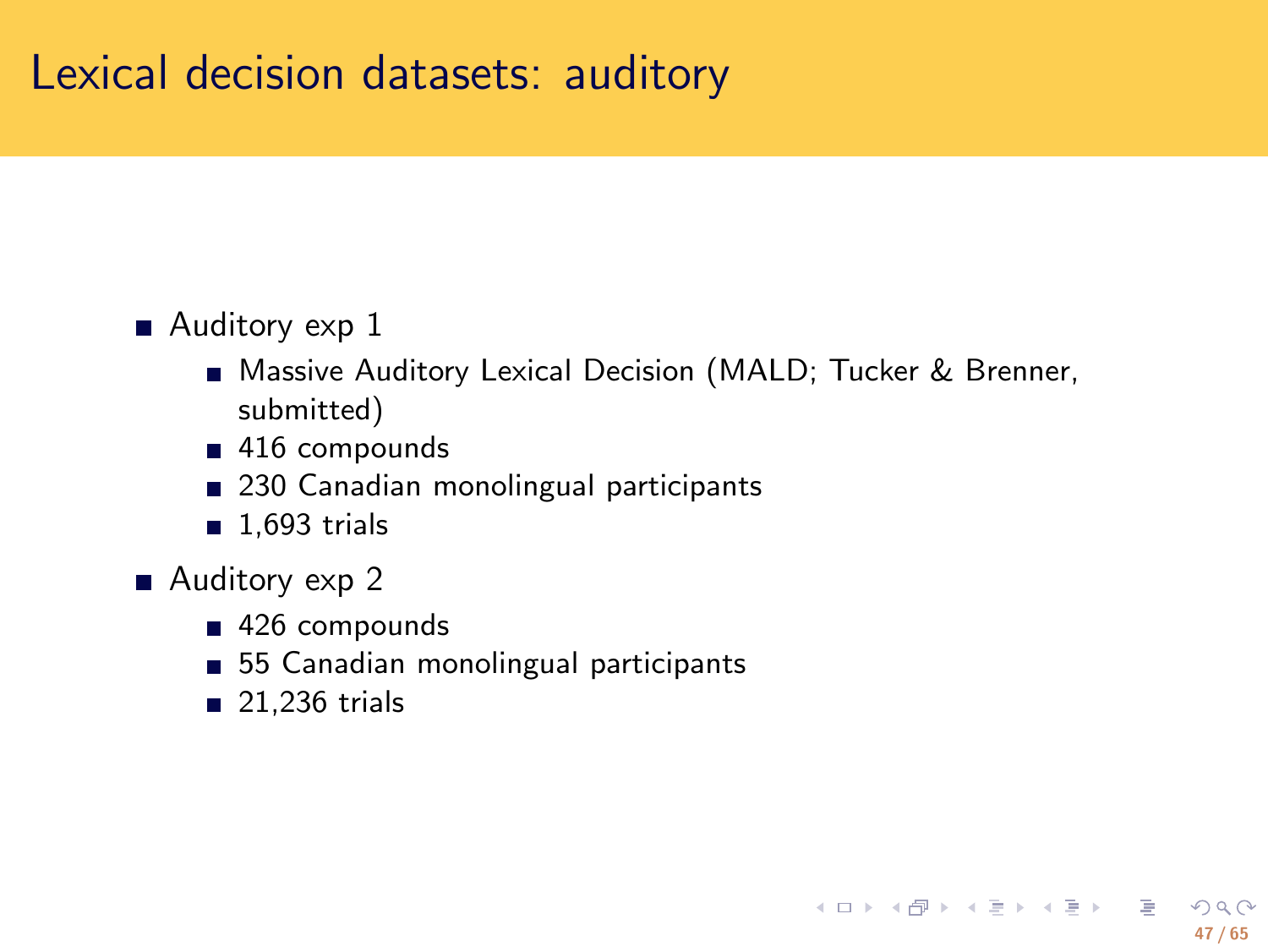# Results



**Auditory lexical decision**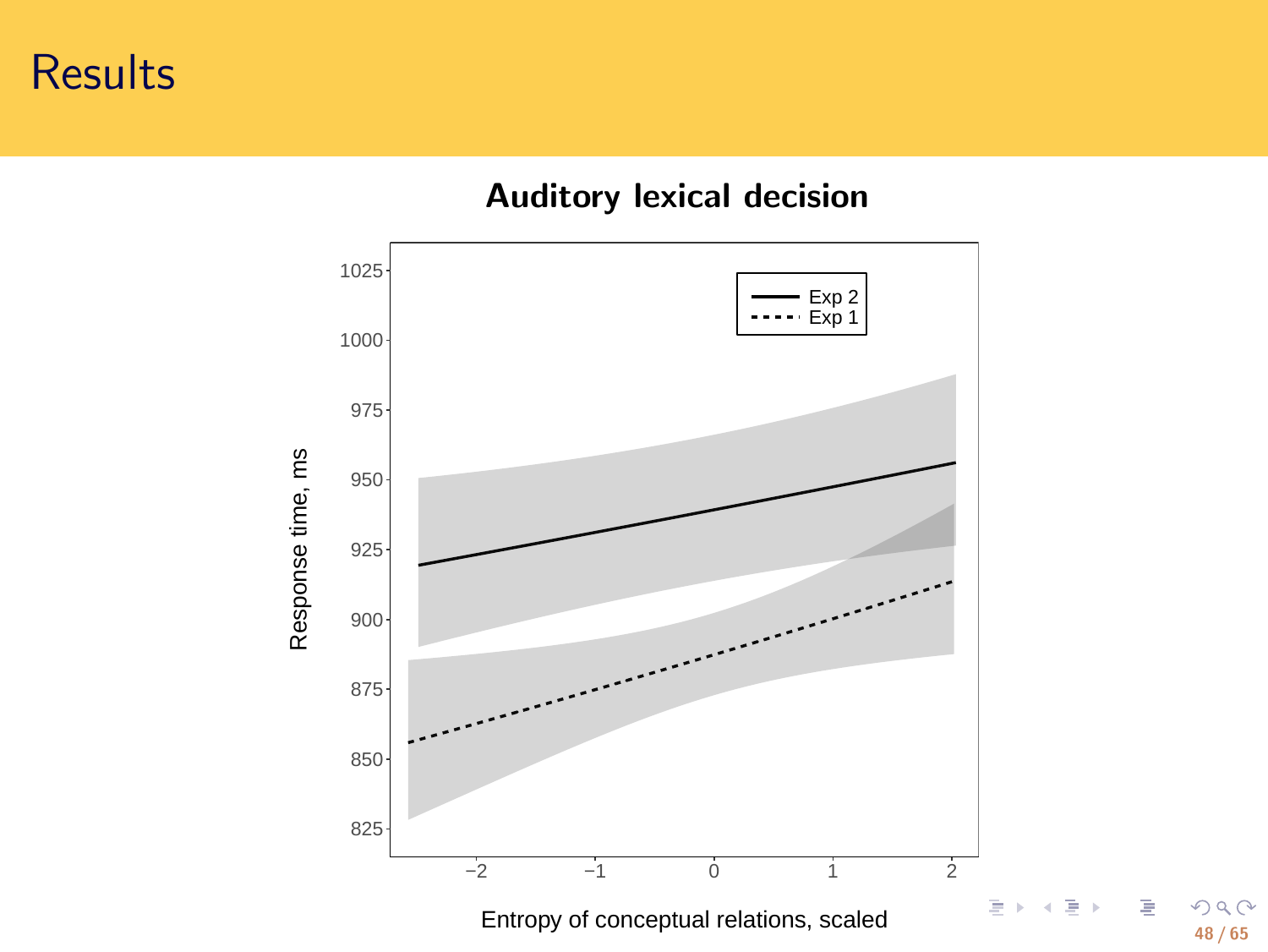# Results



**Auditory lexical decision**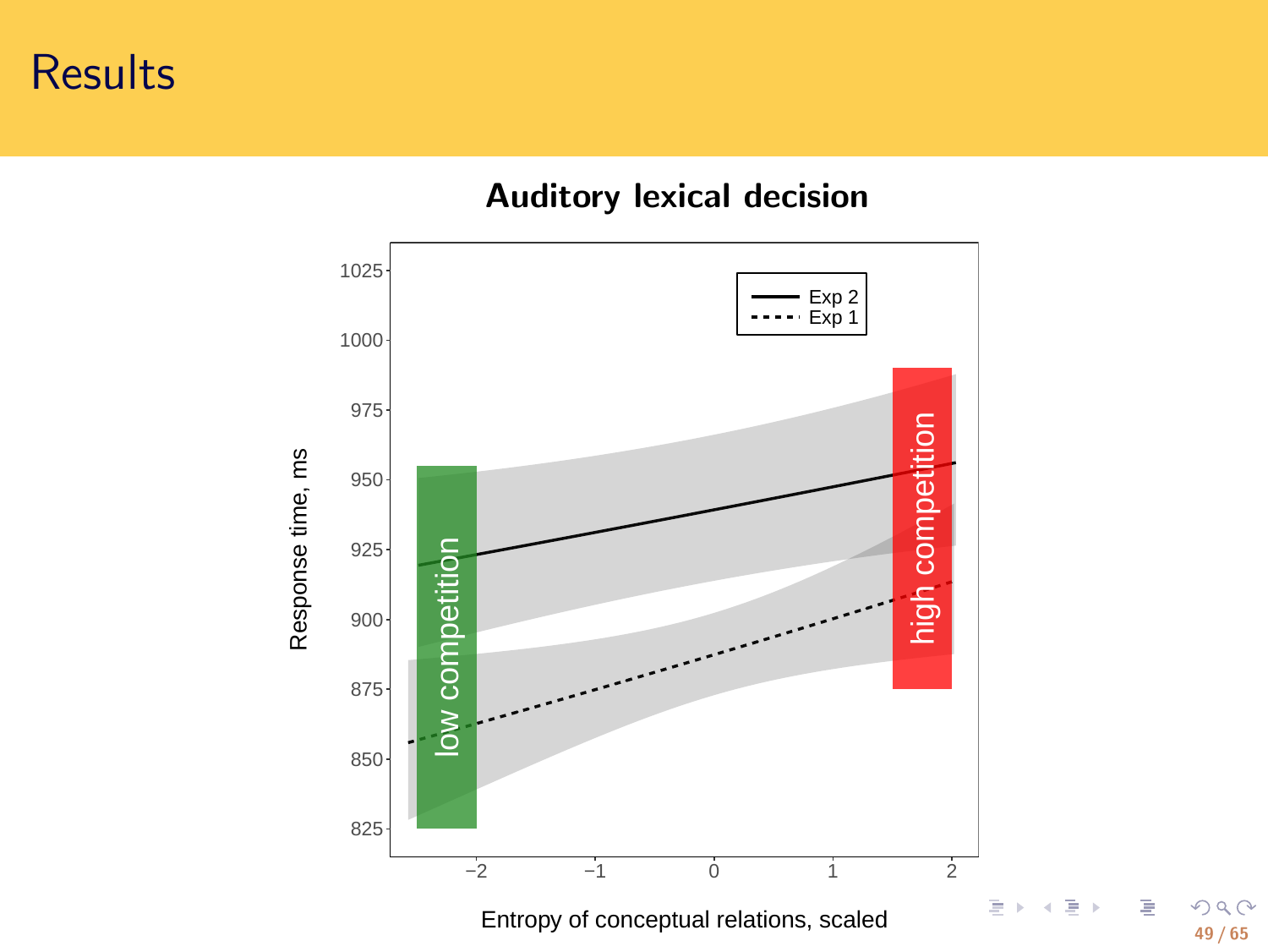# Other effects in auditory lexical decision

- Auditory exp 1
	- **Effect of right-whole semantic similarity** 
		- Boost for greater similarity: *wash-carwash*
	- $\blacksquare$  No constituent frequency effects (consistent with prior studies)
	- No family size effects
- Auditory exp 2
	- **Effect of left-whole semantic similarity** 
		- Boost for greater similarity: *car-carwash*
	- No constituent frequency effects
	- No family size effects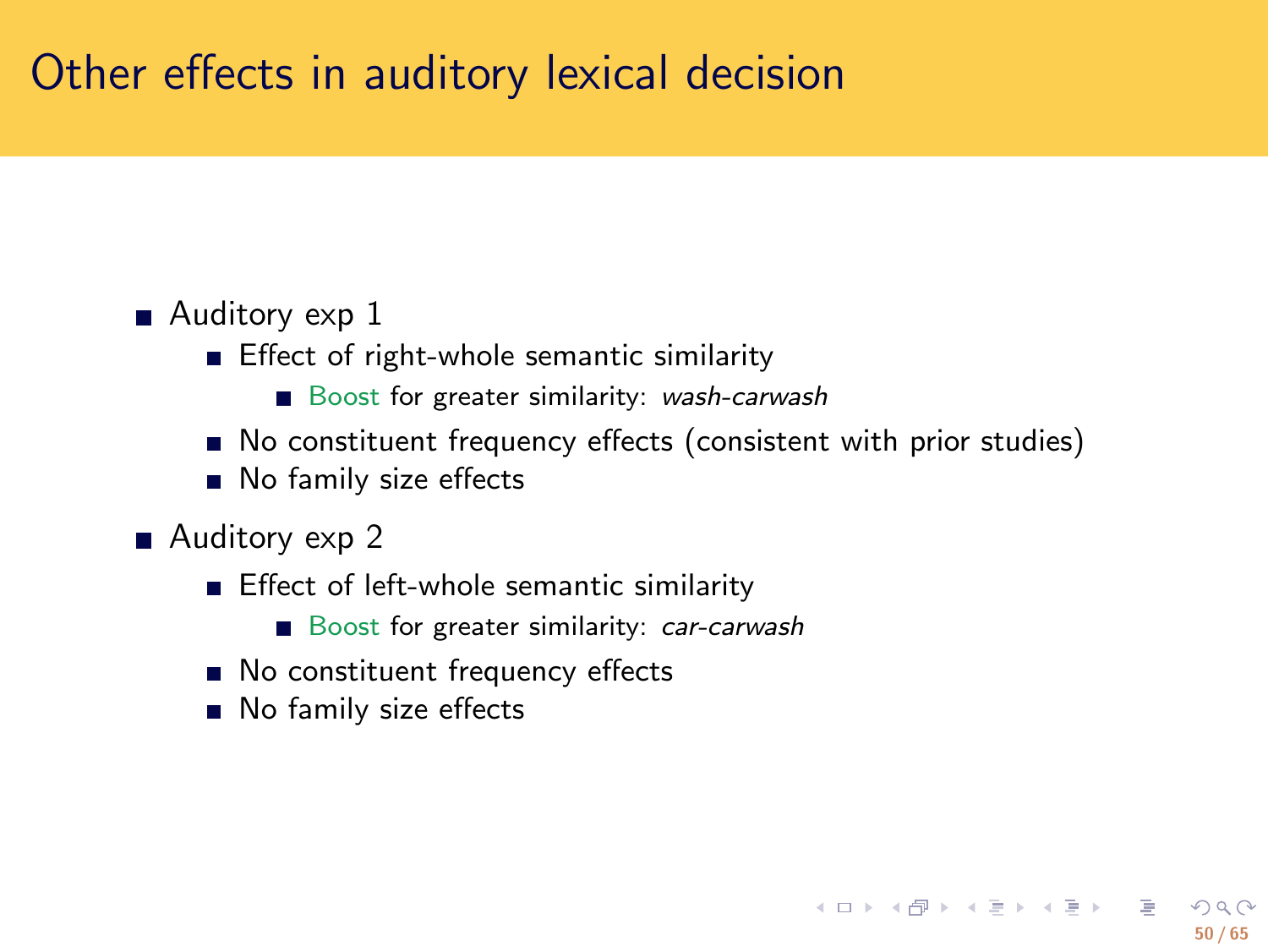# Results: summary of competition effects



#### **Visual word recognition Auditory word recognition**

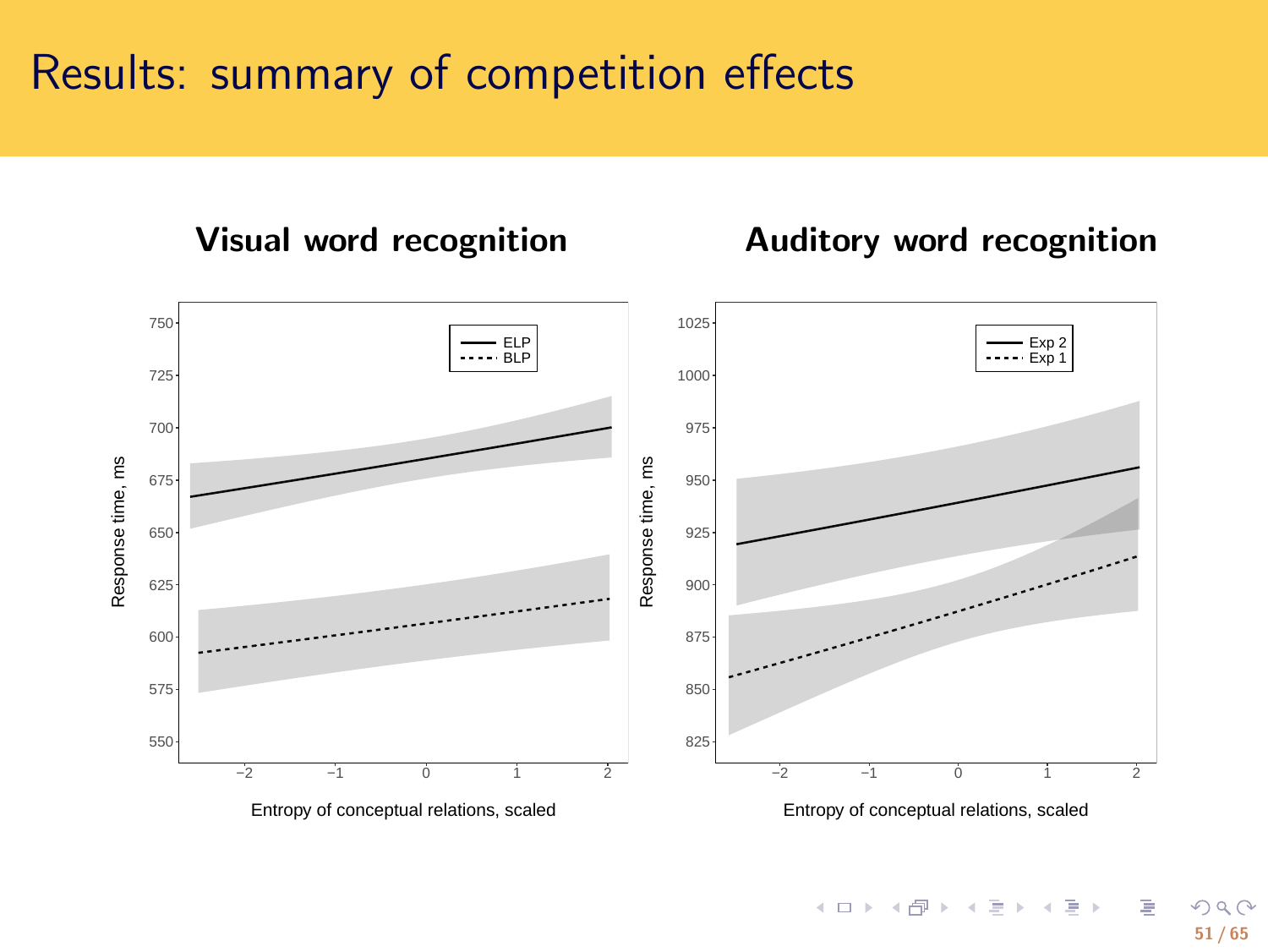**Compositional information important for visual and auditory processing**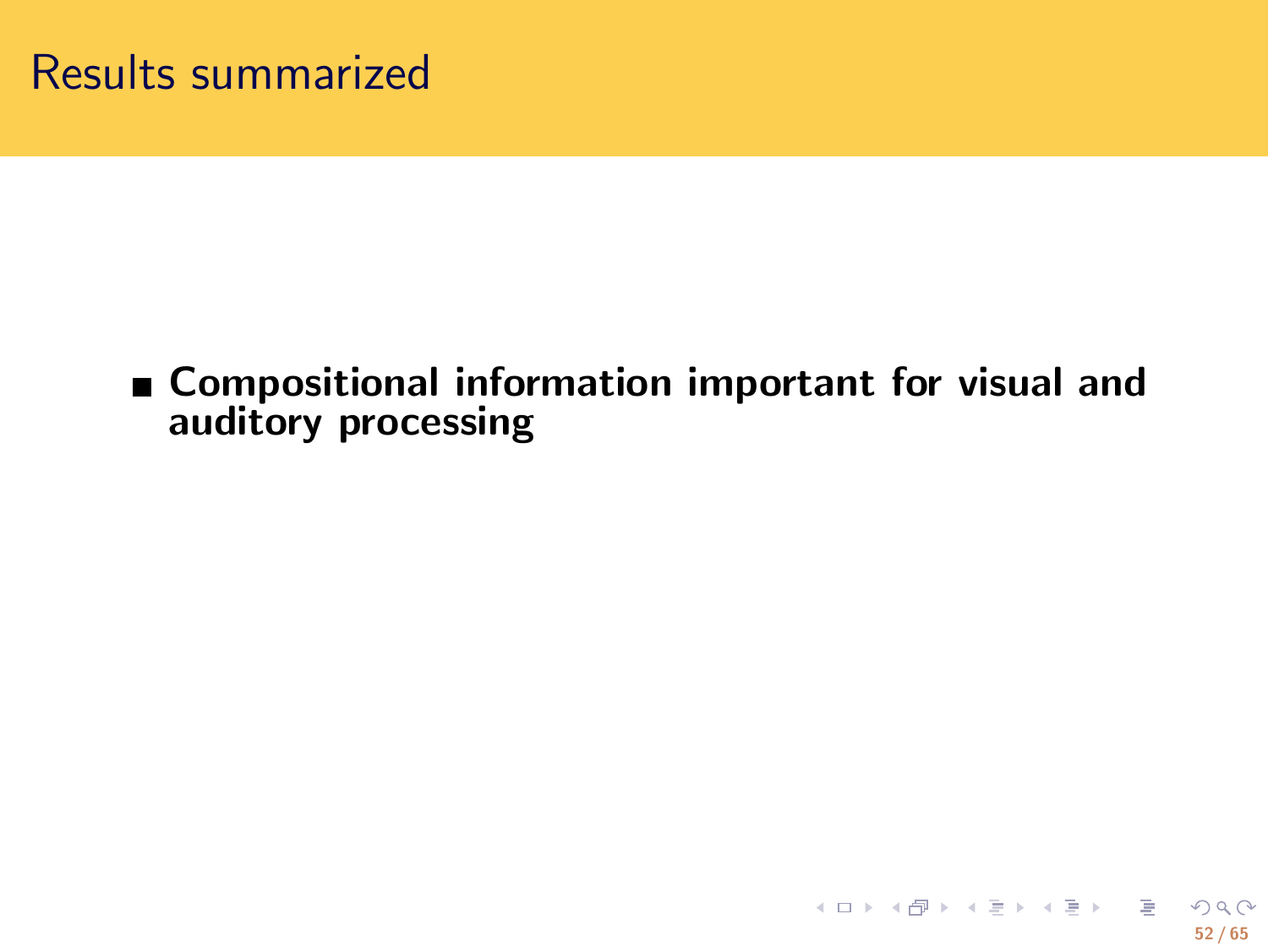- Compositional information important for visual *and* auditory processing
	- **Conceptual combination operates over conceptual structure**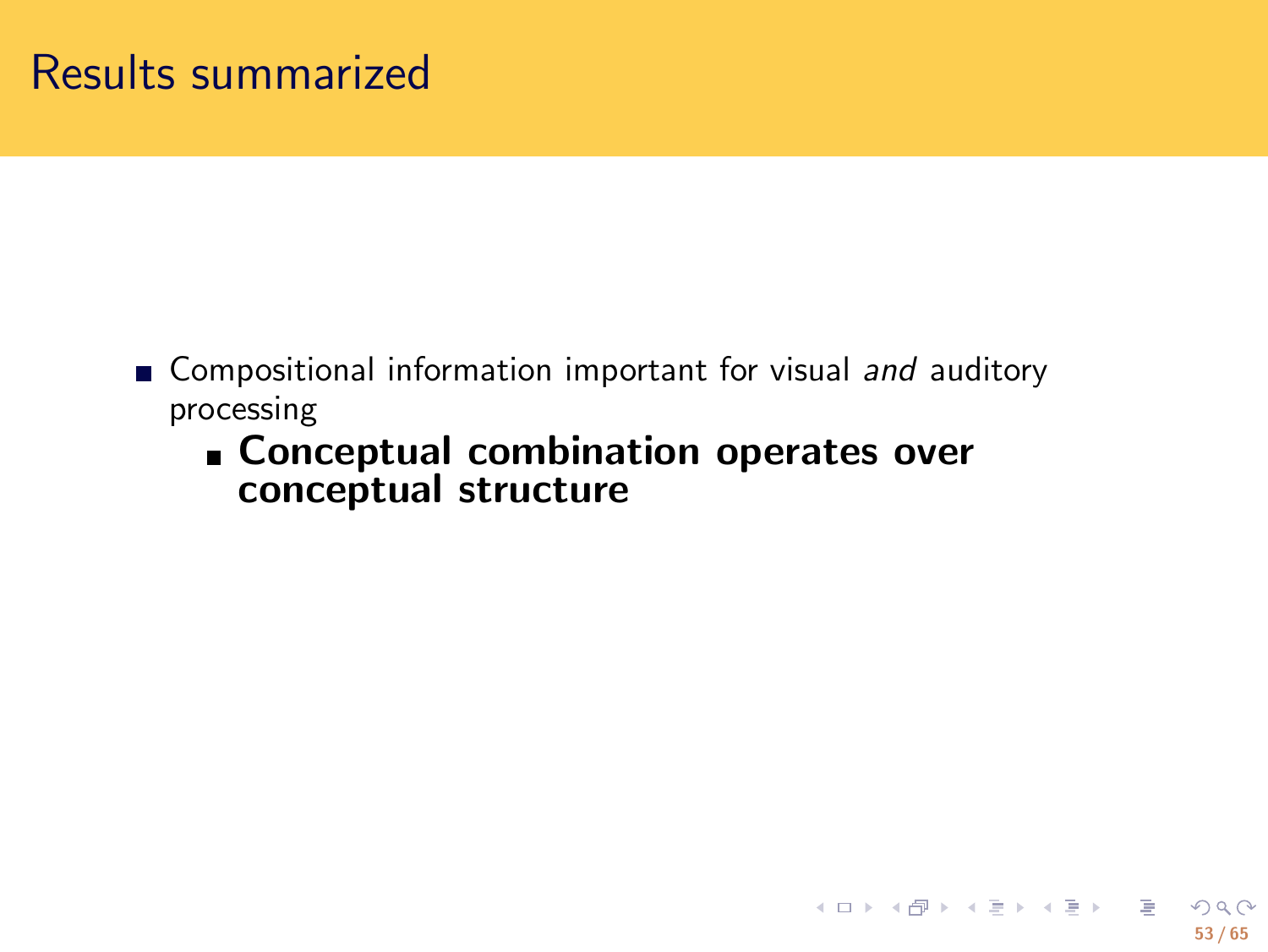- Compositional information important for visual *and* auditory processing
	- Conceptual combination operates over conceptual structure
- **Conceptual combination in acoustic processing is:**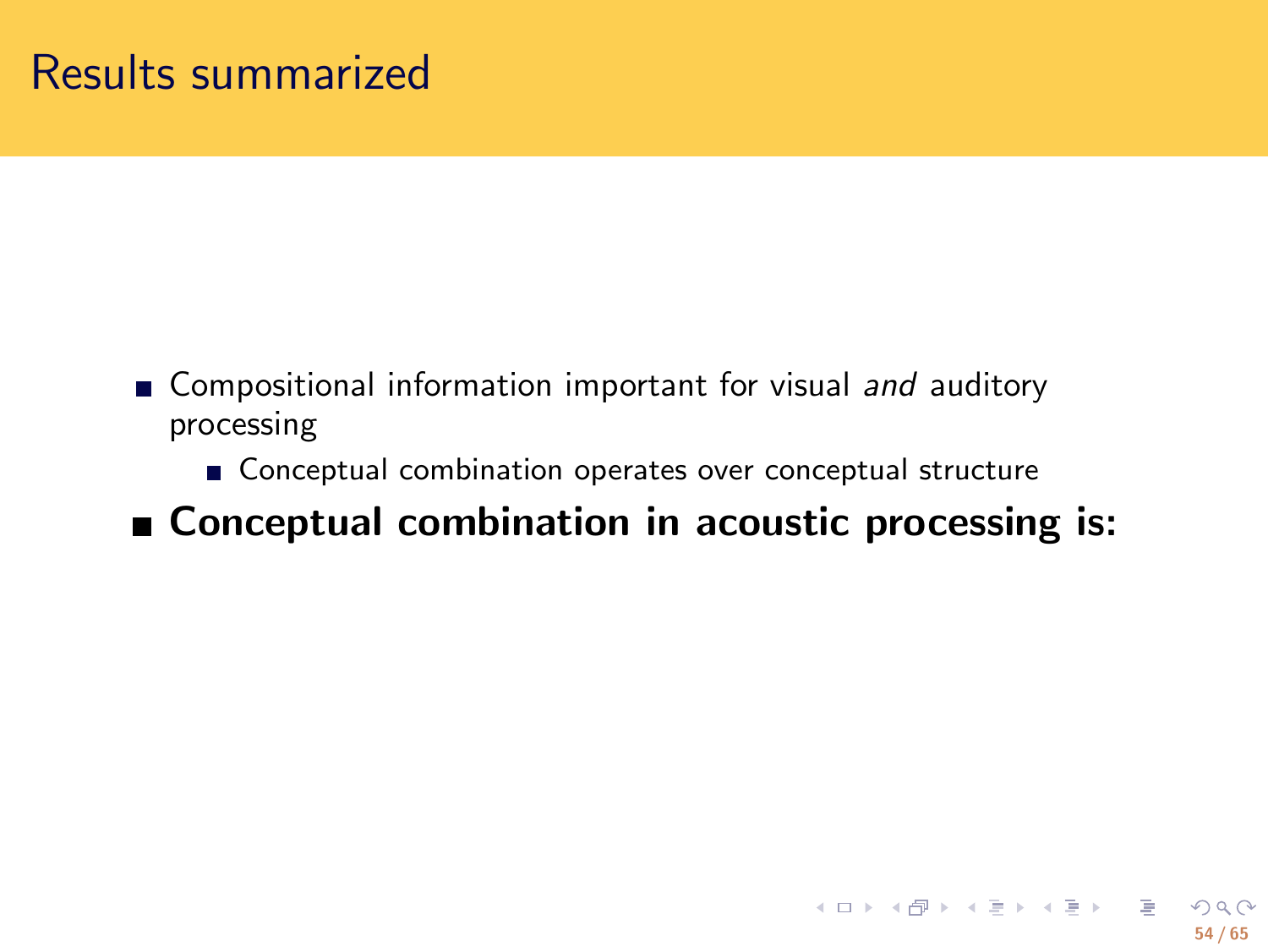- Compositional information important for visual *and* auditory processing
	- **Conceptual combination operates over conceptual structure**
- $\blacksquare$  Conceptual combination in acoustic processing is:

<sup>1</sup> **present without role of constituent frequency**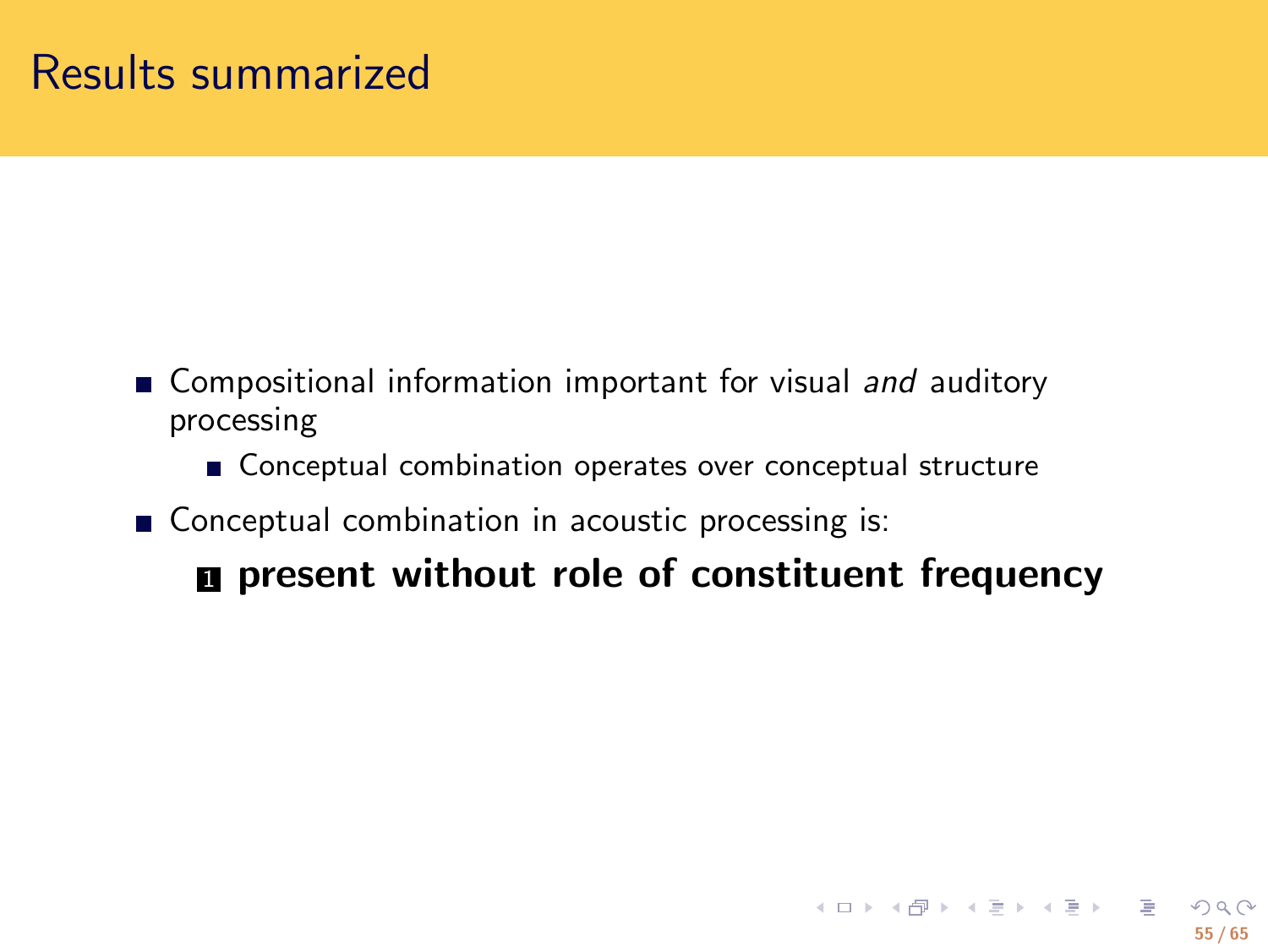- Compositional information important for visual *and* auditory processing
	- Conceptual combination operates over conceptual structure
- **Conceptual combination in acoustic processing is: 1** present without role of constituent frequency
	- <sup>2</sup> **complementary to semantic transparency effects**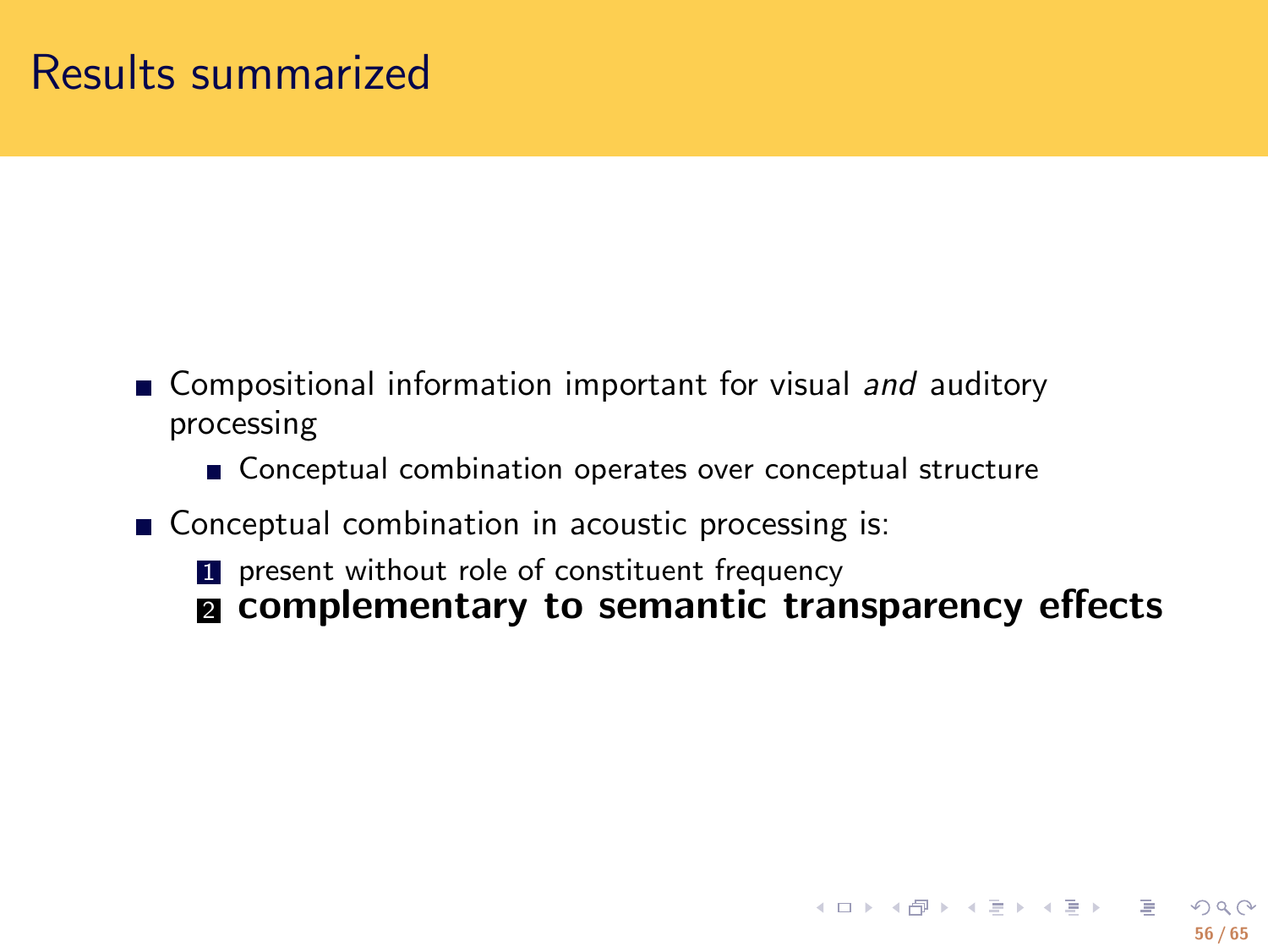**New clues to semantic processing of compound words**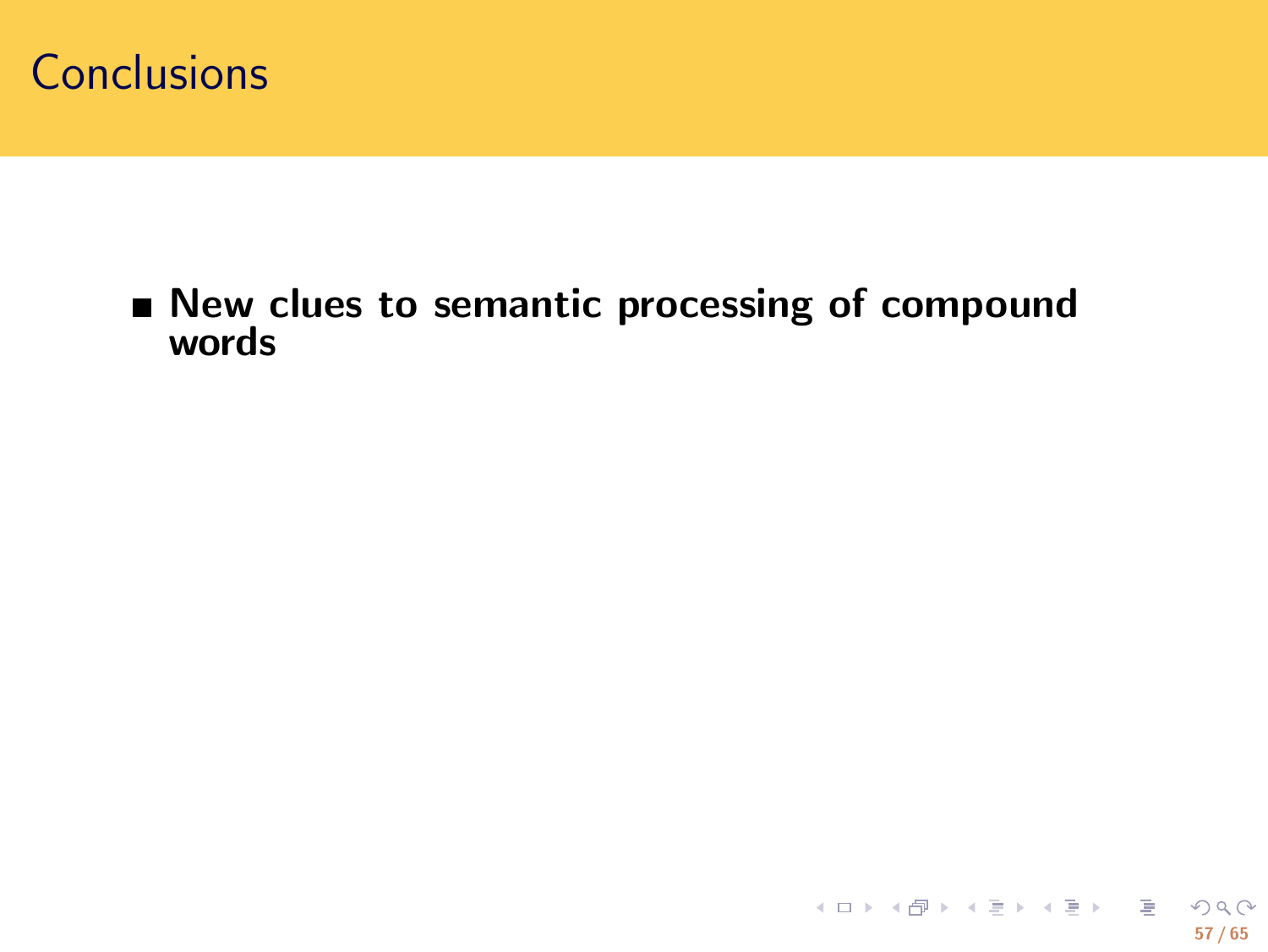- New clues to semantic processing of compound words
	- **More than just conjunctive activation of constituent semantics**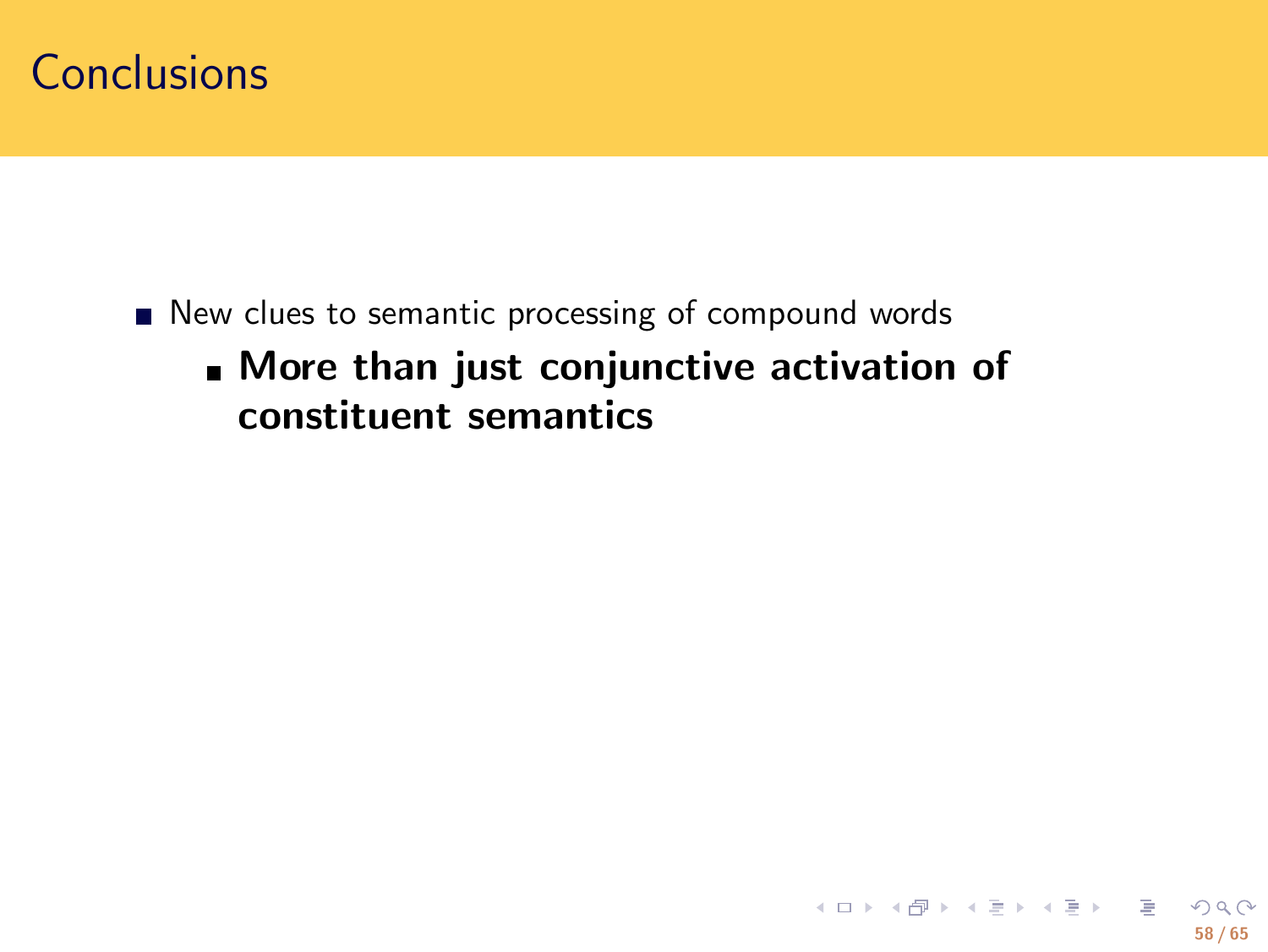- New clues to semantic processing of compound words
	- More than just conjunctive activation of constituent semantics
	- **Competition between relational meanings complements co-activation of semantic representations of constituents and whole words**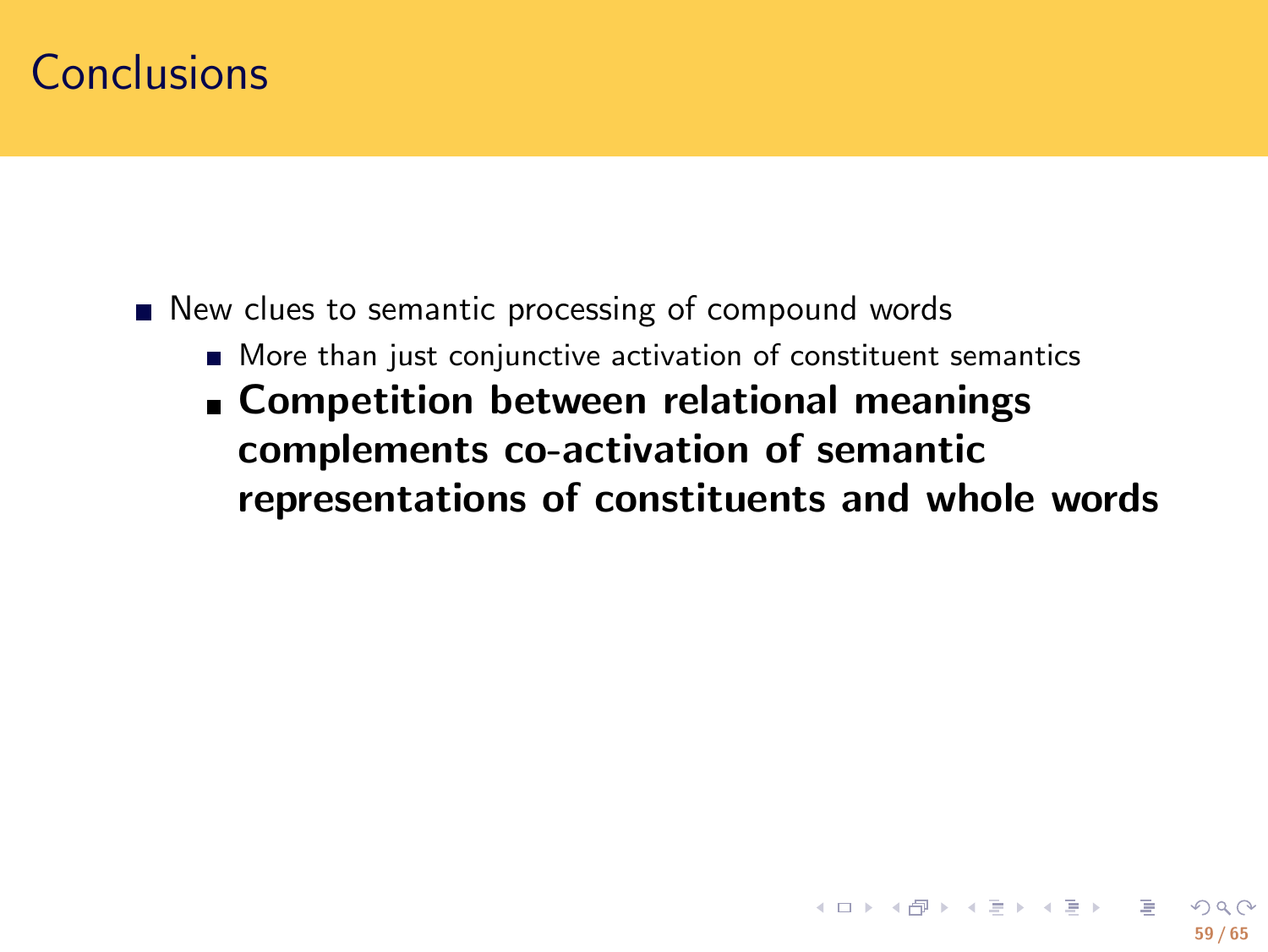- New clues to semantic processing of compound words
	- More than just conjunctive activation of constituent semantics
	- **Competition between relational meanings complements co-activation** of semantic representations of constituents and whole words
	- **We provide a new measure that taps into access of nuanced compositional meanings**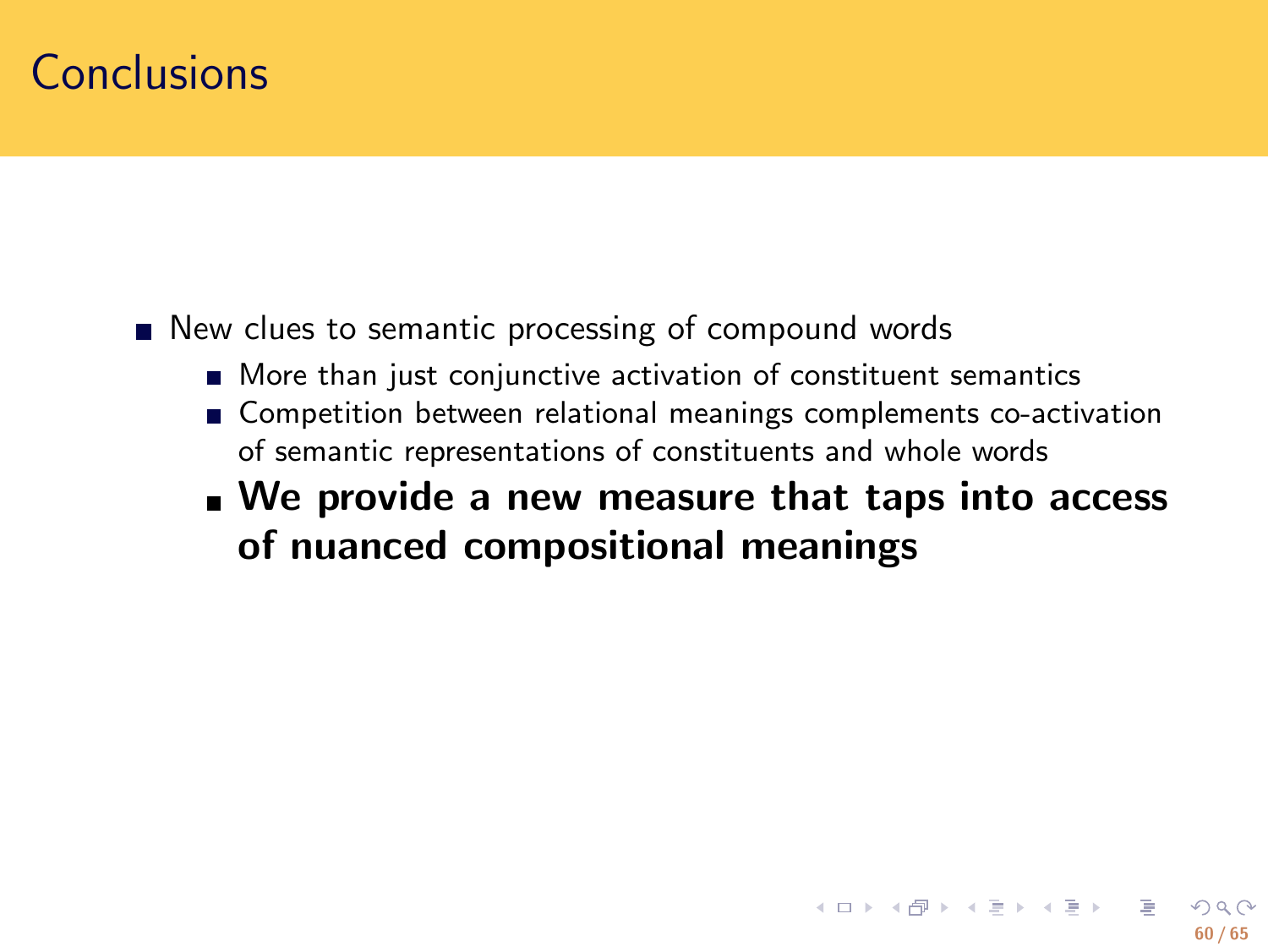- New clues to semantic processing of compound words
	- **More than just conjunctive activation of constituent semantics**
	- Competition between relational meanings complements co-activation of semantic representations of constituents and whole words
	- We provide a new measure that taps into access of nuanced compositional meanings
	- **Future work:**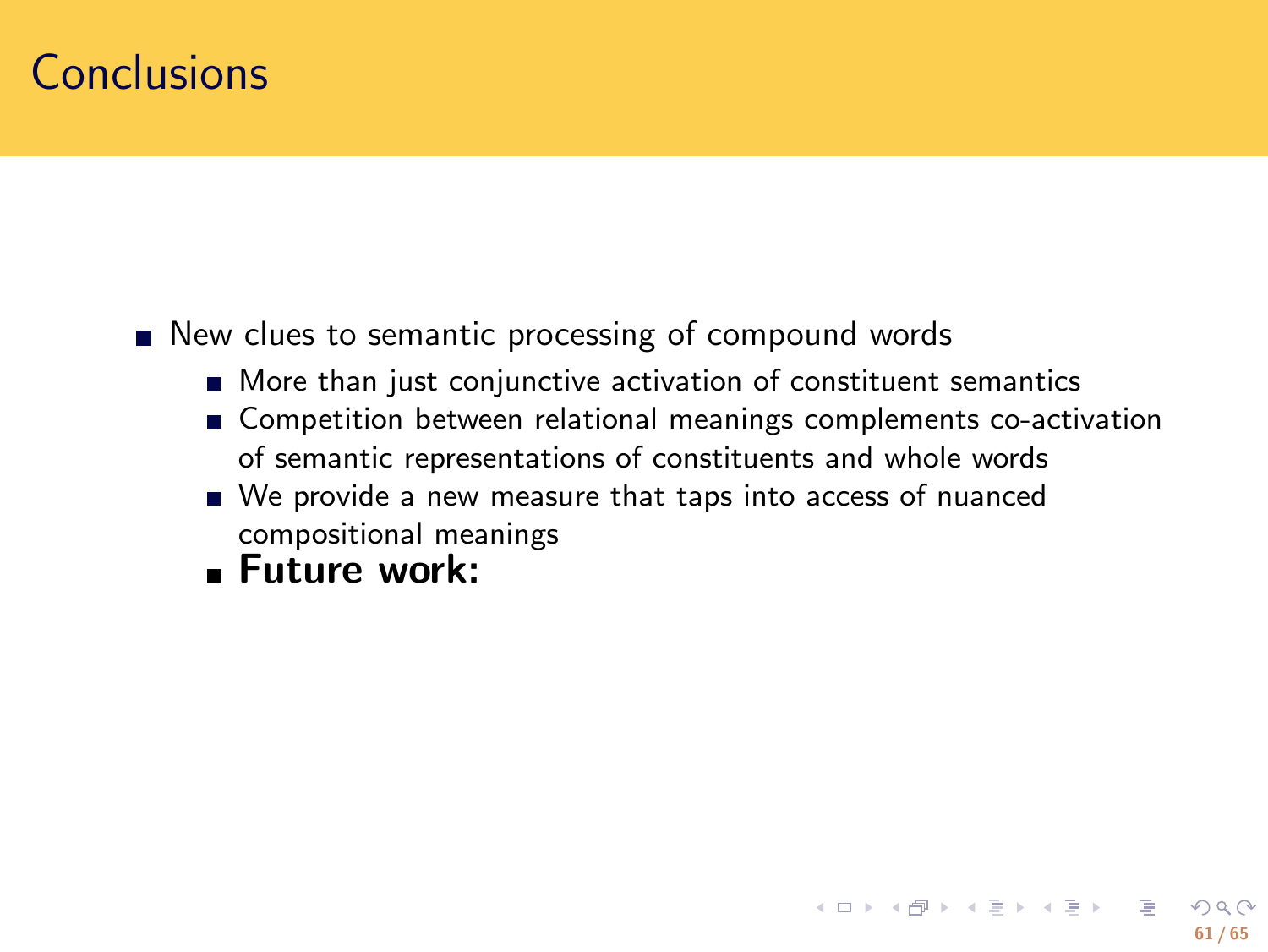- **New clues to semantic processing of compound words** 
	- More than just conjunctive activation of constituent semantics
	- Competition between relational meanings complements co-activation of semantic representations of constituents and whole words
	- We provide a new measure that taps into access of nuanced compositional meanings
	- Future work:
		- **What about novel compounds?**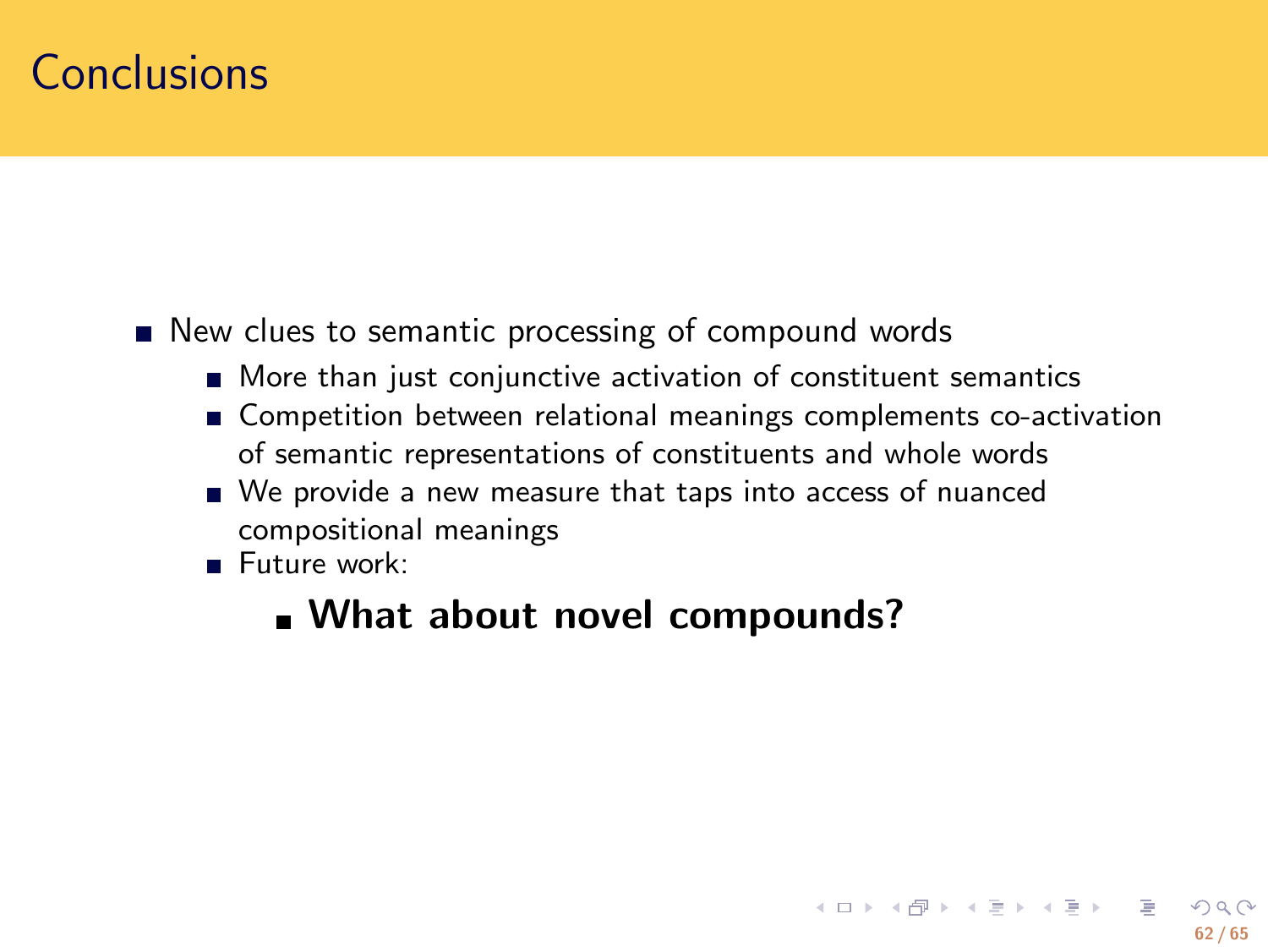- New clues to semantic processing of compound words
	- More than just conjunctive activation of constituent semantics
	- **Competition between relational meanings complements co-activation** of semantic representations of constituents and whole words
	- We provide a new measure that taps into access of nuanced compositional meanings
	- Future work:
		- What about novel compounds?
		- **When does this high-level information come into play?**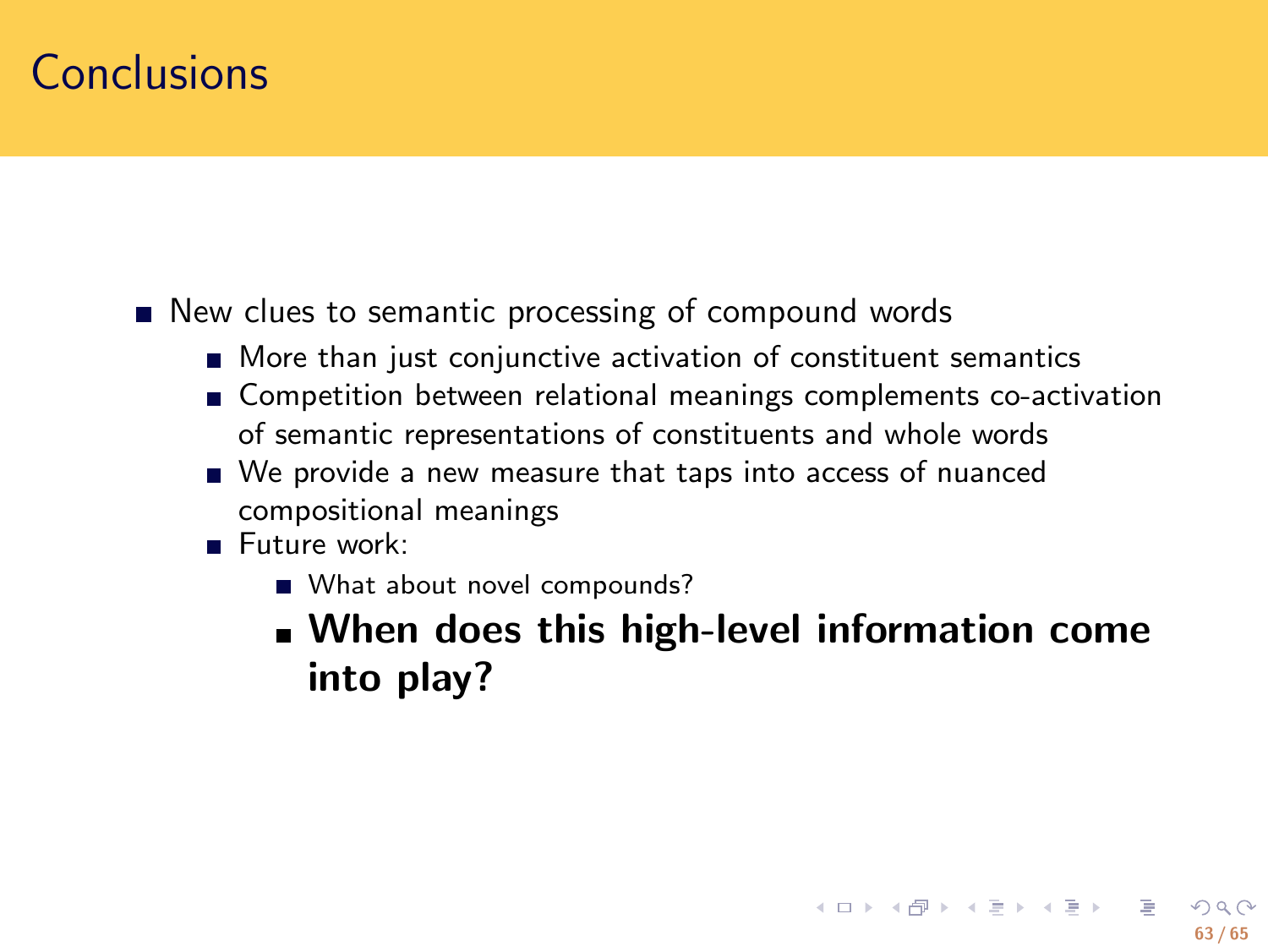- New clues to semantic processing of compound words
	- More than just conjunctive activation of constituent semantics
	- **Competition between relational meanings complements co-activation** of semantic representations of constituents and whole words
	- We provide a new measure that taps into access of nuanced compositional meanings
	- Future work:
		- What about novel compounds?
		- When does this high-level information come into play?
		- **Reading in context. A role of individual differences?**